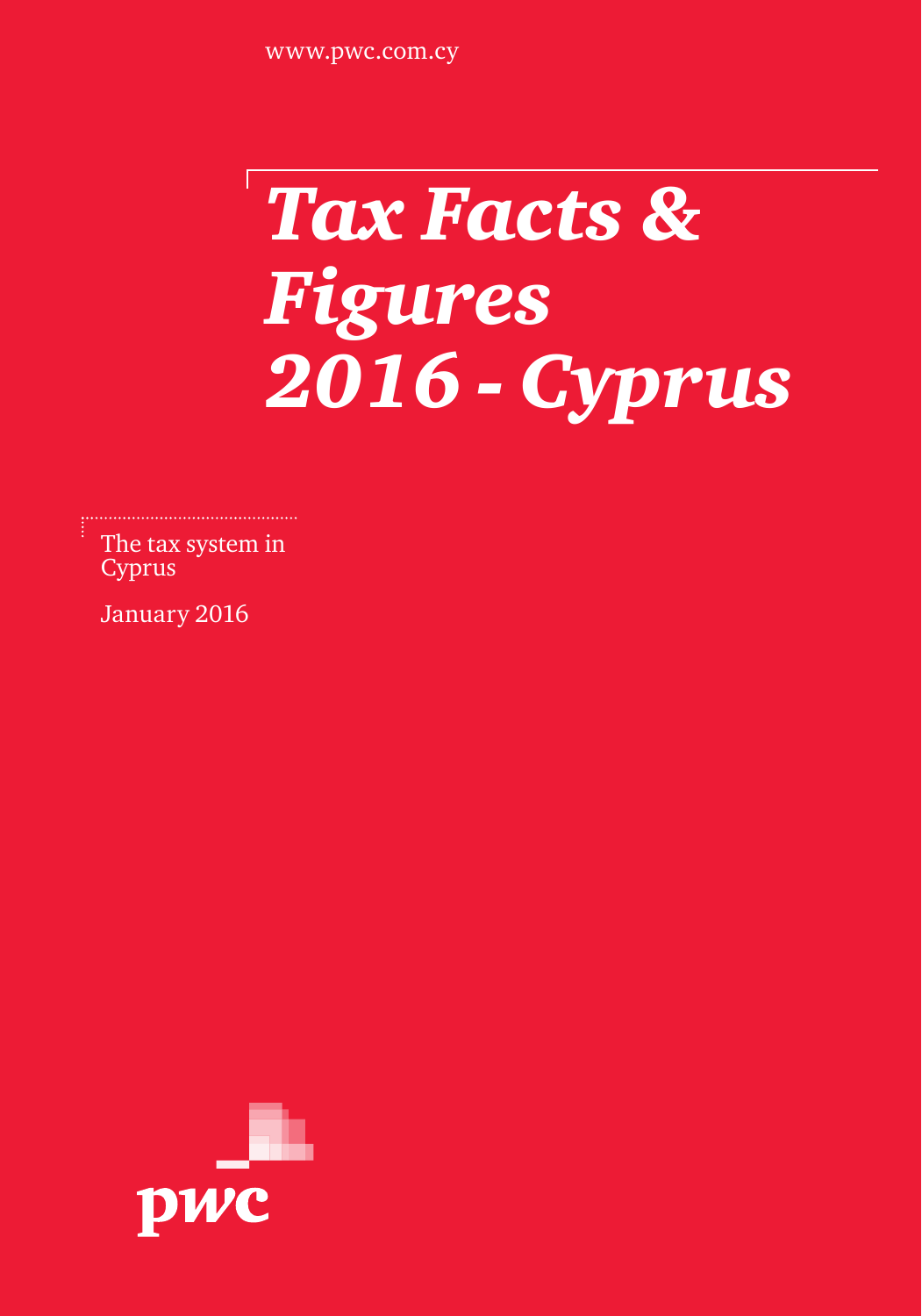# *Table of contents*

| Foreword                                            | 1              |
|-----------------------------------------------------|----------------|
| Personal income tax                                 | $\overline{2}$ |
| Special contribution                                | 10             |
| Corporation tax                                     | 12             |
| Special contribution for defence                    | 23             |
| Capital gains tax                                   | 30             |
| <b>Estate duty</b>                                  | 33             |
| Value added tax                                     | 34             |
| Immovable property tax                              | 44             |
| <b>Trusts</b>                                       | 46             |
| Transfer fees by the department of land and surveys | 48             |
| Social insurance                                    | 50             |
| Stamp duty                                          | 52             |
| Capital duty                                        | 54             |
| Tax treaties withholding tax (WHT) tables           | 55             |
| 2016 Tax diary                                      | 65             |
| PwC in Cyprus                                       | 68             |
| PwC offices in Cyprus                               | 70             |
| Your contacts in PwC                                | 72             |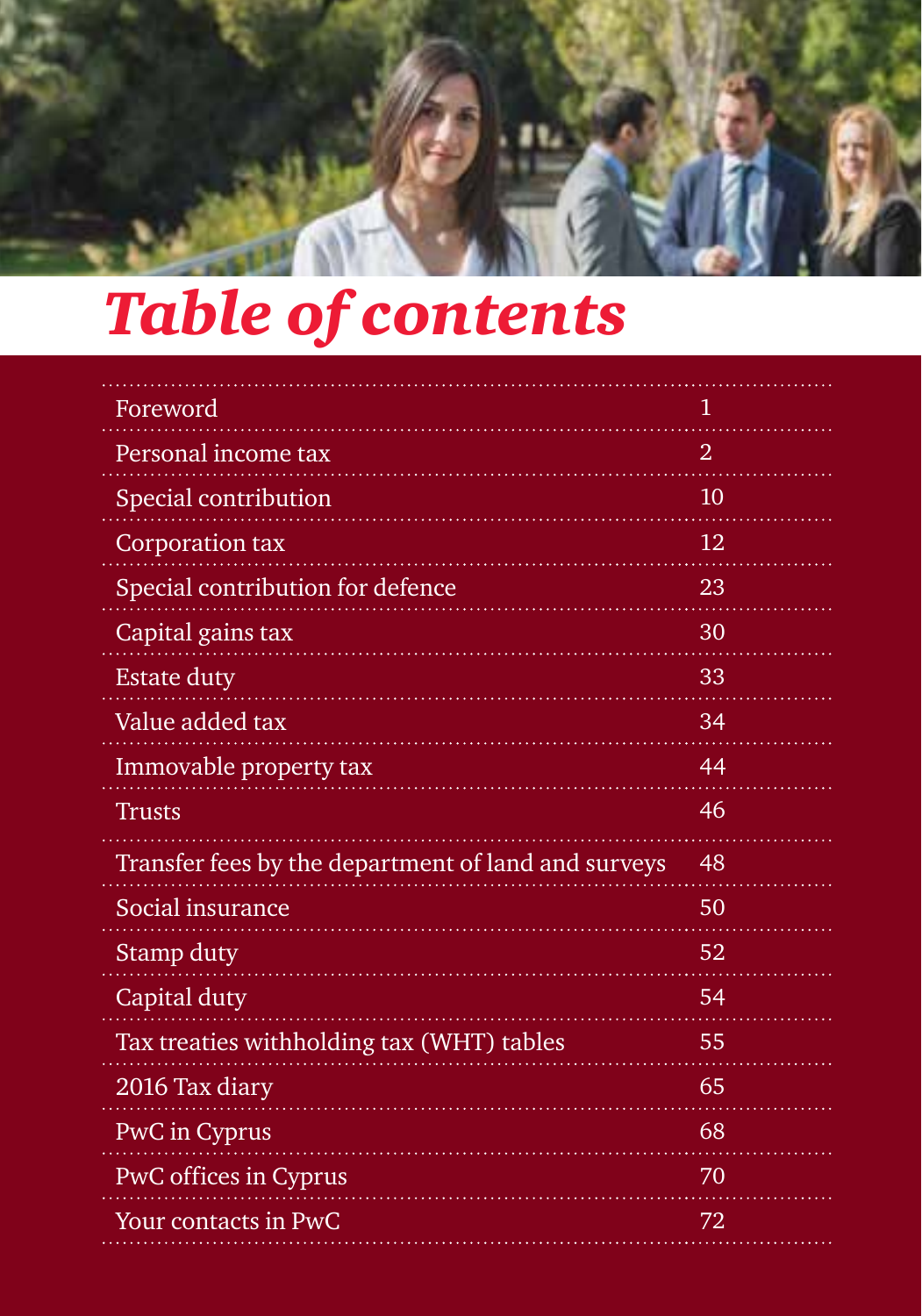

# *Foreword*

This publication provides valuable information about the tax system in Cyprus, based on the current tax legislation and practice.

The "Tax, Facts & Figures 2016 - Cyprus" publication which provides a general description of our tax system represents a rich source of general guidance that will enable you to effectively proceed with your tax planning in a timely manner.

However in no case a publication can substitute proper professional advice. All of us in PwC are here to offer you our knowledge and expertise and to support you in achieving your personal and corporate tax goals. The specialised solutions we offer to you are adjusted to your own needs and will support you in structuring your tax operations in an efficient way.

Please do not hesitate to contact us at any of the addresses shown at the back of this publication.

PwC Cyprus January 2016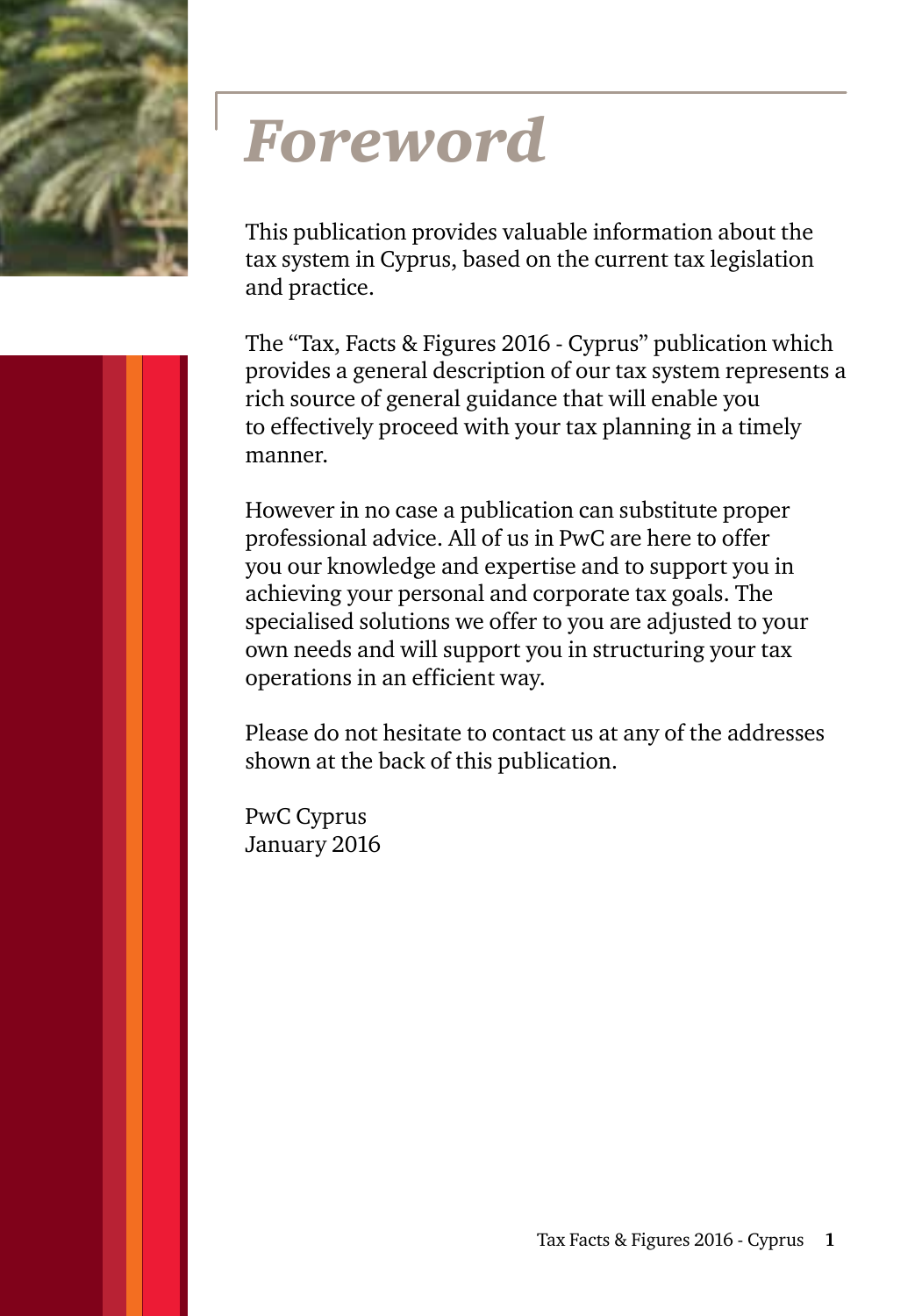# *Personal income tax*

# *Basis of taxation*

income accrued or derived from all sources in Cyprus and



An individual is tax resident in Cyprus if (s)he spends in Cyprus more than 183 days in any one calendar year. Days in and out of Cyprus are calculated as follows:

- the day of departure from Cyprus counts as a day of residence outside Cyprus
- the day of arrival in Cyprus counts as a day of residence in Cyprus
- arrival and departure from Cyprus in the same day counts as one day of residence in Cyprus
- departure and arrival in Cyprus in the same day counts as one day of residence outside Cyprus

Foreign taxes paid can be credited against the personal income tax liability.

 **2** PwC Cyprus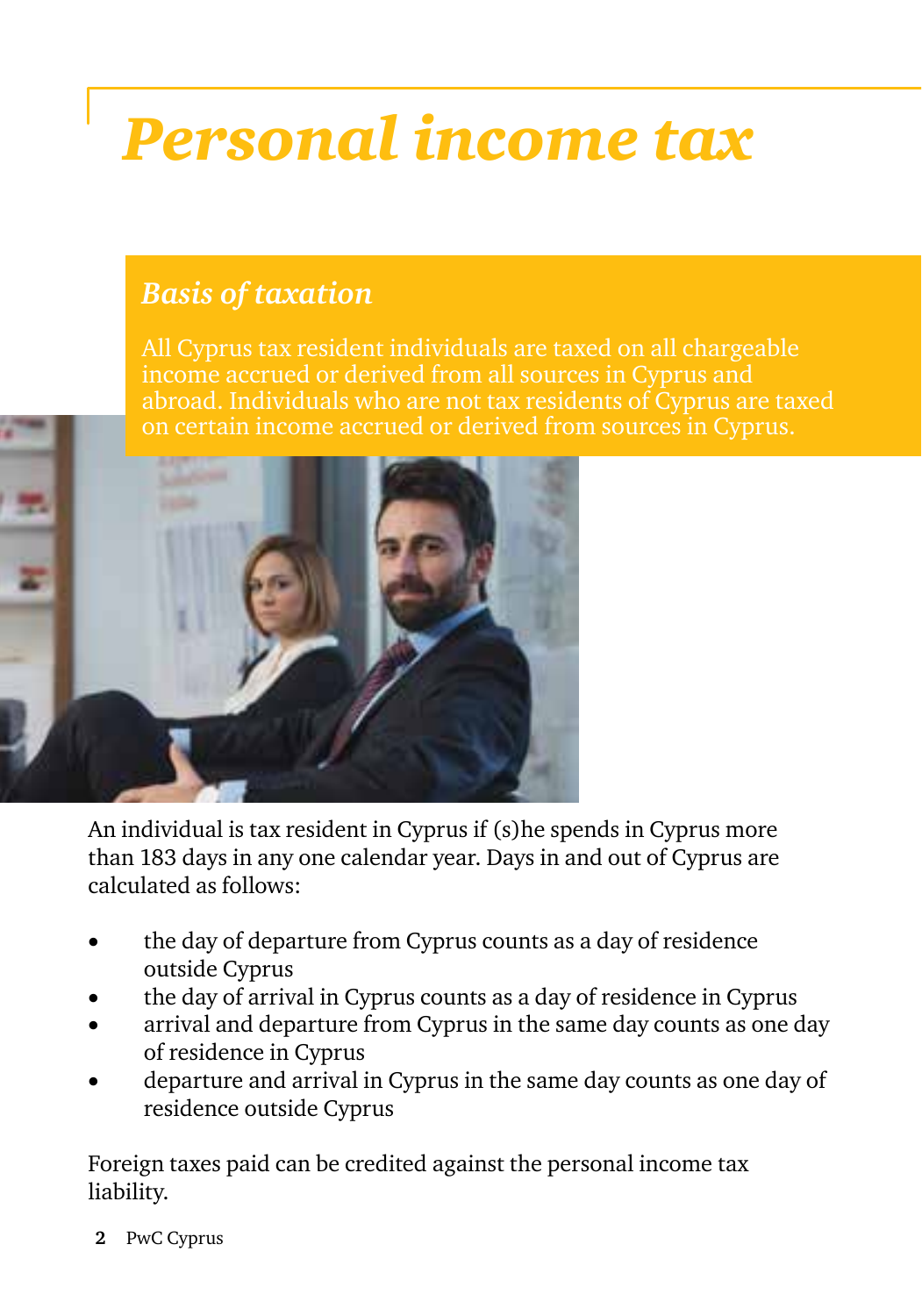# *Personal tax rates*

| <b>Chargeable income for</b><br>the tax year |     | Tax rate Accumulated tax |
|----------------------------------------------|-----|--------------------------|
|                                              |     |                          |
| First 19.500                                 | Nil | Nil                      |
| From 19.501 - to 28.000                      | 20  | 1.700                    |
| From 28.001 - to 36.300                      | 25  | 3.775                    |
| From 36.301 - to 60.000                      | 30  | 10.885                   |
| Over 60,000                                  | 35  |                          |

The following income tax rates apply to individuals:

Foreign pension income is taxed at the flat rate of 5% on amounts over €3.420. The taxpayer can however on an annual basis elect to be taxed at the normal tax rates and bands set out above.

Cyprus source widow(er)'s pension is taxed at the flat rate of 20% on amounts over €19.500. The taxpayer can however on an annual basis elect to be taxed at the normal tax rates and bands set out above.

### *Exemptions*

The following are exempt from income tax:

#### **Type of income Exemption**

- Interest, except for interest arising from the ordinary business activities or closely related to the ordinary business activities of an individual
- 

The whole amount (1)

**Dividends** The whole amount (1)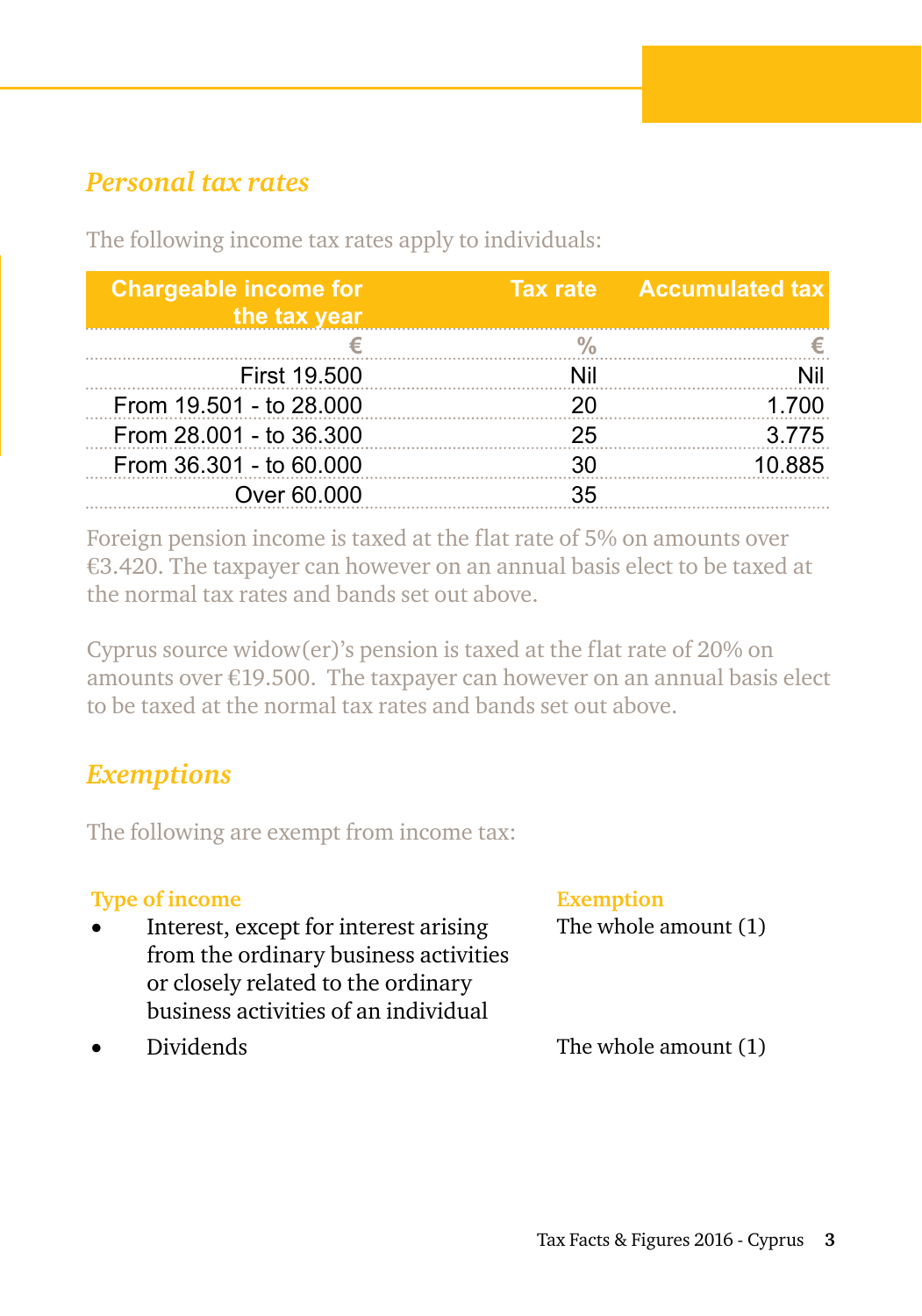- Remuneration from any employment exercised in Cyprus by an individual who was not a resident of Cyprus before the commencement of the employment, exemption applies for a period of 10 years for employments commencing as from 1 January 2012 provided that the annual remuneration exceeds €100.000. For employments commencing as from 1 January 2015 the exemption does not apply in case the said individual was a Cyprus tax resident for 3 (or more) tax years out of the 5 tax years immediately prior to the tax year of commencement of the employment nor in the preceding tax year. In certain cases it is possible to claim the exemption where income falls below €100.000 per annum.
- Remuneration from any employment exercised in Cyprus by an individual who was not a resident of Cyprus before the commencement of the employment. For employments commencing during or after 2012 the exemption applies for a period of 5 years starting from the tax year following the year of commencement of the employment with the last eligible tax year being 2020. This exemption may not be claimed in addition to the immediately above mentioned 50% exemption for employment income.

50% of the remuneration

20% of the remuneration with a maximum amount of €8.550 annually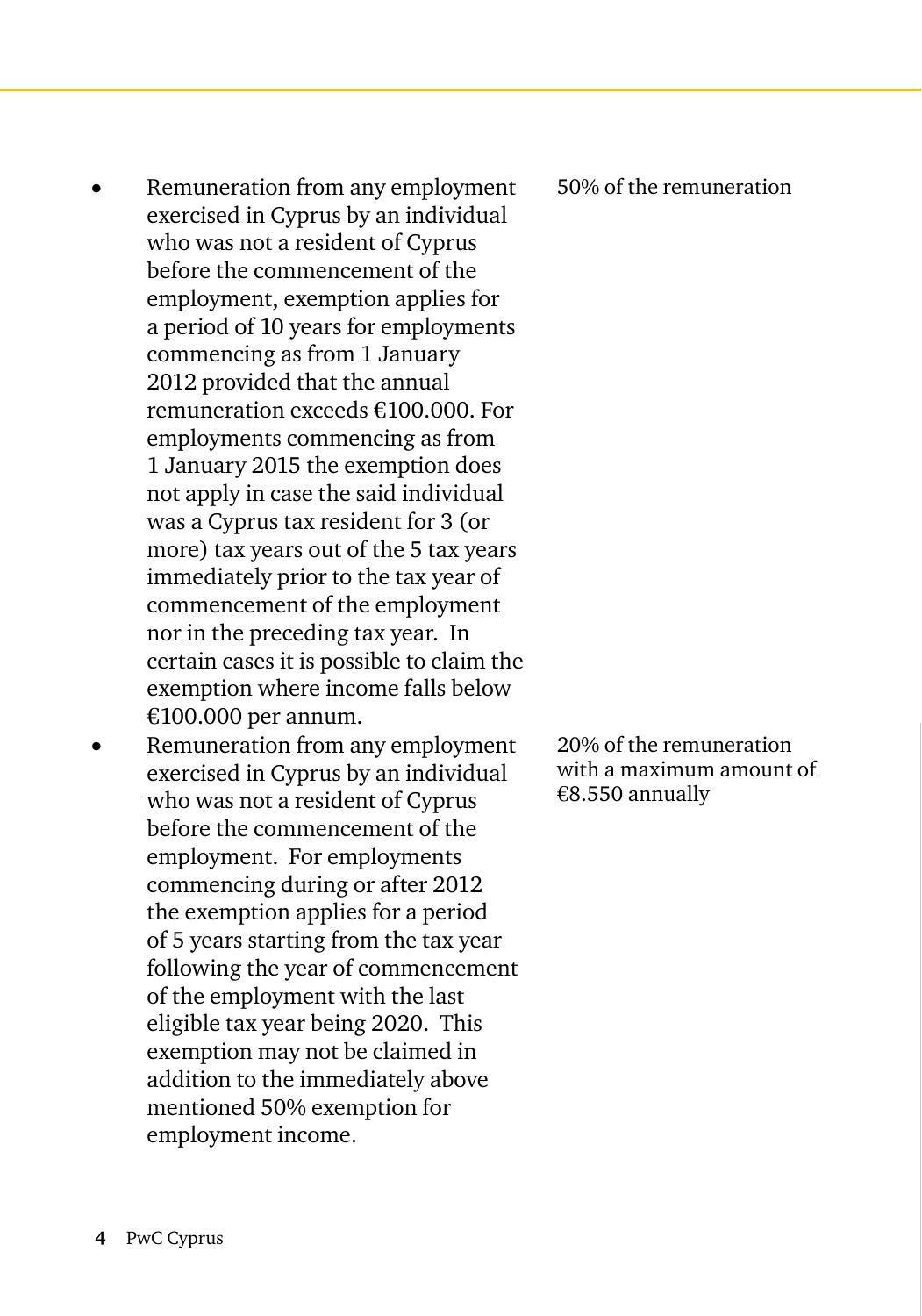| Remuneration from salaried services<br>rendered outside Cyprus for more<br>than 90 days in a tax year to a<br>non-Cyprus resident employer or to a<br>foreign permanent establishment of a<br>Cyprus resident employer | The whole amount |
|------------------------------------------------------------------------------------------------------------------------------------------------------------------------------------------------------------------------|------------------|
| Profits of a permanent establishment<br>abroad under certain conditions                                                                                                                                                | The whole amount |
| Lump sum received by way of retiring<br>gratuity, commutation of pension or<br>compensation for death or injuries                                                                                                      | The whole amount |
| Capital sums accruing to individuals<br>from any payments to approved funds<br>(e.g. provident funds)                                                                                                                  | The whole amount |
| Profits from the sale of securities<br>(2)                                                                                                                                                                             | The whole amount |

#### *Notes:*

- 1. Such dividend and interest income may be subject to Special Contribution for Defence - refer to the Special Contribution for Defence section - page 23.
- specific types of participation in foreign entities which are considered 2. The term "Securities" is defined as shares, bonds, debentures, founders' shares and other securities of companies or other legal persons, incorporated in Cyprus or abroad and options thereon. Circulars have been issued by the Tax Authorities further clarifying what is included in the term Securities. According to the circulars the term includes, among others, options on Securities, short positions on Securities, futures/forwards on Securities, swaps on Securities, depositary receipts on Securities (ADRs, GDRs), rights of claim on bonds and debentures (rights on interest of these instruments are not included), index participations only if they result on Securities, repurchase agreements or Repos on Securities, units in open-end or close-end collective investment schemes. The circulars also clarify as Securities.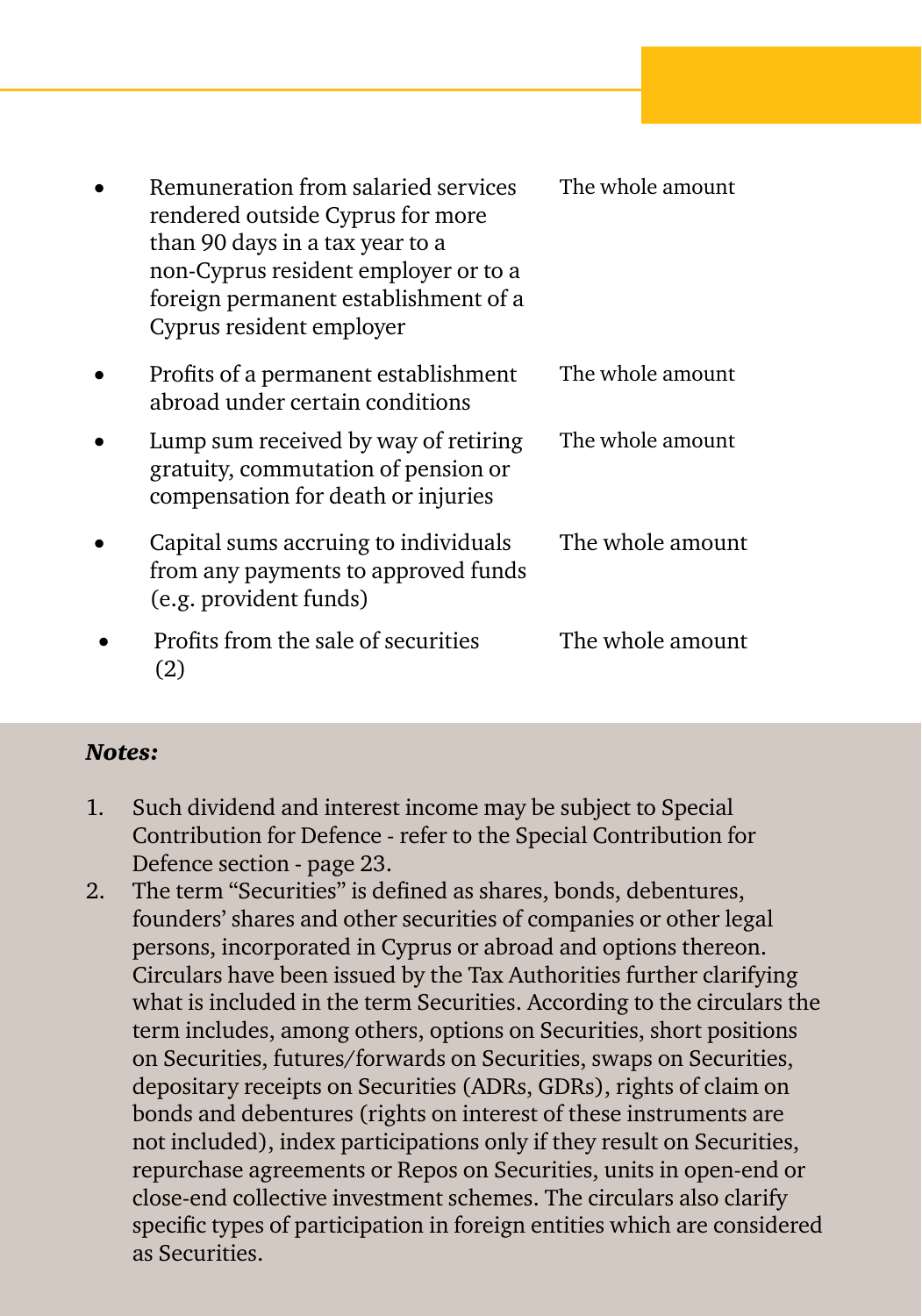# *Tax deductions*

### The following are deducted from income:

| Contributions to trade unions or<br>professional bodies                                                                                                                                                   | The whole amount                                                                               |
|-----------------------------------------------------------------------------------------------------------------------------------------------------------------------------------------------------------|------------------------------------------------------------------------------------------------|
| Loss of current year and previous<br>years (for individuals required<br>to prepare audited financial<br>statements, current year losses and<br>losses of the previous five years only<br>may be deducted) | The whole amount                                                                               |
| Rental income                                                                                                                                                                                             | 20% of rental income                                                                           |
| Donations to approved charities<br>(with receipts)                                                                                                                                                        | The whole amount                                                                               |
| Expenditure incurred for the<br>maintenance of a building in<br>respect of which there is in force a<br>Preservation Order                                                                                | Up to €1.200, €1.100 or<br>€700 per square meter<br>(depending on the size of<br>the building) |
| Social Insurance, provident fund,<br>medical fund (maximum1,5%<br>of remuneration), pension fund<br>contributions and life insurance<br>premiums (maximum 7% of the<br>insured amount)                    | Up to $1/6$ of the chargeable<br>income                                                        |
| Special contribution (see page 10)                                                                                                                                                                        | The whole amount                                                                               |
| Expenditure incurred for the<br>acquisition of shares in an innovative<br>business                                                                                                                        | The whole amount                                                                               |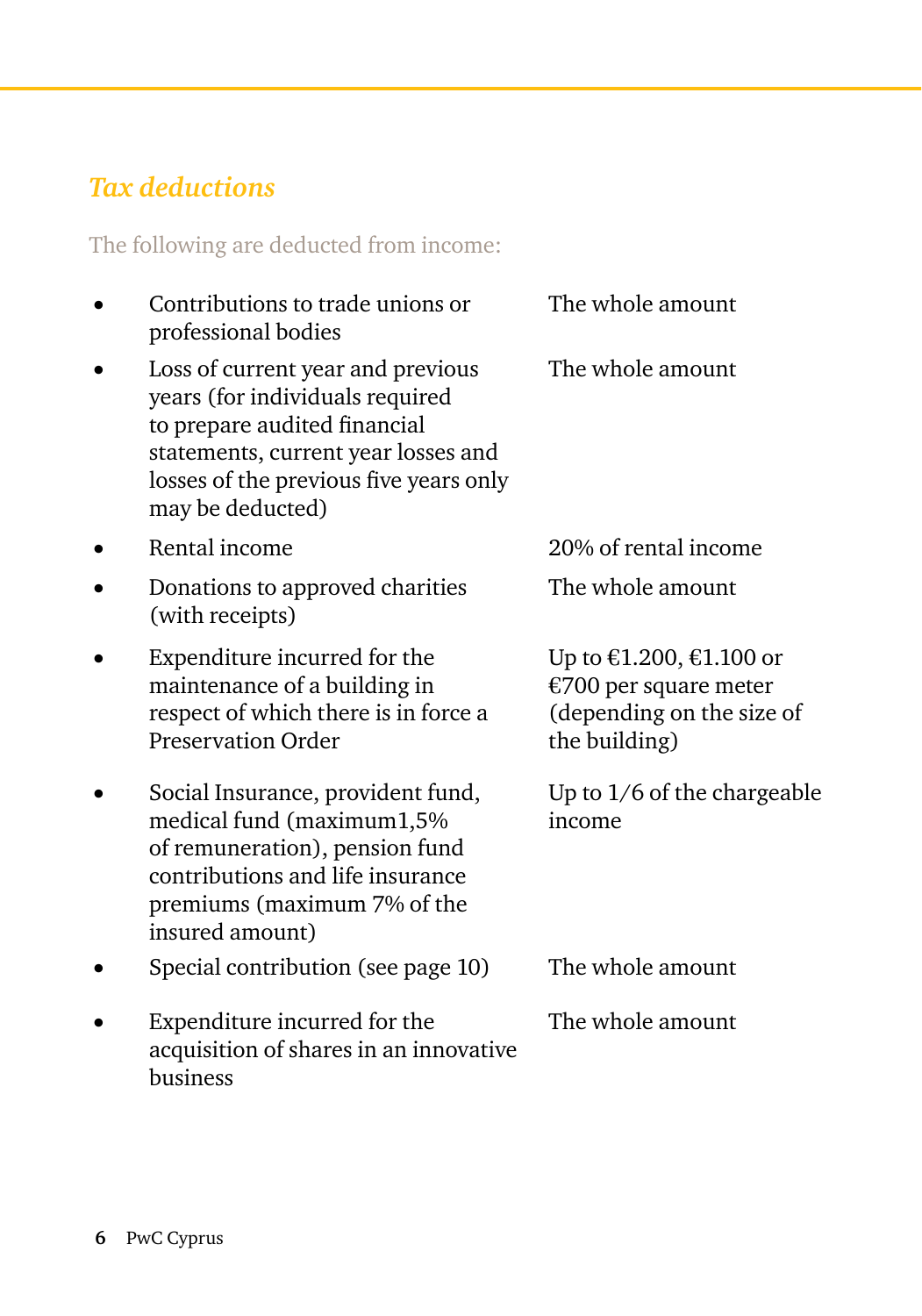# *Example of personal Tax computation for 2015*

| Salary ( $€5.885$ monthly)                         | €70.620  |
|----------------------------------------------------|----------|
| Rent receivable                                    | €5.000   |
| Interest receivable                                | €700     |
| Dividend income                                    | €600     |
| Social Insurance contributions                     | €4.243   |
| Special contribution                               | €831     |
| Life insurance premiums                            | €8.500   |
| Insured sum                                        | €100.000 |
| Provident fund contribution                        | €3.000   |
| Donations to approved charities – with<br>receipts | €300     |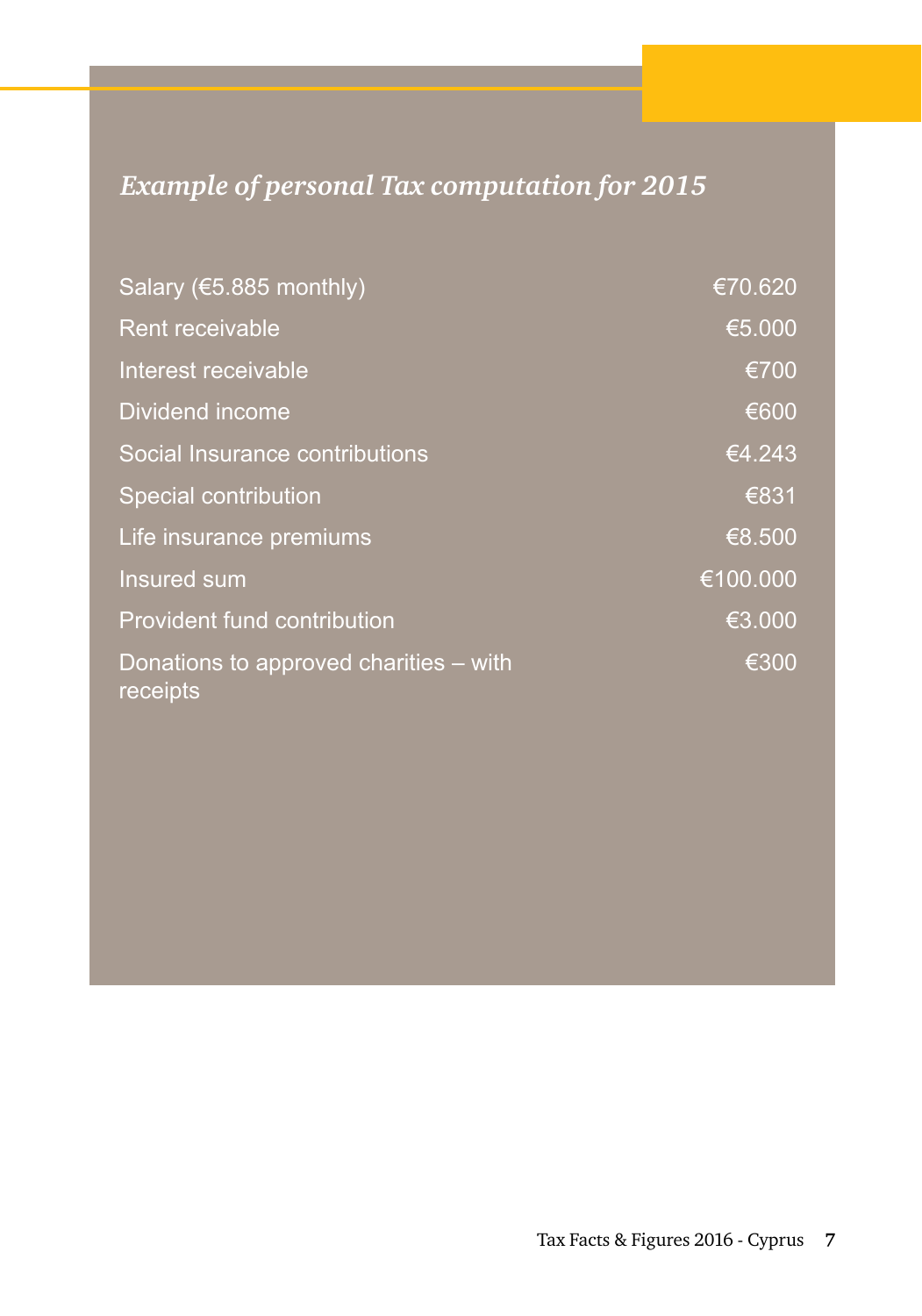# *Tax computation*

|                                                                                                         |        | €        |
|---------------------------------------------------------------------------------------------------------|--------|----------|
| Salary                                                                                                  | 70.620 |          |
| Rent receivable                                                                                         | 5.000  |          |
| Interest receivable (exempt)                                                                            |        |          |
| Dividends receivable (exempt)                                                                           |        |          |
| <b>Total income</b>                                                                                     |        | 75.620   |
| Less: deductions                                                                                        |        |          |
| Donations - (with receipts)                                                                             | 300    |          |
| Special contribution                                                                                    | 831    |          |
| 20% of rent income                                                                                      | 1.000  | 2.131    |
| Net total income                                                                                        |        | 73.489   |
| Life insurance premiums:<br>Restricted to 7% of the insured sum<br>$(7\% \text{ @ } €100.000 = €7.000)$ |        |          |
| Provident fund, social insurance                                                                        |        |          |
| contributions and life insurance premiums                                                               |        |          |
| restricted to 1/6 of net total income                                                                   |        |          |
| $(€3.000 + €4.243 + €7.000 = €14.243$                                                                   |        |          |
| restricted to 1/6 of €73.489)                                                                           |        | (12.248) |
| Taxable income                                                                                          |        | 61.241   |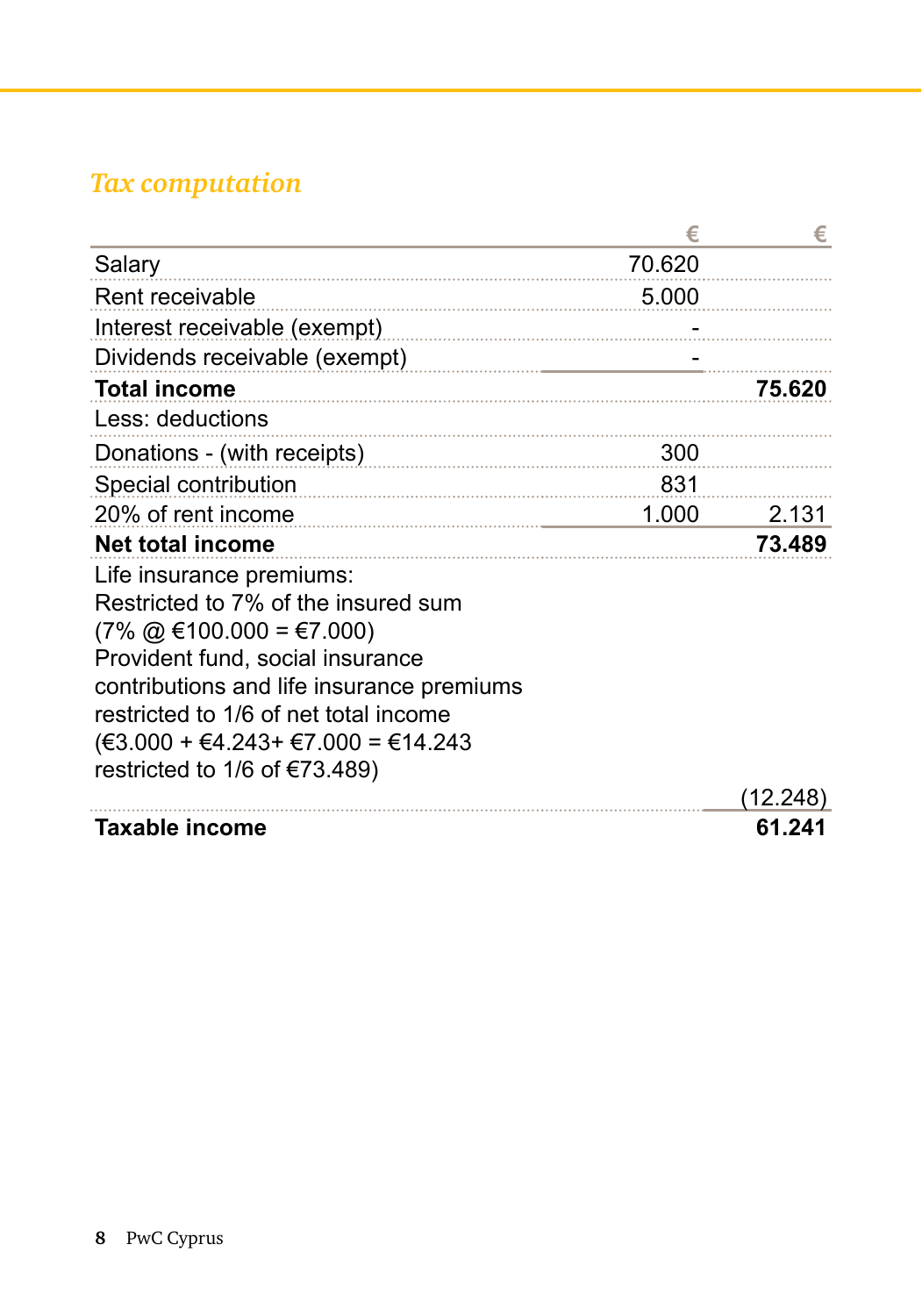| Tax payable:<br>- first           | 19.500 | 0      |
|-----------------------------------|--------|--------|
| - next                            | 8.500  | 1.700  |
| - next                            | 8.300  | 2.075  |
| - next                            | 23.700 | 7.110  |
| - rest                            | 1.241  | 434    |
| Income tax payable                |        | 11.319 |
| Special contribution for defence* |        |        |
| Dividends receivable €600 x 17%   | 102    |        |
| Interest receivable €700 x 30%    | 210    |        |
| Rent receivable                   |        |        |
| €5.000 - 25% = €3.750 x 3%        | 112    | 424    |
| Special contribution**            |        | 831    |
| Social insurance                  |        | 4.243  |
| Total tax payable                 |        | 16.817 |

\*Please refer to Special Contribution for Defence section (page 23). The individual in this example is both Cyprus tax resident and Cyprus domiciled for the purposes of the Special Contribution for Defence.

\*\* Please refer to Special Contribution section (page 10)

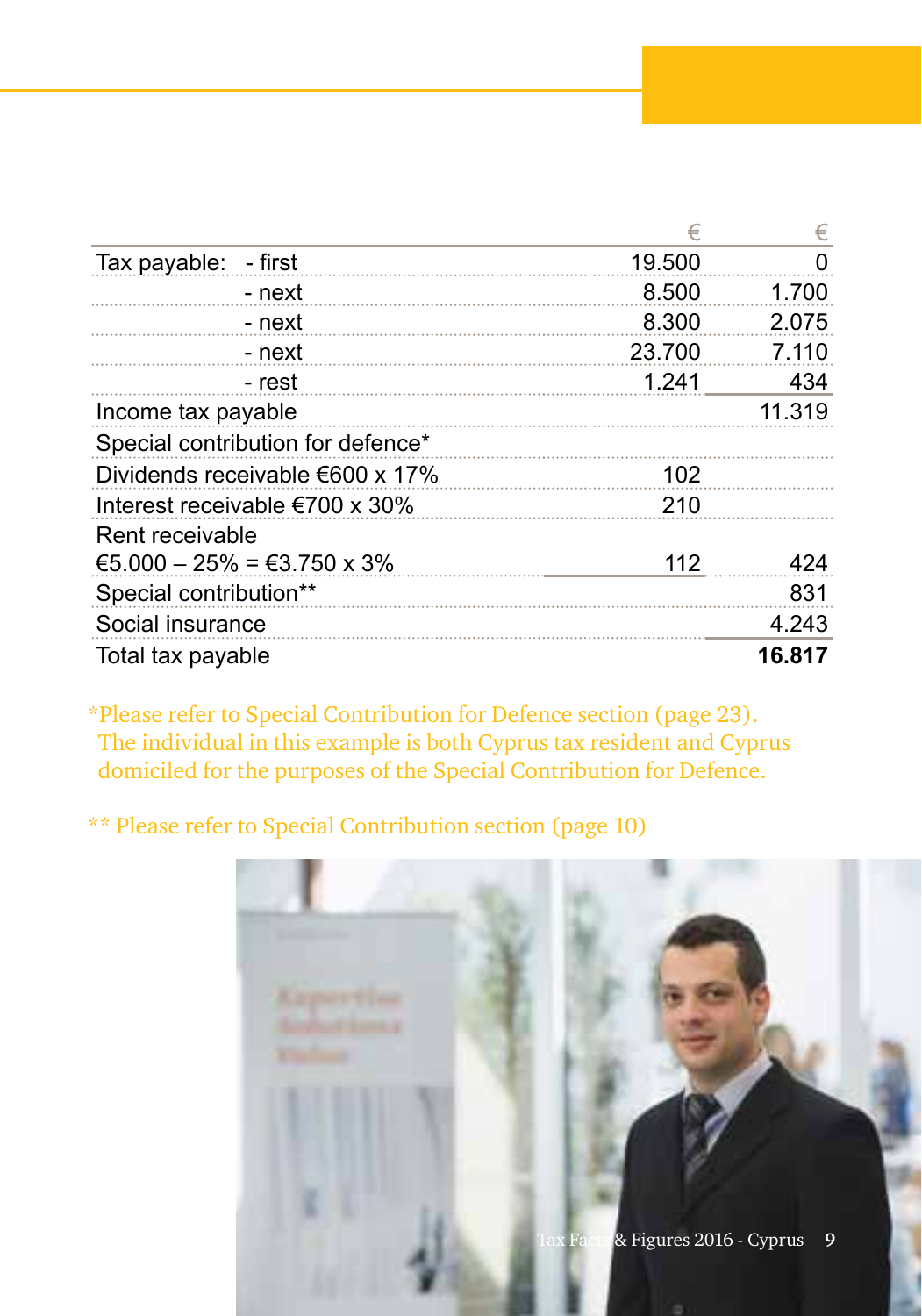# *Special Contribution*



Gross monthly emoluments from employment / pension €

Government and semi-government employees and pensioners

Private sector employees, selfemployed individuals and private sector pensioners (2) (3) (4)

| 2014 - 2016               |             |                    |
|---------------------------|-------------|--------------------|
| First 1.500               | Nil         | Nil                |
| From $1.501 -$ to $2.500$ | $2.5\%(1)$  | 2,5% (minimum €10) |
| From $2.501 -$ to $3.500$ | $3,0\%$ (1) | $3.0\%$            |
| Over 3.500                | $3,5\%$ (1) | 3.5%               |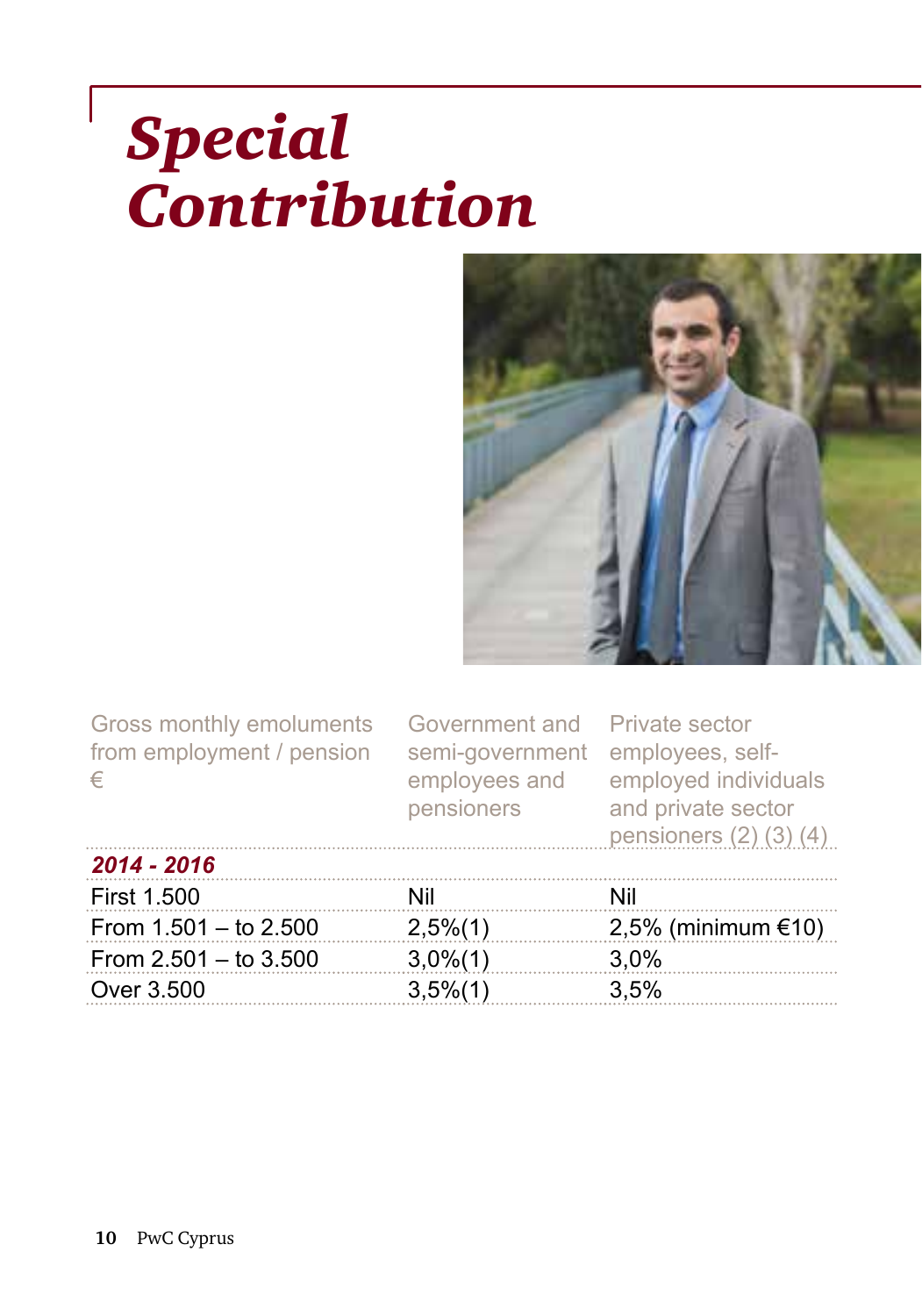#### *Notes:*

- 1. The Special Contribution rate becomes 3%, 3,5% and 4% respectively for highly ranked civil service officials/ employees within their respective scale.
- 2. In the case of private sector employed individuals and private sector pensions the Special Contribution relates to services rendered in Cyprus. In the case of self-employed individuals the Special Contribution relates to any business carried on in Cyprus.
- 3. For private sector employed individuals the Special Contribution does not apply, inter alia, on retirement gratuities, on payments from approved provident funds, on remuneration of the crew of qualifying ships and on reimbursements of business expenses.
- 4. In the case of private sector employed individuals the recipient of the remuneration is liable for half the Special Contribution and the employer for the other half.

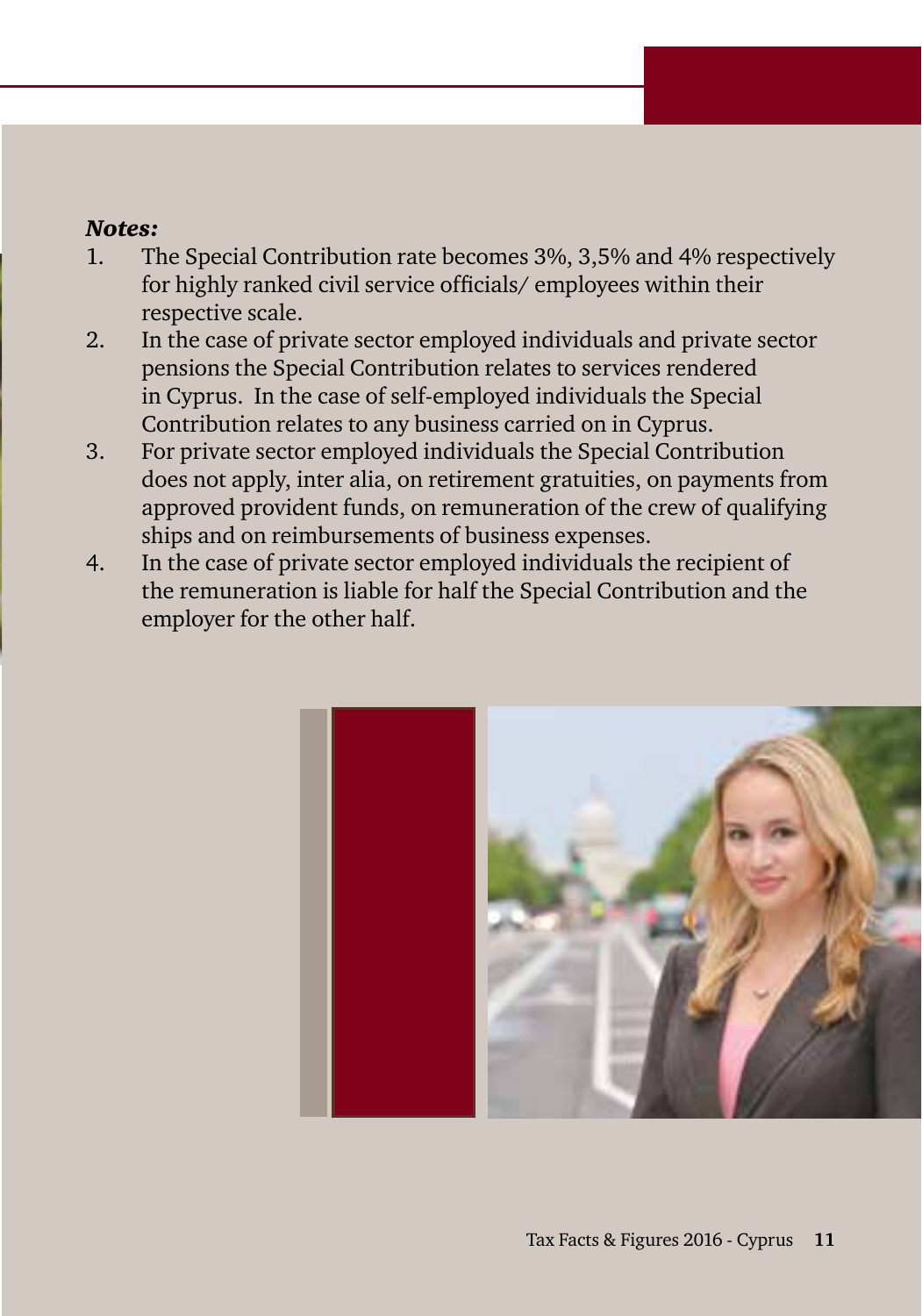# *Corporation tax*

### **Basis of taxation**

All Cyprus tax resident companies are taxed on their income accrued or derived from all chargeable sources in Cyprus and abroad. A non- Cyprus tax resident company is taxed on income accrued or derived from a business activity which is carried out through a permanent establishment in Cyprus and on certain income arising from sources in Cyprus.

A company is a resident of Cyprus if it is managed and controlled in Cyprus.

Foreign taxes paid can be credited against the Corporation Tax liability.

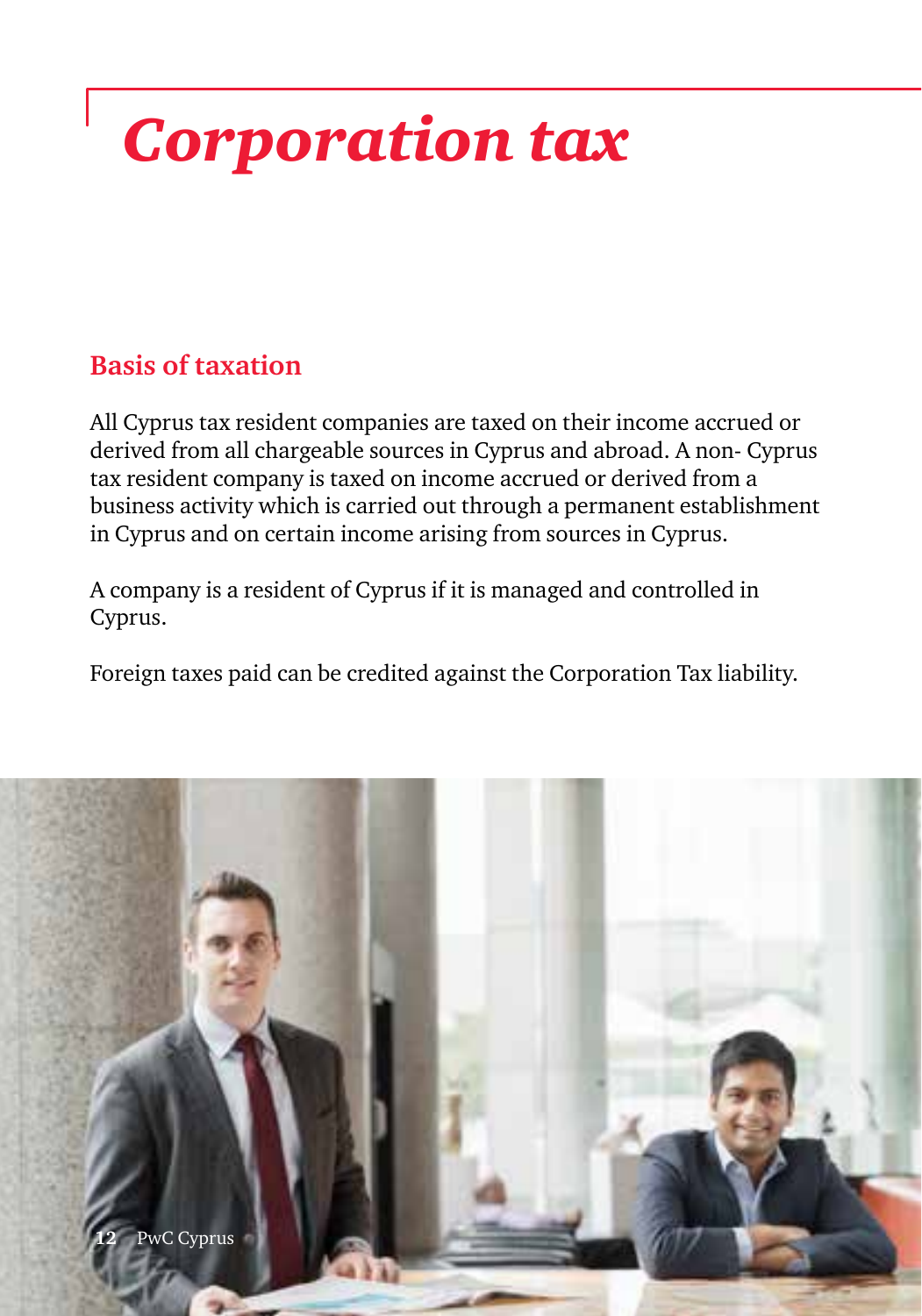### *Corporate tax rate*

|   |                                                                                                                                                                 | Tax rate<br>$\frac{0}{0}$ |
|---|-----------------------------------------------------------------------------------------------------------------------------------------------------------------|---------------------------|
|   | The corporation tax rate for all companies is                                                                                                                   | 12,5                      |
|   |                                                                                                                                                                 |                           |
|   | Type of income                                                                                                                                                  | <b>Exemption limit</b>    |
|   | Profit from the sale of securities (1)                                                                                                                          | The whole amount          |
| n | Dividends (excluding, as from 1 January<br>2016, dividends which are tax deductible<br>for the paying company)                                                  | The whole amount (2)      |
|   | Interest not arising from the ordinary<br>activities or closely related to the<br>ordinary activities of the company $(3)$                                      | The whole amount (4)      |
|   | Profits of a permanent establishment<br>abroad, under certain conditions                                                                                        | The whole amount          |
|   | Gains relating to foreign exchange<br>differences (forex) with the exception<br>of forex arising from trading in foreign<br>currencies and related derivatives. | The whole amount          |

#### *Notes:*

- 1. For a definition of securities see page 5.<br>2. Such dividend income may be subject to
- Such dividend income may be subject to Special Contribution for Defence.
- 3. All the interest income of Collective Investment Schemes is considered to be arising from the ordinary activities or closely related to the ordinary activities of the Scheme.
- 4. Such interest income is subject to Special Contribution for Defence.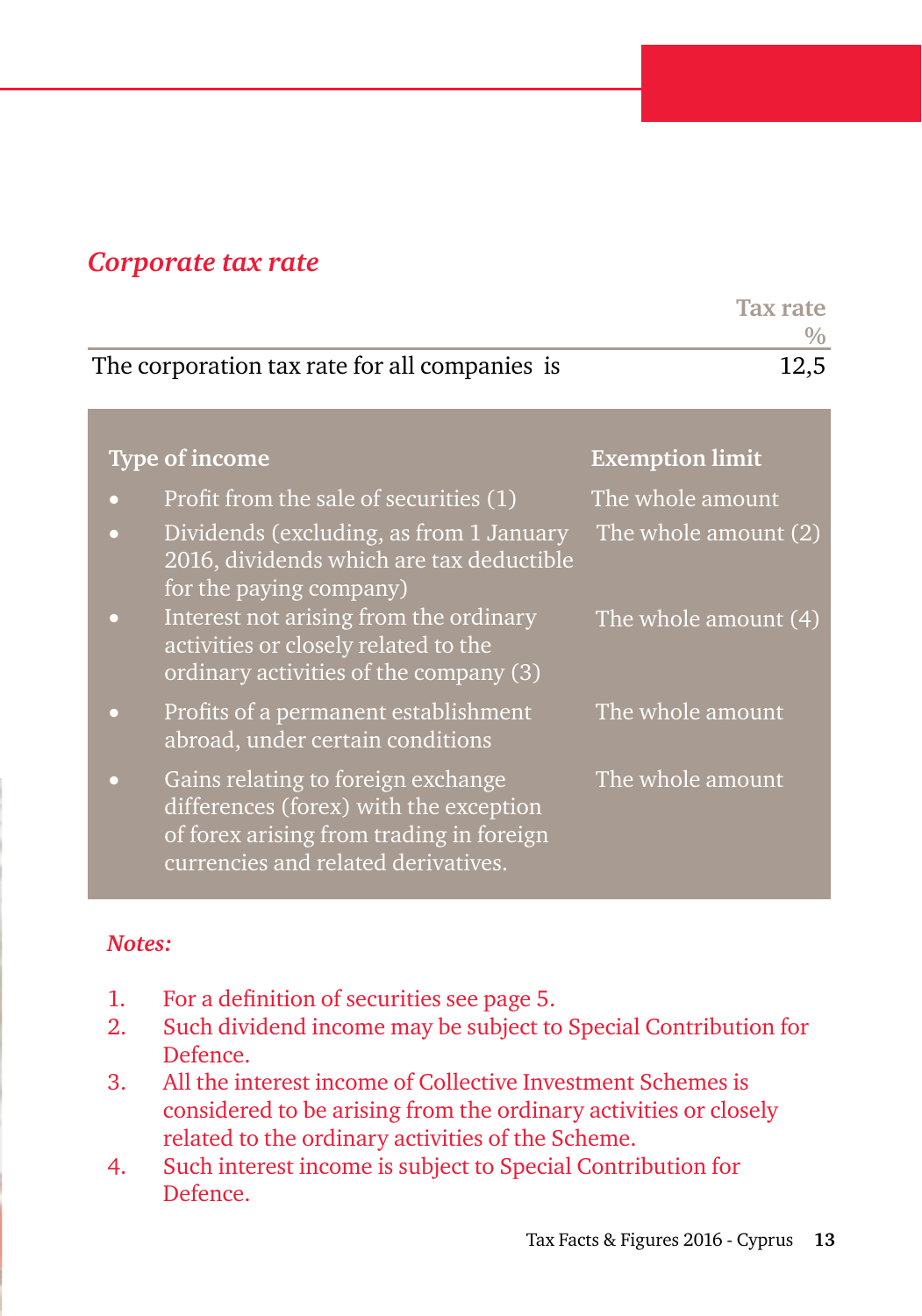### *Corporate tax deductions for expenses*

Generally expenses incurred wholly and exclusively in earning taxable income and supported by documentary evidence are deductible for corporate tax purpose, including:

#### **Type of expense Deduction limit**

- Interest expense incurred for the direct or indirect acquisition of 100% of the share capital of a subsidiary company will be treated as deductible for income tax purposes provided subsidiary does that the 100% subsidiary company does not own (directly or indirectly) any assets that are not used in the business. If the subsidiary owns (directly or indirectly) assets not used in the business the interest expense deduction is restricted to the amount which relates to assets used in the business. This applies for acquisitions of subsidiaries from 1 January 2012.
- Equity introduced to a company as from 1 January 2015 (new equity) in the form of paid-up share capital or share premium is eligible for an annual notional interest deduction (NID). The annual NID deduction is calculated as an interest rate on the new equity. The relevant interest rate is the yield on 10 year government bonds (as at December 31 of the prior tax year) of the country where the funds are employed in the business of the company plus a 3% premium (subject to a minimum amount which is the yield on the 10 year Cyprus government bond as at the same date plus a 3% premium). Certain antiavoidance provisions apply.

The whole amount of interest expense if the not own (directly or indirectly) any assets not used in the business. A restricted amount of interest expense if the subsidiary owns (directly or indirectly) assets not used in the business.

The NID deduction cannot exceed 80% of the taxable profit derived from assets financed by new equity (as calculated prior to the NID deduction)

 **14** PwC Cyprus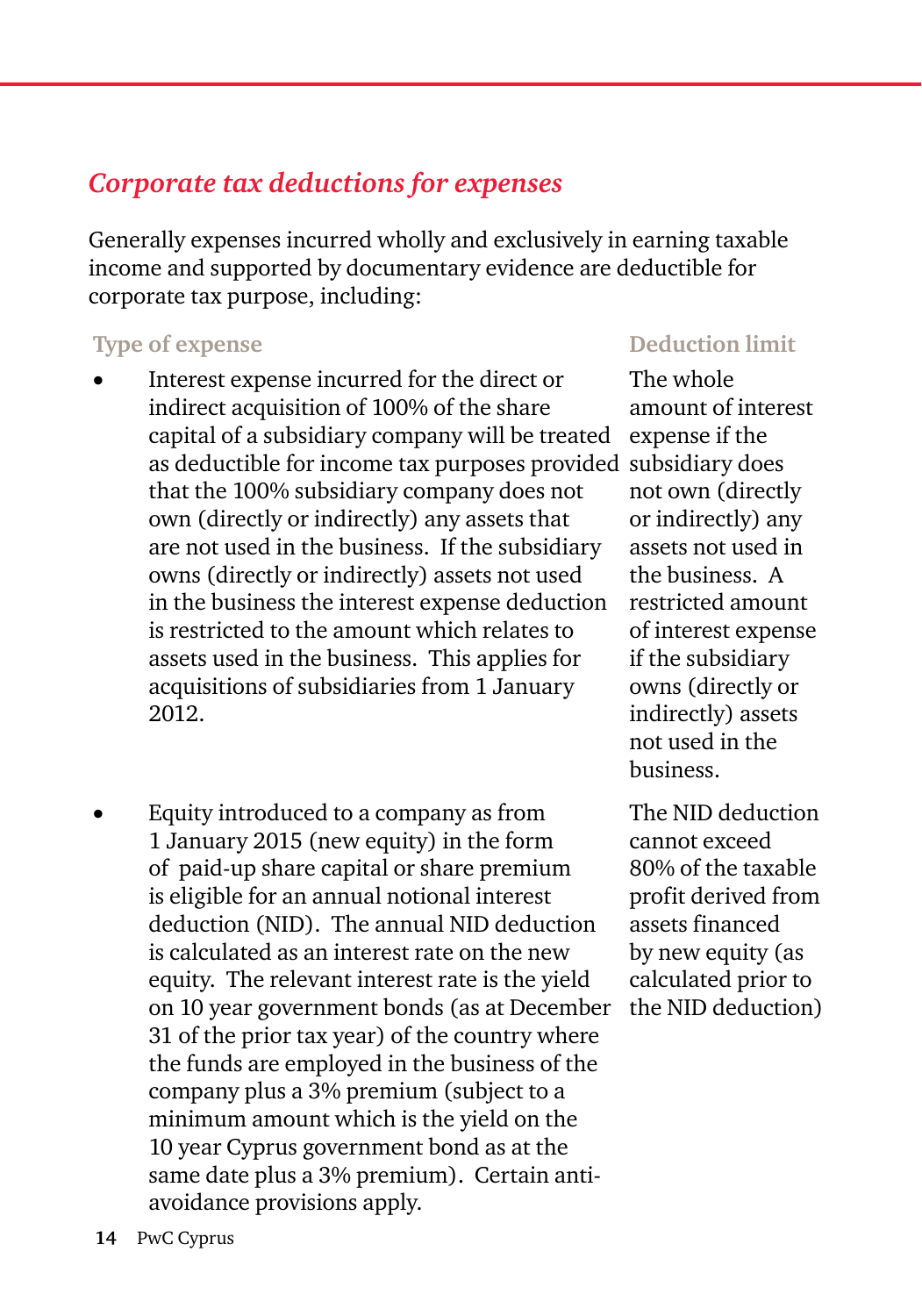| Royalty income from owned intangible assets<br>as well as profit from infringement or disposal<br>of the intangible asset $(1,2)$ | 80% of the net<br>profit                                                                          |
|-----------------------------------------------------------------------------------------------------------------------------------|---------------------------------------------------------------------------------------------------|
| Donations to approved charities (with receipts) The whole amount                                                                  |                                                                                                   |
| Employer's contributions to social insurance<br>and approved funds on employees' salaries                                         | The whole amount                                                                                  |
| Any expenditure incurred for the maintenance<br>of a building in respect of which there is a<br>Preservation Order                | Up to €700,<br>€1.100 or €1.200<br>per square meter<br>(depending on the<br>size of the building) |
| Entertainment expenses for business purposes                                                                                      | Lower of $£17.086$<br>or 1% of the gross<br>income of the<br>business                             |
| Expenditure incurred for the acquisition of<br>shares in an innovative business                                                   | The whole amount                                                                                  |

#### *Notes:*

- 1. The term 'intangible assets' includes copyrights, patents and trademarks.
- 2. Additionally any expenditure of a capital nature incurred for the acquisition or development of such intangible assets may be claimed as a tax deduction in the year in which it was incurred and the immediate four following years on a straight line basis.

#### **but not including:**

Expenses of a private motor vehicle The whole amount

Interest applicable to the cost of acquiring a private motor vehicle, irrespective of its use and to the cost of acquiring any other asset not used in the business

The whole amount for 7 years from the date of acquisition of the asset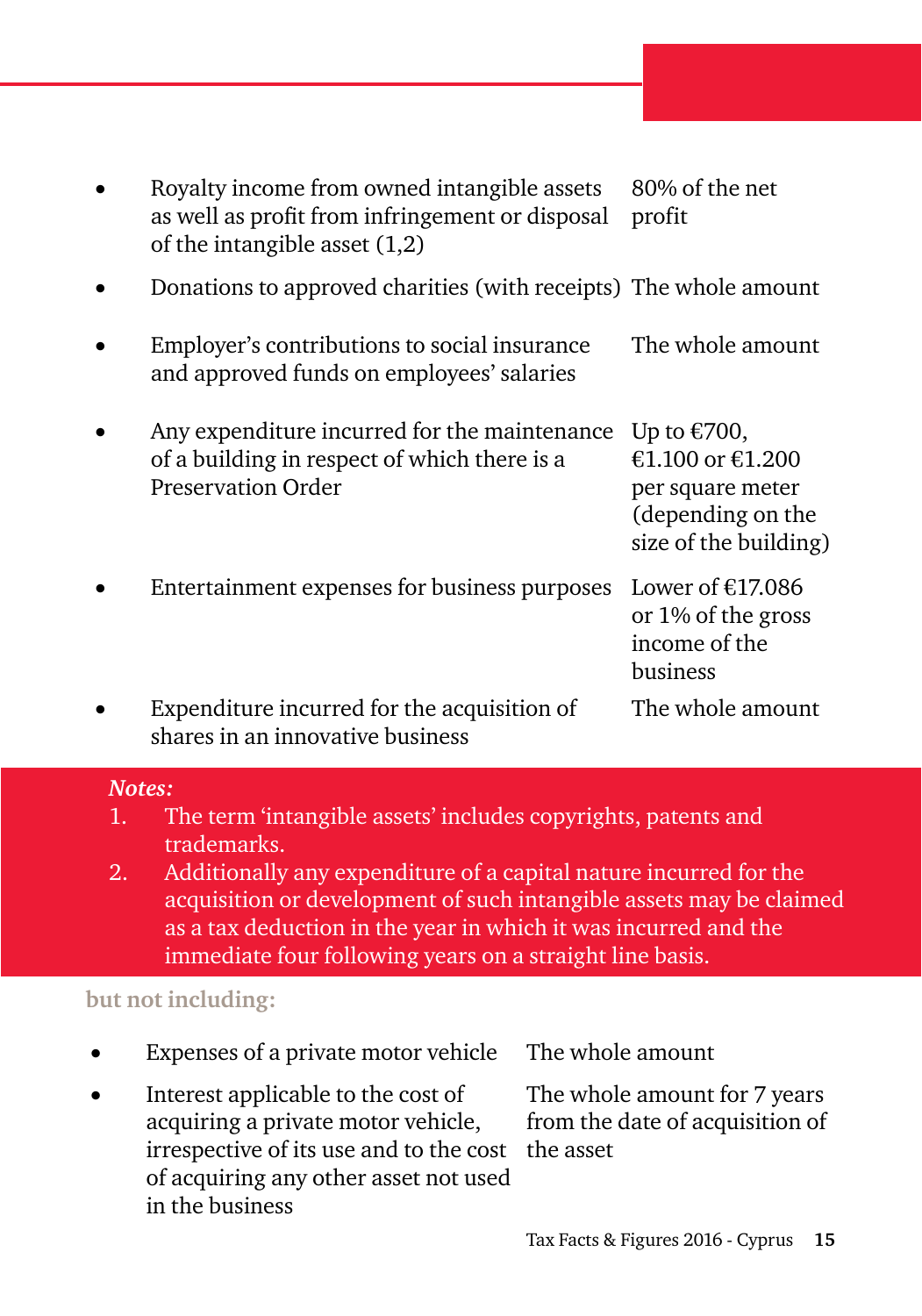# *Losses carried forward*

The tax loss incurred during a tax year and which cannot be set off against other income, is carried forward subject to conditions and set off against the profits of the next five years.

The current year loss of one company can be set off against the profit of another, subject to conditions, provided the companies are Cyprus tax resident companies of a group(1). Group is defined as:

- One Cyprus tax resident company holding directly or indirectly at least 75% of the voting shares of another Cyprus tax resident company
- Both of the companies are at least 75% (voting shares) held, directly or indirectly, by a third company

As from 1 January 2015 interposition of a non- Cyprus tax resident company(ies) will not affect the eligibility for group relief as long as such company(ies) is tax resident of either an EU country or in a country with which Cyprus has a double tax treaty or an exchange of information agreement (bilateral or multilateral).

A partnership or a sole trader transferring a business into a company can carry forward tax losses into the company for future utilisation.

Losses from a permanent establishment abroad can be set off with profits of the company in Cyprus. Subsequent profits of an exempt permanent establishment abroad are taxable up to the amount of losses allowed.

#### Note:

1. As from 1 January 2015 a Cyprus tax resident company may also claim the tax losses of a group company which is tax resident in another EU country, provided such EU company firstly exhausts all possibilities available to utilise its losses in its country of residence or in the country of any intermediary EU holding company.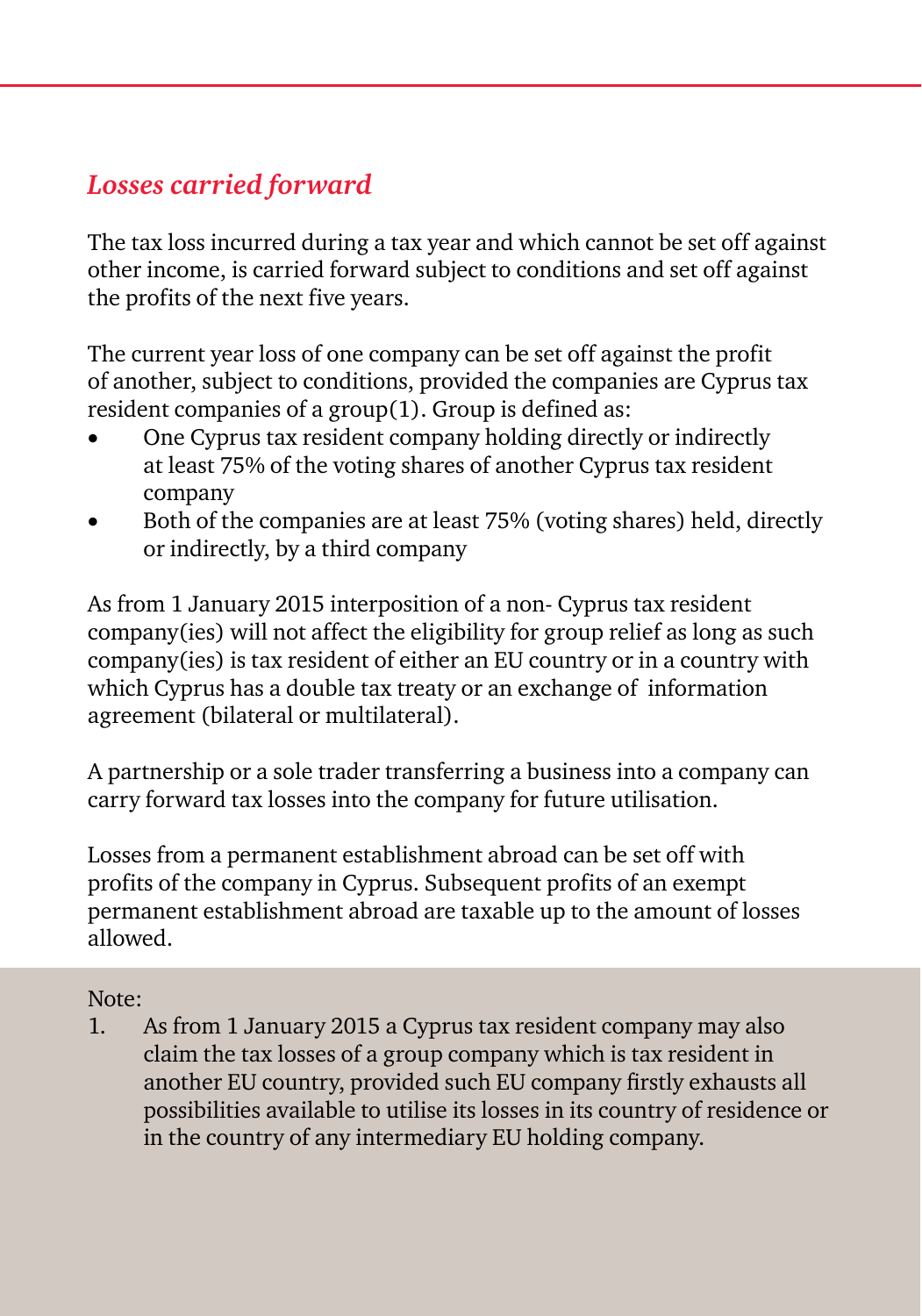## *Reorganisations*

Transfers of assets and liabilities between companies can, subject to conditions, be effected without tax consequences within the framework of a reorganisation and tax losses can be carried forward by the receiving entity.

#### **Reorganisations include:**

- mergers
- demergers
- partial divisions
- transfer of assets
- exchange of shares
- transfer of registered office of a European company (SE) or a European cooperative company (SCE).

## *Annual wear and tear allowances on tangible fixed assets*

The following allowances which are given as a percentage on the cost of acquisition are deducted from the chargeable income:

| <b>Fixed assets</b>                                  |                  |
|------------------------------------------------------|------------------|
| <b>Plant and machinery (1)</b>                       | $\frac{0}{0}$    |
| Plant and machinery                                  | 10               |
| Furniture and fittings                               | 10               |
| Industrial carpets                                   | 10               |
| <b>Boreholes</b>                                     | 10               |
| Machinery and tools used in an agricultural business | 15               |
| <b>Buildinas</b>                                     | $\frac{0}{0}$    |
| Commercial buildings                                 | 3                |
| Industrial, agricultural and hotel buildings (2)     | 4                |
| Flats                                                | 3                |
| Metallic greenhouse structures                       | 10               |
| Wooden greenhouse structures                         | $33 \frac{1}{3}$ |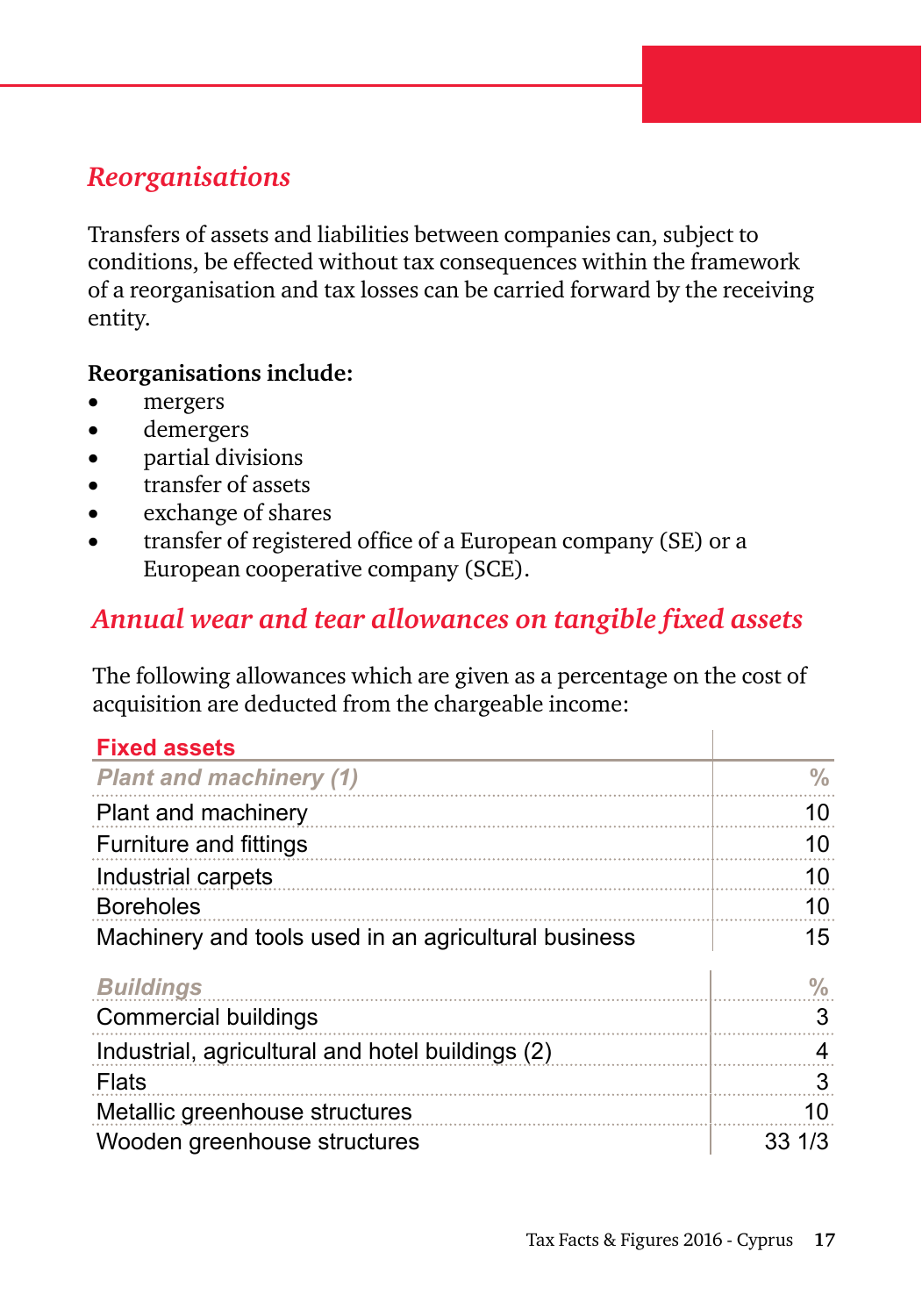| <b>Vehicles and Means of Transportation (1)</b>                                             | $\frac{0}{0}$              |
|---------------------------------------------------------------------------------------------|----------------------------|
| Commercial motor vehicles                                                                   | 20                         |
| Motor cycles                                                                                | 20                         |
| Excavators, tractors, bulldozers, self-propelled loaders and<br>drums for petrol companies  | 25                         |
| Armoured Motor Vehicles (e.g. used by Security Services)                                    | 20                         |
| Specialised Machinery for the laying of Railroads                                           | 20                         |
| (e.g. Locomotive engines, Ballast wagons, Container wagons<br>and Container Sleeper Wagons) |                            |
| <b>New Airplanes</b>                                                                        | 8                          |
| <b>New Helicopters</b>                                                                      | 8                          |
| Sailing vessels                                                                             | 4,5                        |
| <b>Motor Yachts</b>                                                                         | 6                          |
| Steamers, tugs and fishing boats                                                            | 6                          |
| Shipmotor launches                                                                          | 12,5                       |
| New cargo vessels                                                                           | 8                          |
| New passenger vessels                                                                       | 6                          |
| Used cargo/passenger vessels                                                                | Over their<br>useful lives |

| Other (1)                                                                                             | $\frac{0}{0}$    |
|-------------------------------------------------------------------------------------------------------|------------------|
| Televisions and videos                                                                                | 10               |
| Computer hardware and operating systems                                                               | 20               |
| Application software                                                                                  | 33.1/3           |
| Expenditure on application software less than $€1.709$ , is<br>written off in the year of acquisition |                  |
| <b>Wind Power Generators</b>                                                                          | 10               |
| <b>Photovoltaic Systems</b>                                                                           | 10               |
| Tools in general                                                                                      | $33 \frac{1}{3}$ |
| Videotapes property of video clubs                                                                    | 50               |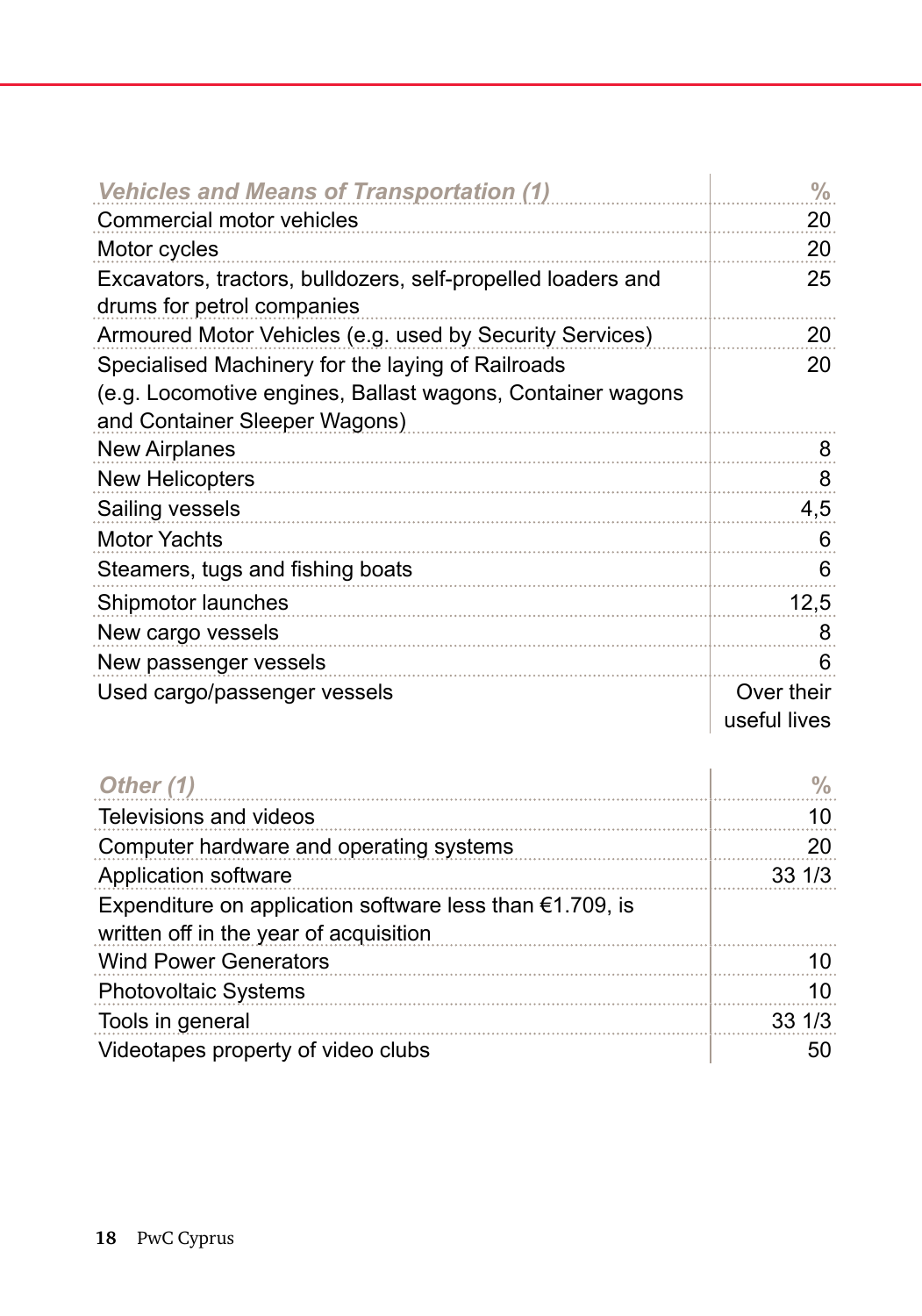- and other assets acquired during the tax years 2012 2016 (inclusive) are eligible to accelerated tax depreciation at the rate of 20% (excluding such assets which are already eligible for a higher annual tax rate of tax depreciation).
- during the tax years 2012 2016 (inclusive), an accelerated tax depreciation at the rate of 7% per annum applies.

# *Special type of companies*

### *Shipping companies*

The Merchant Shipping Legislation fully approved by the EU provides for exemption from all direct taxes and taxation under tonnage tax regime of qualifying shipowners, charterers and shipmanagers, from the operation of qualifying community ships (ships flying a flag of an EU member state or of a country in the European Economic Area) and foreign (non community) ships (under conditions), in qualifying activities.

The legislation allows non community vessels to enter the tonnage tax regime provided the fleet is composed by at least 60% community vessels. If this requirement is not met, then non community vessels can still qualify if certain criteria are met.

The legislation includes an "all or nothing" rule, meaning that if a shipowner/ charterer/ shipmanager of a group elects to be taxed under the tonnage tax regime, all shipowners/ charterers/ shipmanagers of the group should elect the same.

Exemption is also given in relation to the salaries of officers and crew aboard a Cyprus ship.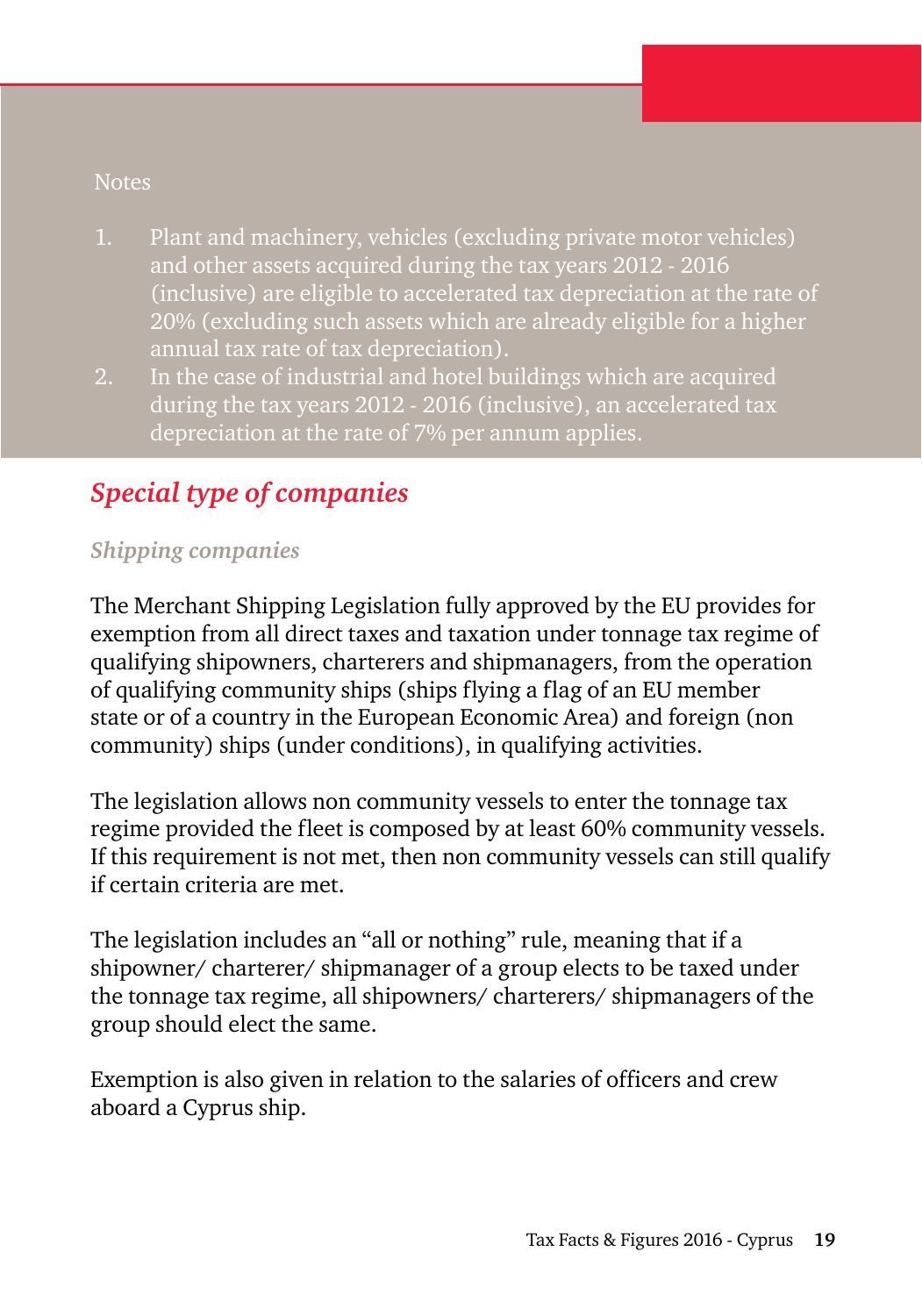#### *Shipowners*

The exemption applies to:

- profits derived from the use/chartering out of the ships
- interest income relating to the working capital of the company
- profits from the disposal of qualifying ships
- dividends received from the above profits at all distribution levels
- profit from the disposal of shipowning companies and its distribution

The exemption also applies to the bare boat charterer of a vessel flying the Cyprus flag under parallel registration

### *Charterers*

Exemption is given to:

- profits derived from the operation of chartered in ships
- interest income relating to the working capital of the company
- dividends received from the above profits at all distribution levels

The law grants the exemption provided that the option to register for Tonnage Tax is exercised for all vessels and provided a composition requirement is met: at least 25% (reduced to 10% under conditions) of the net tonnage of the vessels owned or bare boat chartered in.

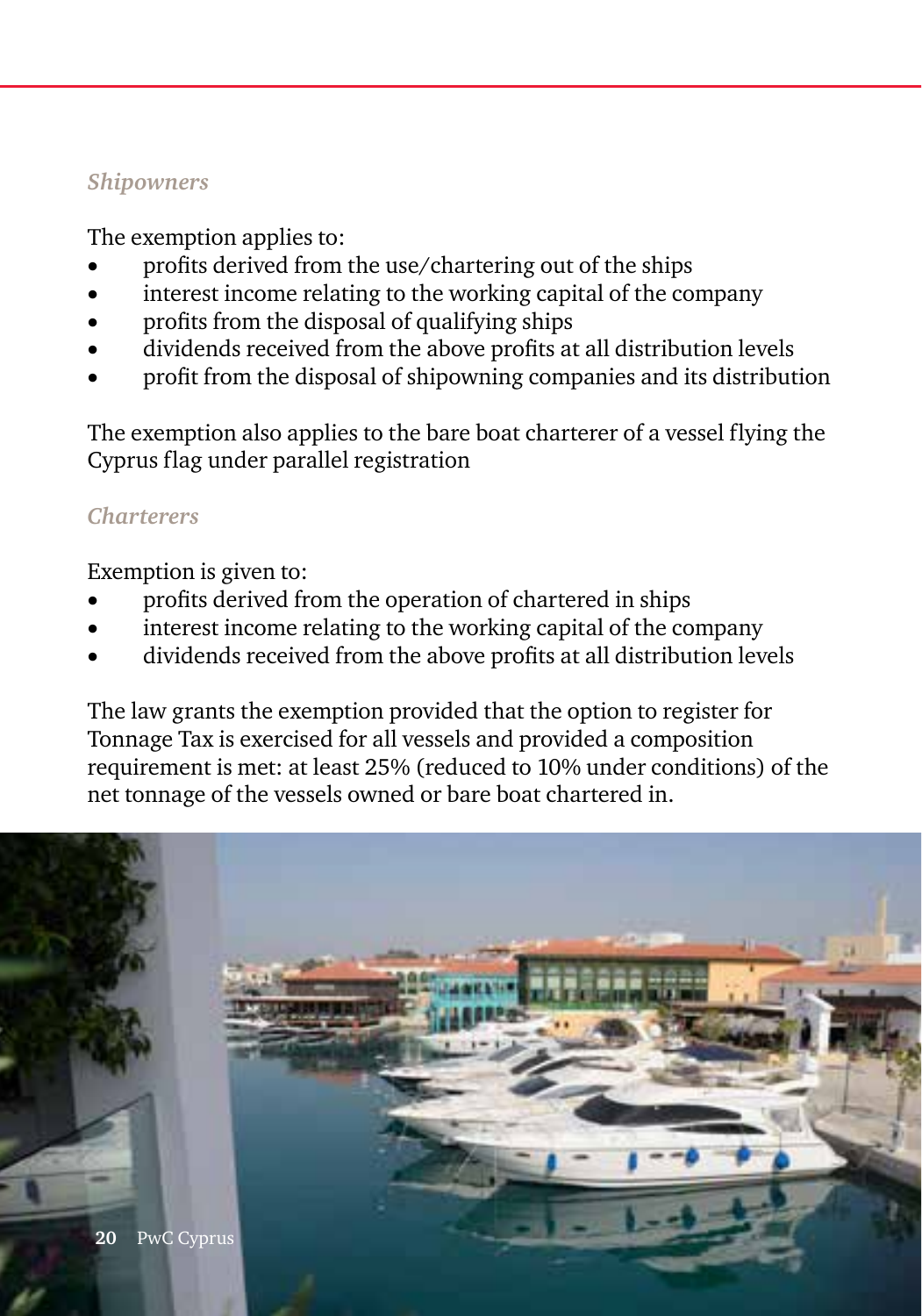#### *Shipmanagers*

The tax exemption covers:

- Profits from technical and/or crew management
- Dividends paid out of these profits at all levels of distribution
- Interest income relating to the working capital of the company

In order to qualify shipmanagers must satisfy the following additional requirements:

- Maintain a fully fledged office in Cyprus with personnel sufficient in number and qualification
- At least 51% of all onshore personnel must be community citizens
- At least 2/3 of total tonnage under management must be managed within the community (any excess of 1/3 taxed under corporation tax)

The application of the tonnage tax system is compulsory for owners of Cyprus flag ships and optional for owners of non Cyprus flag ships, charterers and shipmanagers. Those who choose to enter the Tonnage Tax regime must remain in the system for at least 10 years unless they had a valid reason to exit such as disposal of their vessels and cessation their activities.

#### *Insurance companies*

Profits of insurance companies are liable to corporation tax similar to all other companies except in the case where the corporation tax payable on taxable profit of life insurance business is less than 1,5% of the gross premium. In this case the difference is paid as additional corporation tax.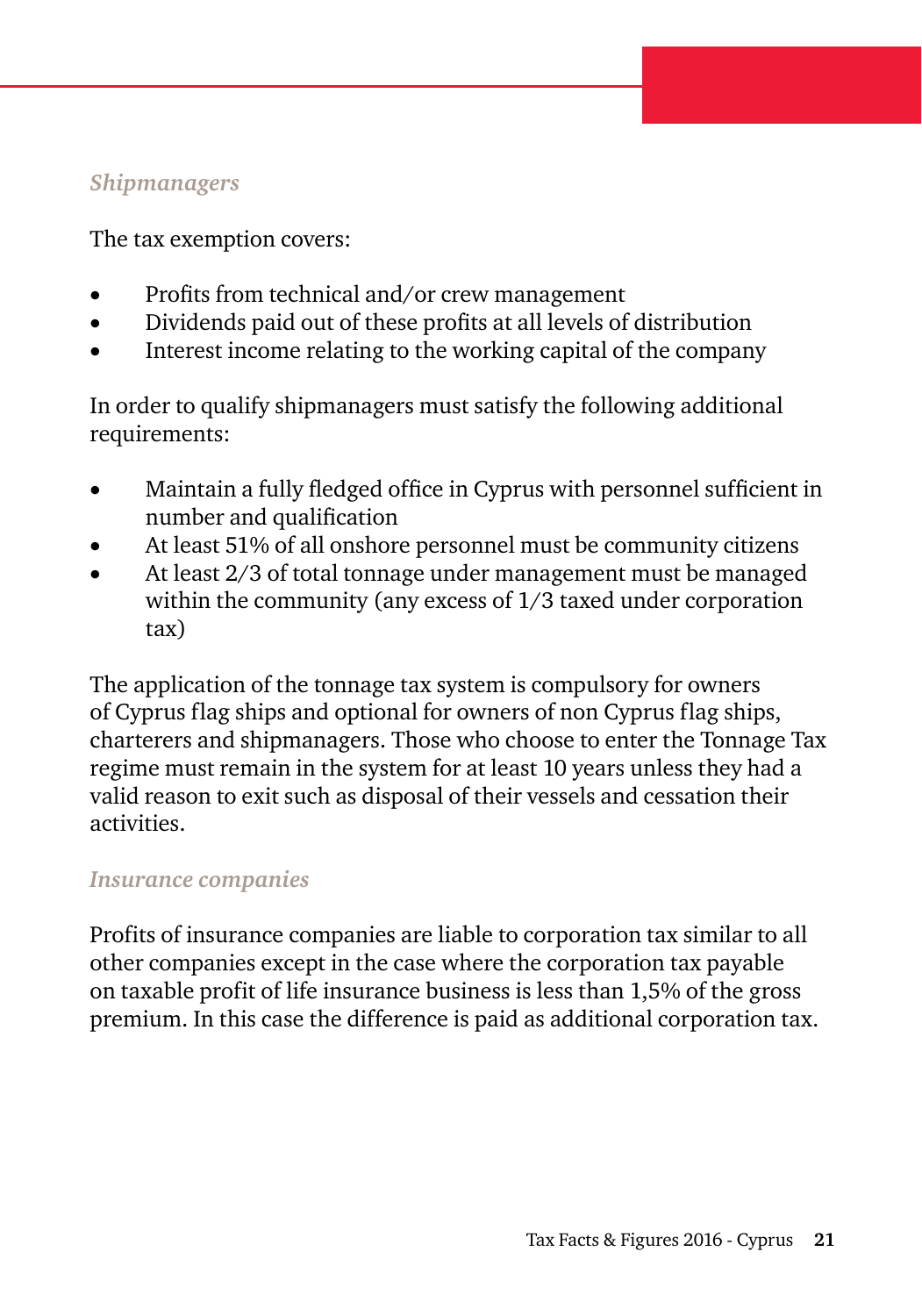### *The Cyprus Alternative Investment Funds (AIFs) and Undertakings for Collective Investment in Transferable Securities (UCITs)*

The sole objective of AIFs and UCITs is the collective investment of funds of the investors/unitholders.

AIFs can take the following types and legal forms:

Types:

- Limited Number of Investors (75)
- Unlimited Number of Investors

Legal Forms:

Limited Number of Investors:

- Variable Capital Company (VCC)
- Fixed Capital Company (FCC)
- Limited Partnership (LP)

Unlimited Number of Investors:

- Variable Capital Company (VCC)
- Fixed Capital Company (FCC)
- Limited Partnership (LP)
- Common Fund (CF)

UCITs can take the following legal forms:

- Common Fund
- Variable Capital Investment Company

AIFs and UCITs are liable to tax or not depending on their legal status.

Under certain conditions, management fees charged for the management of AIFs and UCITs funds can be exempt from VAT.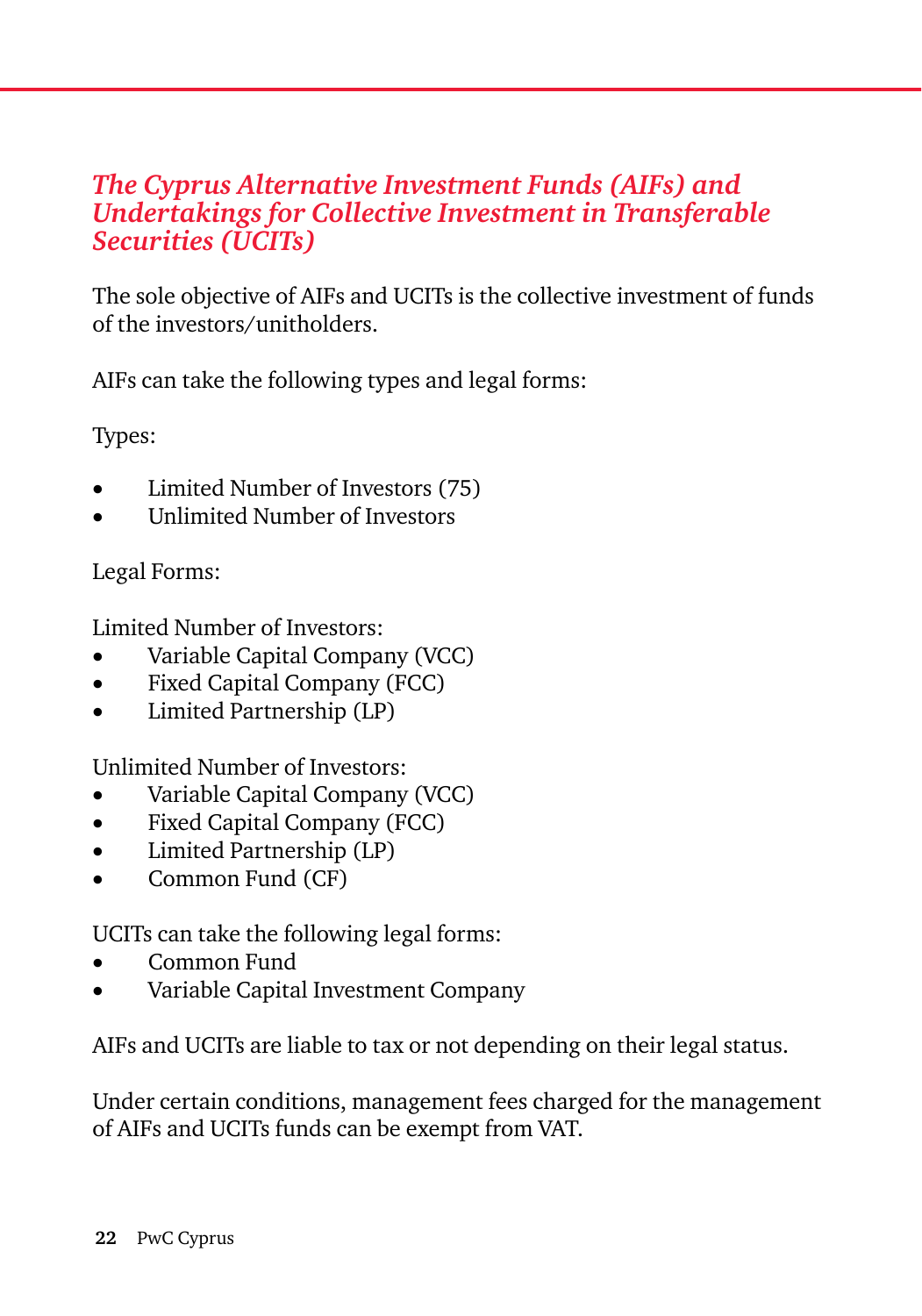# *Special contribution for defence*



Special Contribution for Defence is imposed on dividend income, 'passive' interest income and rental income earned by companies tax resident in Cyprus and by individuals who are both Cyprus tax resident and Cyprus domiciled. It is charged at the rates shown in the table

|                                                                                                                             | <b>Tax rates</b><br>Individuals (1) Legal entities (1) |                          |
|-----------------------------------------------------------------------------------------------------------------------------|--------------------------------------------------------|--------------------------|
| Dividend income from Cyprus tax<br>resident companies                                                                       | $\frac{0}{0}$<br>17(5)                                 | $\frac{0}{0}$<br>Nil (2) |
| Dividend income from non-Cyprus<br>tax resident companies                                                                   | 17(5)                                                  | Nil (3)                  |
| Interest income arising from the<br>ordinary activities or closely related<br>to the ordinary activities of the<br>business | Nil (4)                                                | Nil $(4)$                |
| Other interest income                                                                                                       | 30(5)                                                  | 30(5)                    |
| Rental income (reduced by 25%)                                                                                              | 3(5)(6)                                                | 3(5)(6)                  |

Tax Facts & Figures 2016 - Cyprus **23**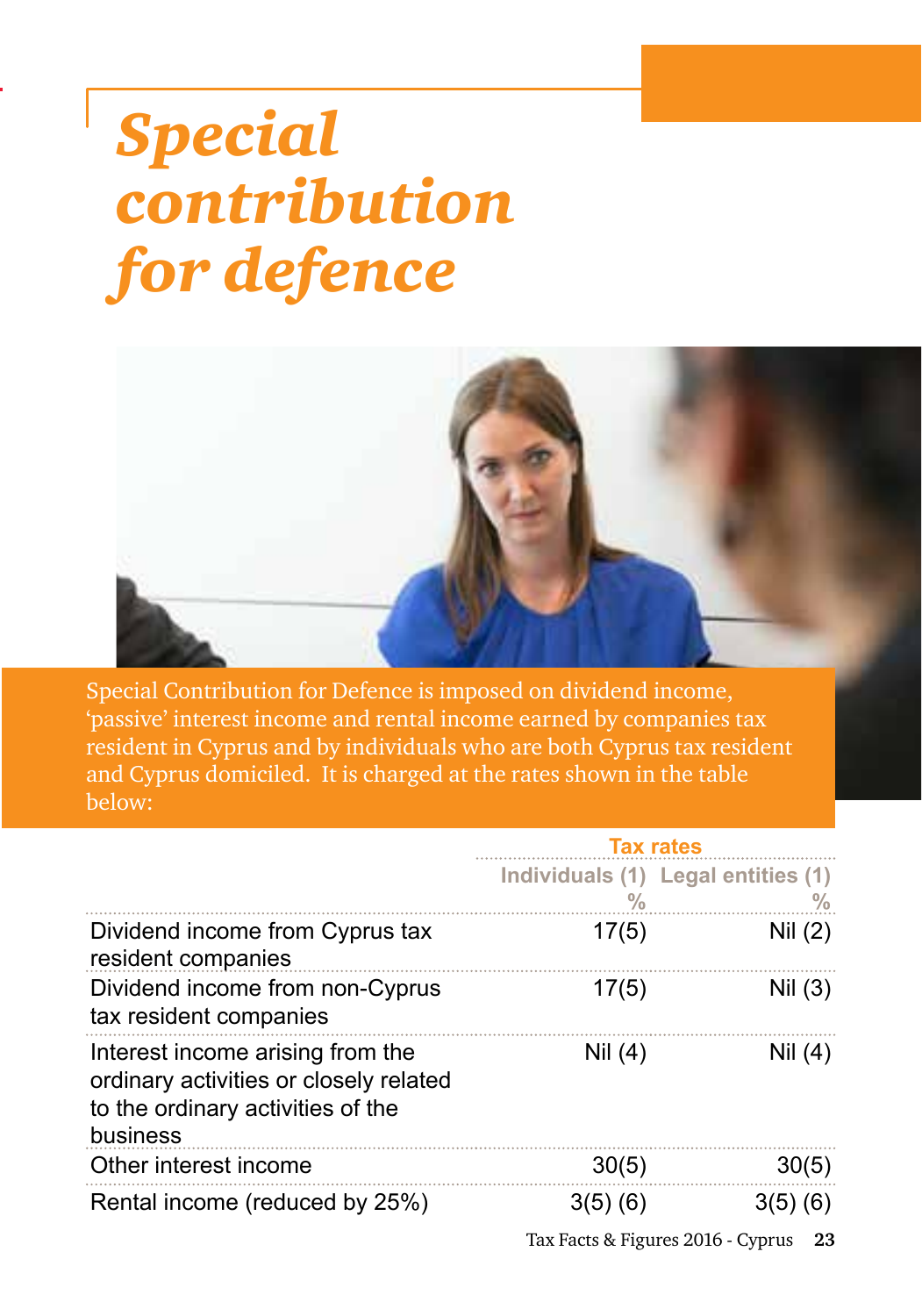#### *Notes:*

- 1. Legal entities are subject to Special Contribution for Defence if they are tax resident in Cyprus (see page 12). Prior to 16 July 2015 individuals were subject to Special Contribution for Defence if they were tax resident in Cyprus (see page 2). As from 16 July 2015 individuals are subject to Special contribution for defence if they are both Cyprus tax resident and Cyprus domiciled. An individual is domiciled in Cyprus for the purposes of Special Contribution for Defence if (s)he has a domicile of origin in Cyprus per the Wills and Succession Law (with certain exceptions) or if (s)he has been a tax resident in Cyprus for at least 17 out of the 20 tax years immediately prior to the tax year of assessment. Anti-avoidance provisions apply.
- 2. Dividends received by a Cyprus tax resident company from other Cyprus tax resident companies are exempt, subject to certain antiavoidance provisions.
- 3. As from 1 January 2016 this section only applies to dividends which are not deductible for tax purposes by the paying company. Dividends which are deductible for tax purposes by the paying company are subject to Corporation Tax.

The exemption of this section does not apply if:

- more than 50% of the paying company's activities result directly or indirectly in investment income and
- the foreign tax is significantly lower than the tax burden in Cyprus. The tax authorities have clarified through a circular that "significantly lower" means an effective tax rate of less than 6,25% on the profit distributed.

When the exemption does not apply, the dividend income is subject to special Contribution for Defence at the rate of 17%.

4. Such interest income is subject to personal Income Tax / Corporation Tax.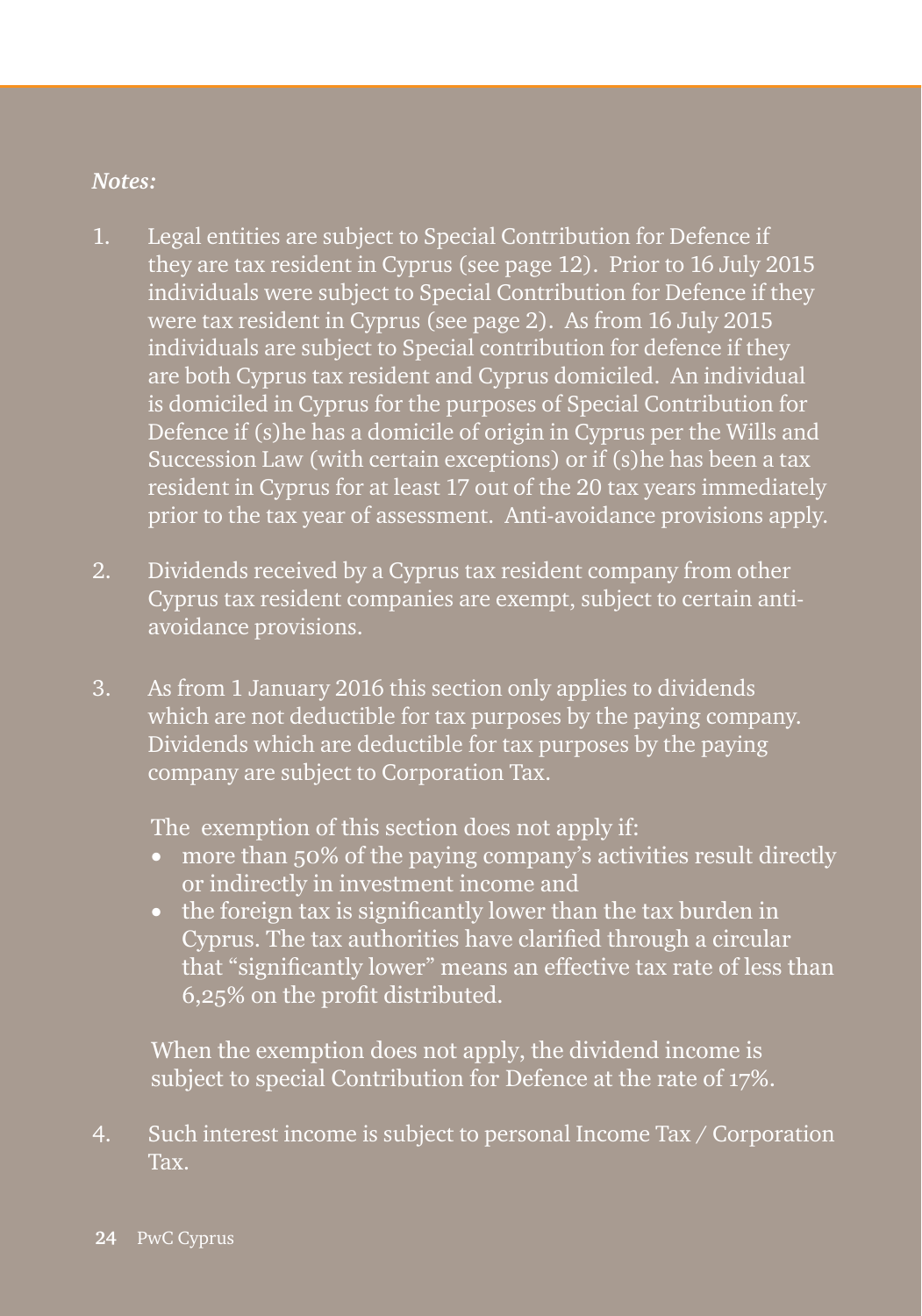5. The Special Contribution for Defence rate on interest income of 30% is effective for interest received or credited from 29 April 2013

Interest income earned by individuals from Cyprus government savings bonds and development bonds as well as all interest earned by a provident fund is subject to Special Contribution for Defence at the rate 3% (instead of 30%).

In the case where the total income of an individual (including interest) does not exceed €12.000 in a tax year, then the rate on interest income is reduced to 3% (instead of 30%).

For Cyprus sourced rental income where the tenant is a Cyprus company, partnership, the state or local authority Special Contribution for Defence on rental income is withheld at source and is payable at the end of the month following the month in which it was withheld. In all other cases the Special Contribution for Defence on rental income is payable by the landlord in 6 monthly intervals on 30 June and 31 December each year.

For Cyprus sourced interest and dividends Special Contribution for Defence due is withheld at source and is payable at the end of the month following the month in which they were paid.

However for foreign sourced dividends, interest and rental income Special Contribution for Defence is payable in 6 month intervals on 30 June and 31 December each year.

6. Rental income is also subject to personal income tax / corporation

Foreign taxes paid can also be credited against the Special Contribution for Defence liability.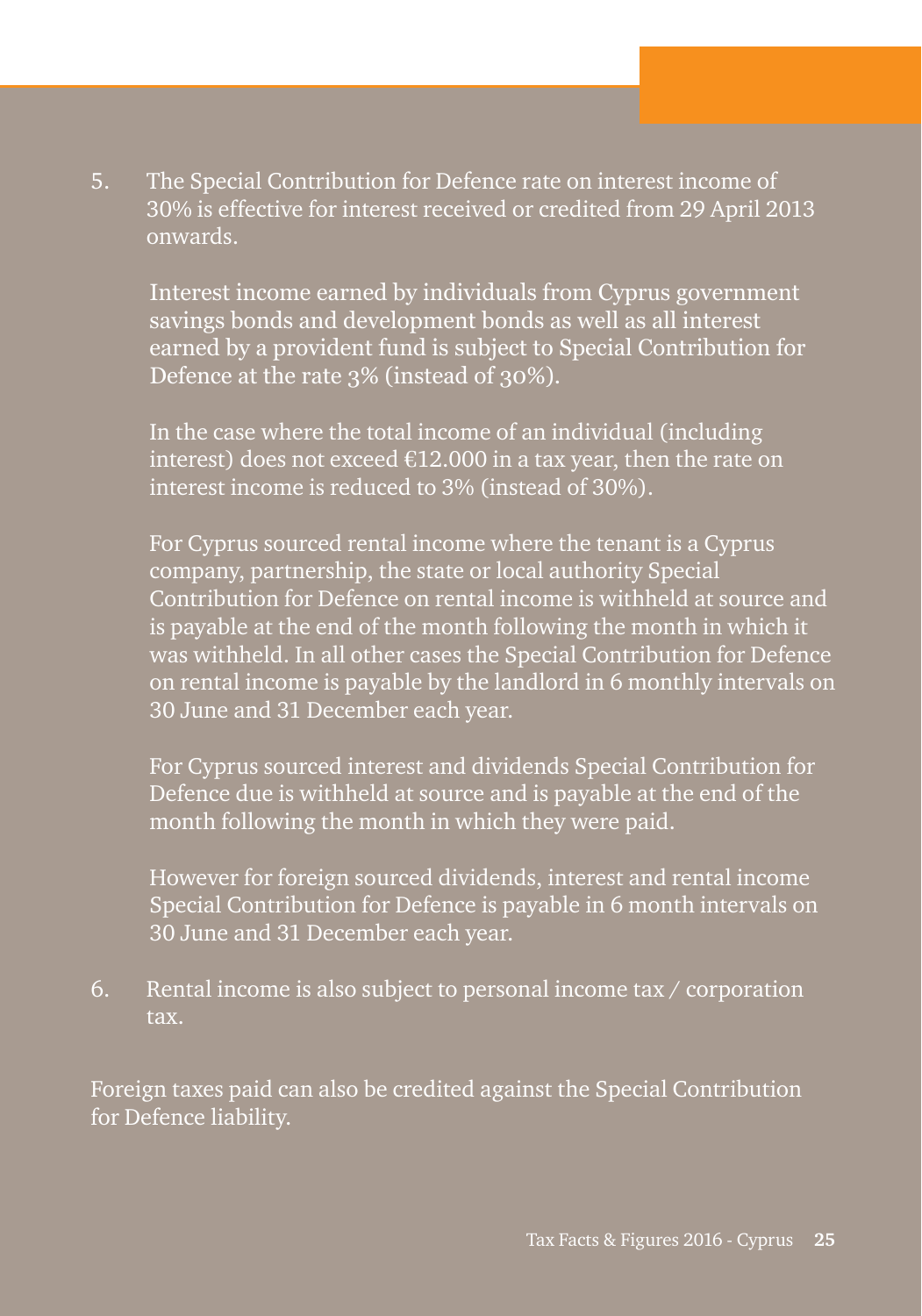# *Deemed dividend distribution*

A Cyprus tax resident company is deemed to distribute as a dividend 70% of its accounting profits (as adjusted for Special Contribution for Defence purposes(1) and net of Corporation Tax, Special Contribution for Defence on company incomes, Capital Gains Tax and unrelieved foreign taxes) two years from the end of the tax year in which the profits were generated.

Such a deemed dividend distribution is reduced with payments of actual dividends paid during the relevant year the profits were generated or paid during the two following years.

On the remaining net amount (if any) of deemed dividend 17% Special Contribution for Defence is imposed to the extent that the ultimate direct/ indirect shareholders of the company are individuals who are both Cyprus tax resident and Cyprus domiciled (see page 24). Prior to 16 July 2015 the imposition applied to the extent the ultimate direct/indirect shareholders of the company were Cyprus tax resident individuals. Instead of the rate of 17% a rate of 3% is applicable on deemed dividend distribution of Collective Investment Schemes.

When an actual dividend is paid after the deemed dividend distribution date, then if Special Contribution for Defence is due on such a dividend, the tax is imposed only on the amount of the actual dividend paid which is over and above the dividend that was previously deemed to have been distributed and previously suffered Special Contribution for Defence.

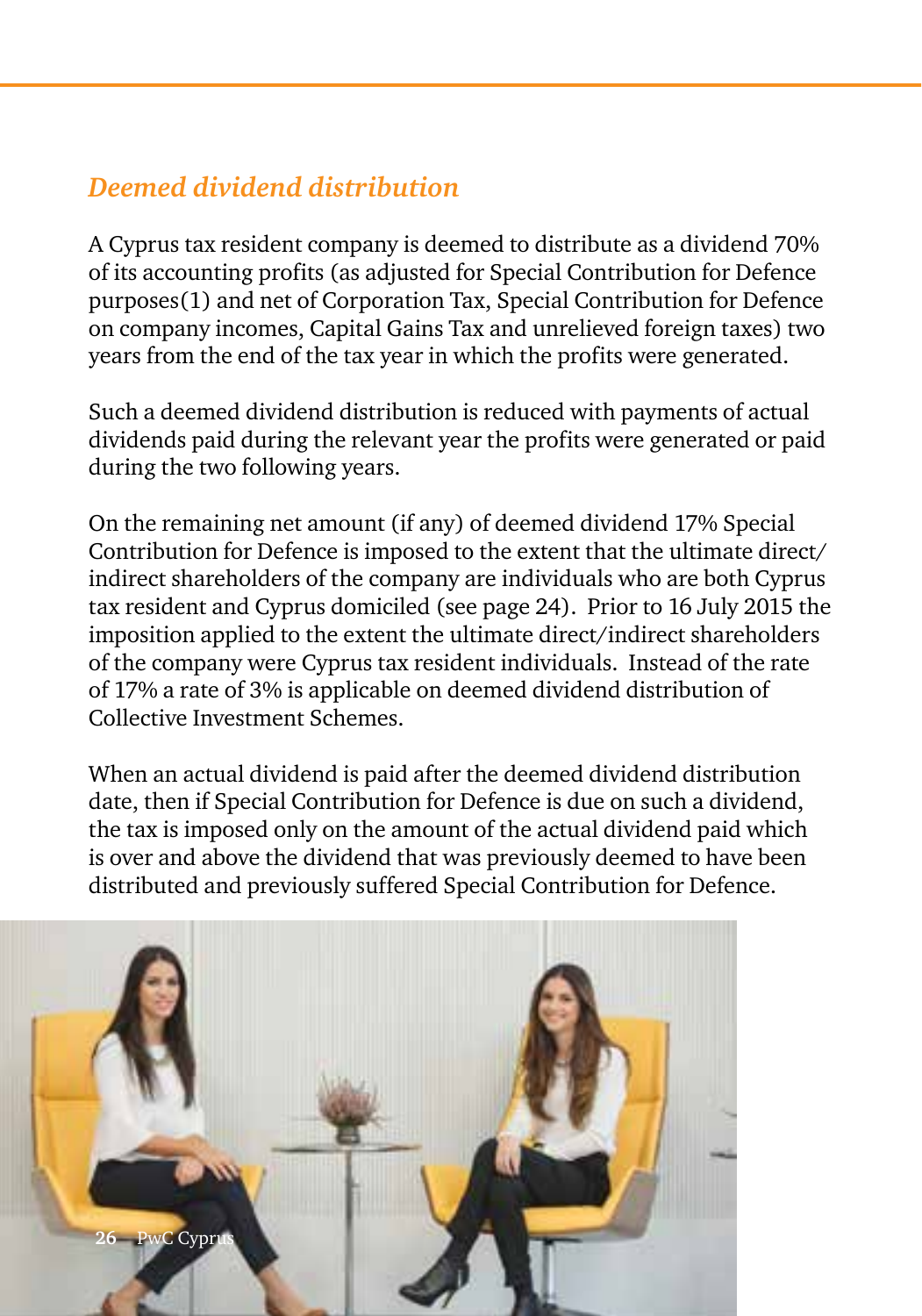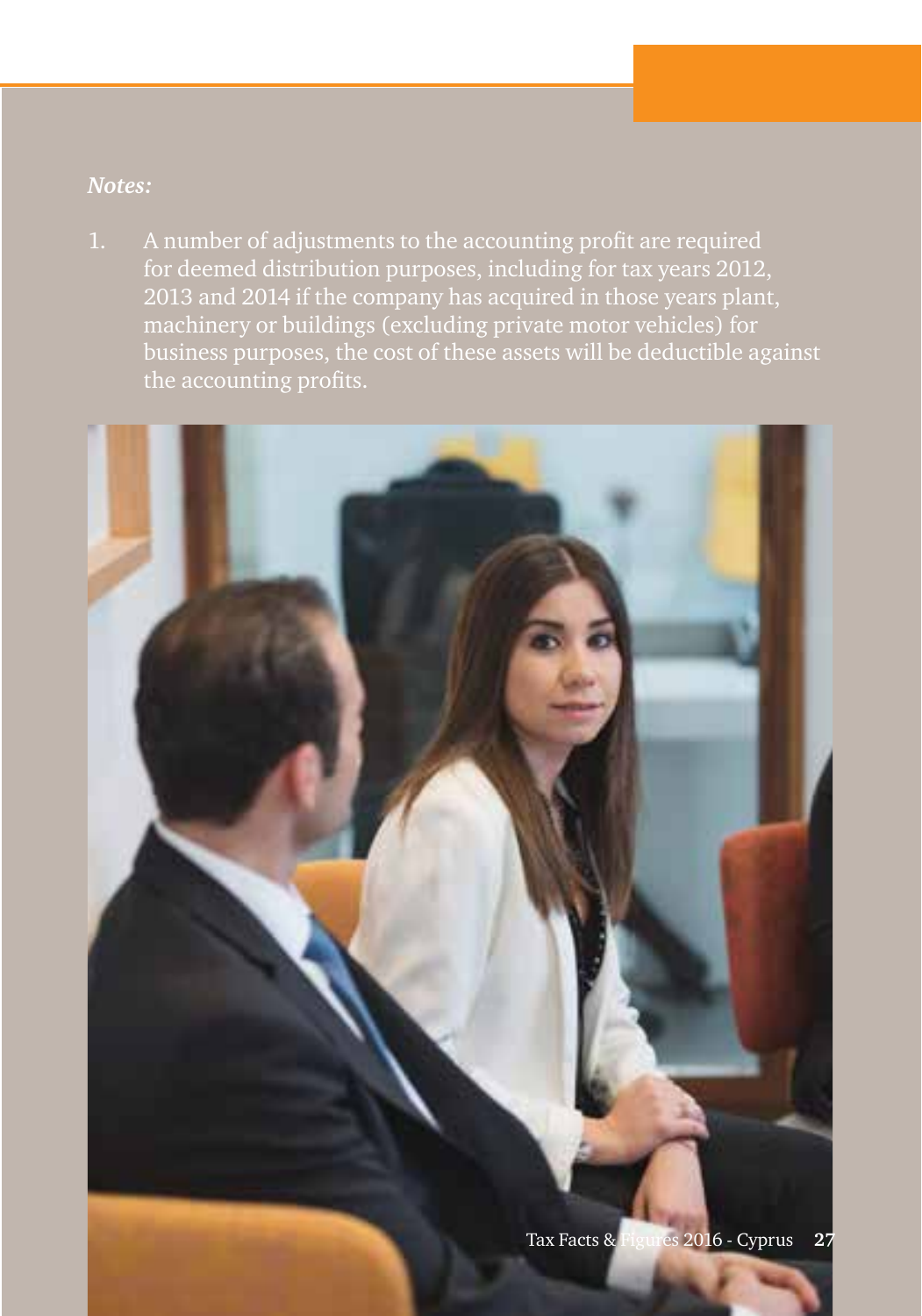# *Disposal of assets to shareholder at less than market value*

When a company disposes of an asset to an individual shareholder or a relative of his up to second degree or his spouse for a consideration less than its market value, the difference between the consideration and the market value will be deemed to have been distributed as a dividend to the shareholder. This provision, does not apply for assets originally gifted to the company by an individual shareholder or a relative of his up to second degree or his spouse.

### *Company dissolution*

The cumulative profits of the last five years prior to the company's dissolution, which have not been distributed or deemed to have been distributed, will be considered as distributed on dissolution and will be subject to Special contribution for defence at the rate of 17% (3% for Collective Investment Schemes).

This provision does not apply in the case of dissolution under a Reorganisation.

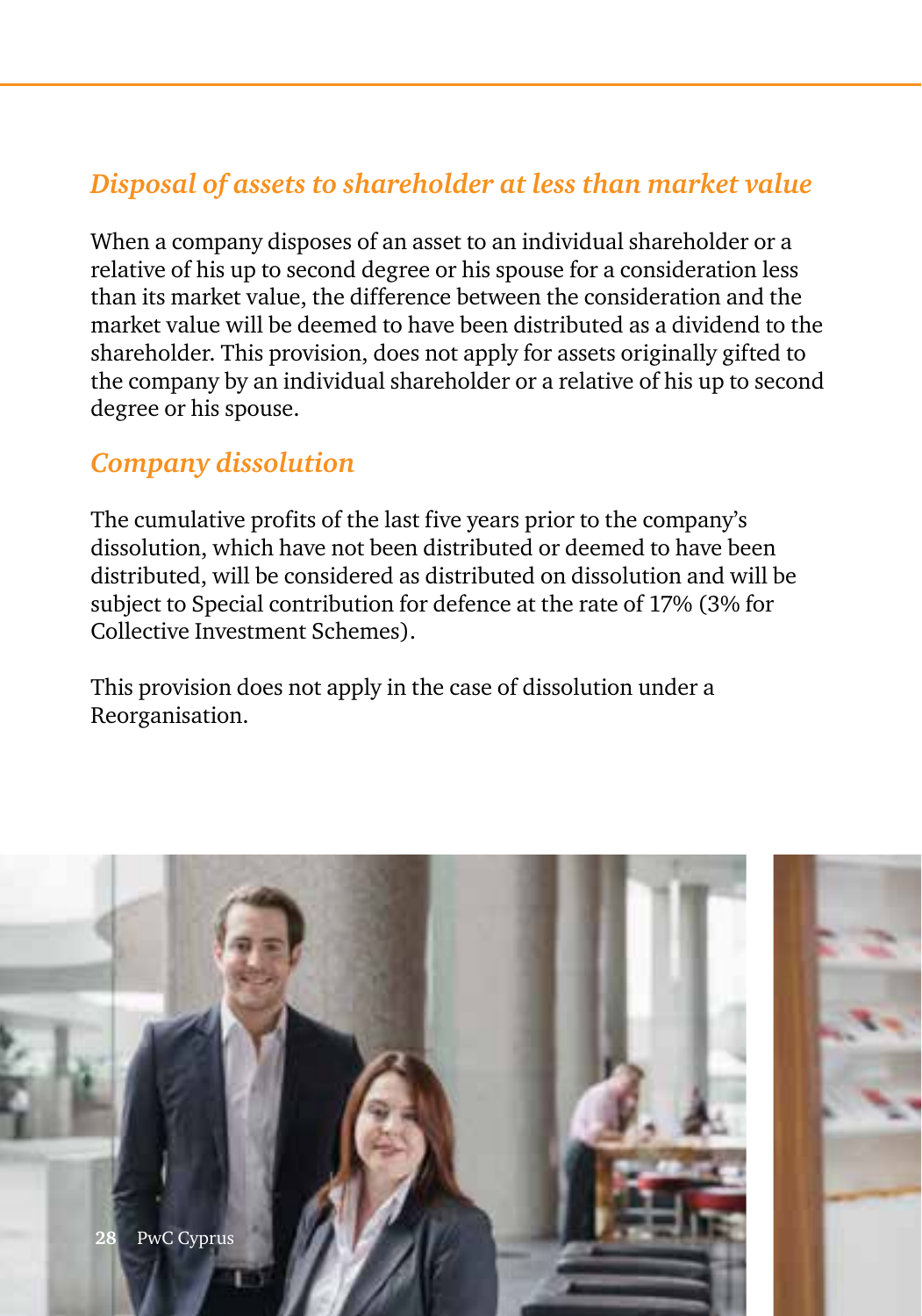# *Reduction of capital*

In the case of a reduction of capital of a company, any amounts paid or due to the shareholders over and above the previously paid-in equity will be considered as dividends distributed subject to special defence contribution at the rate of 17% after deducting any amounts which have been deemed as distributable profits.

The redemption of units or shares in a Collective Investment Scheme is not subject to the above provisions.

Prior to 16 July 2015 the above provisions applied only to the extent that the ultimate shareholders (direct or indirect) are Cyprus tax resident individuals. As from 16 July 2015 the above provisions apply only to the extent that the ultimate shareholders (direct or indirect) are individuals who are both Cyprus tax resident and Cyprus domiciled.

*Your own consultant from our more than 160 specialist members of our tax team works closely with you. And we support you to achieve your own targets.*



Tax Facts & Figures 2016 - Cyprus **29**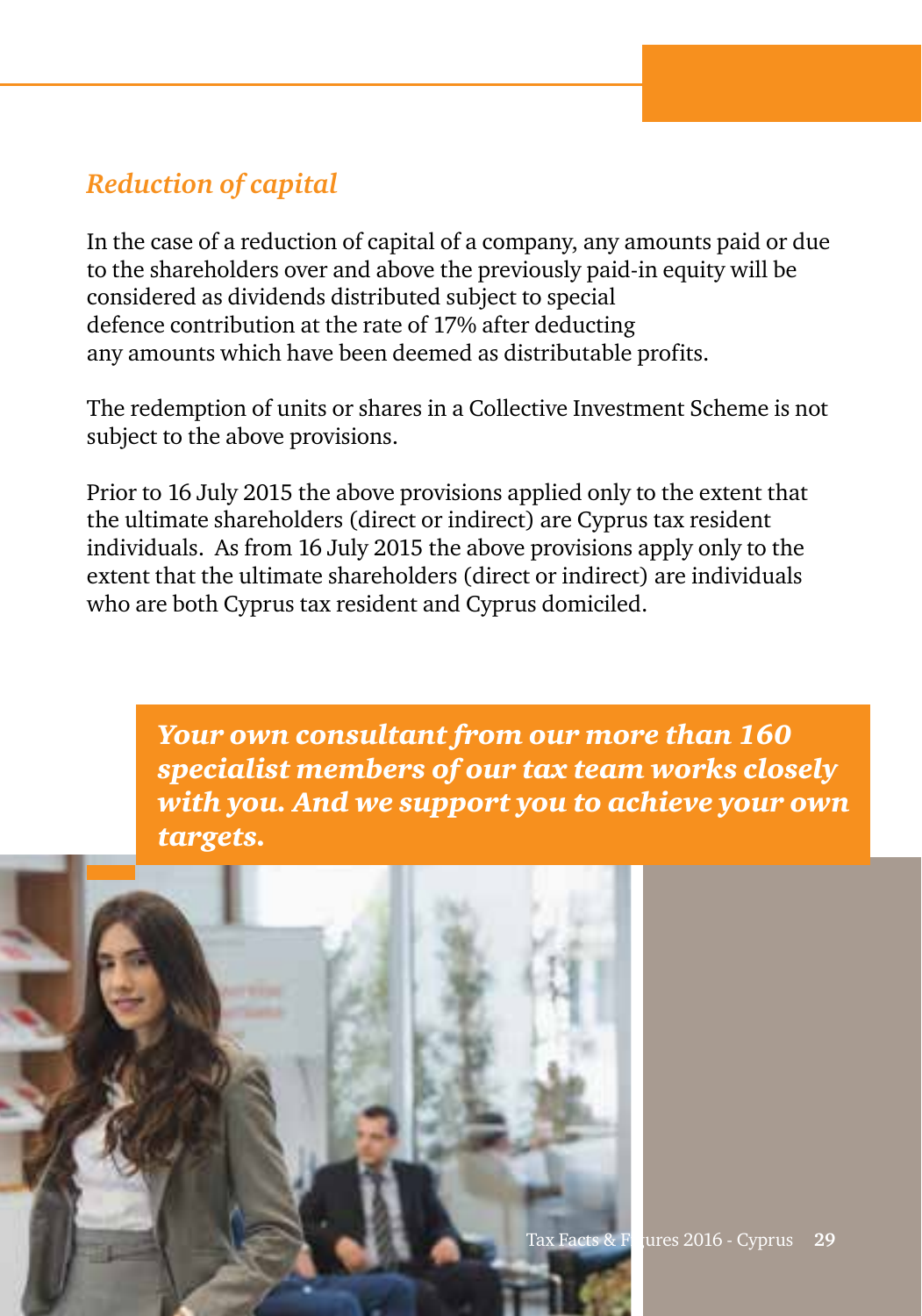# *Capital gains tax*



Capital Gains Tax is imposed (when the disposal is not subject to income tax) at the rate of 20% on gains from the disposal of immovable property situated in Cyprus including gains from the disposal of shares in companies which directly own such immovable property. Further, as from 17 December 2015 shares of companies which indirectly own immovable property located in Cyprus and at least 50% of the market value of the said shares derive from such immovable property are subject to Capital Gains Tax.

Shares listed on any recognised stock exchange are excluded from these provisions.

### *Exemptions*

The following disposals of immovable property are not subject to Capital Gains Tax:

- Subject to conditions, land as well as land with buildings, acquired in the period 16 July 2015 up to 31 December 2016 will be exempt from Capital Gains Tax upon its disposal.
- **30** PwC Cyprus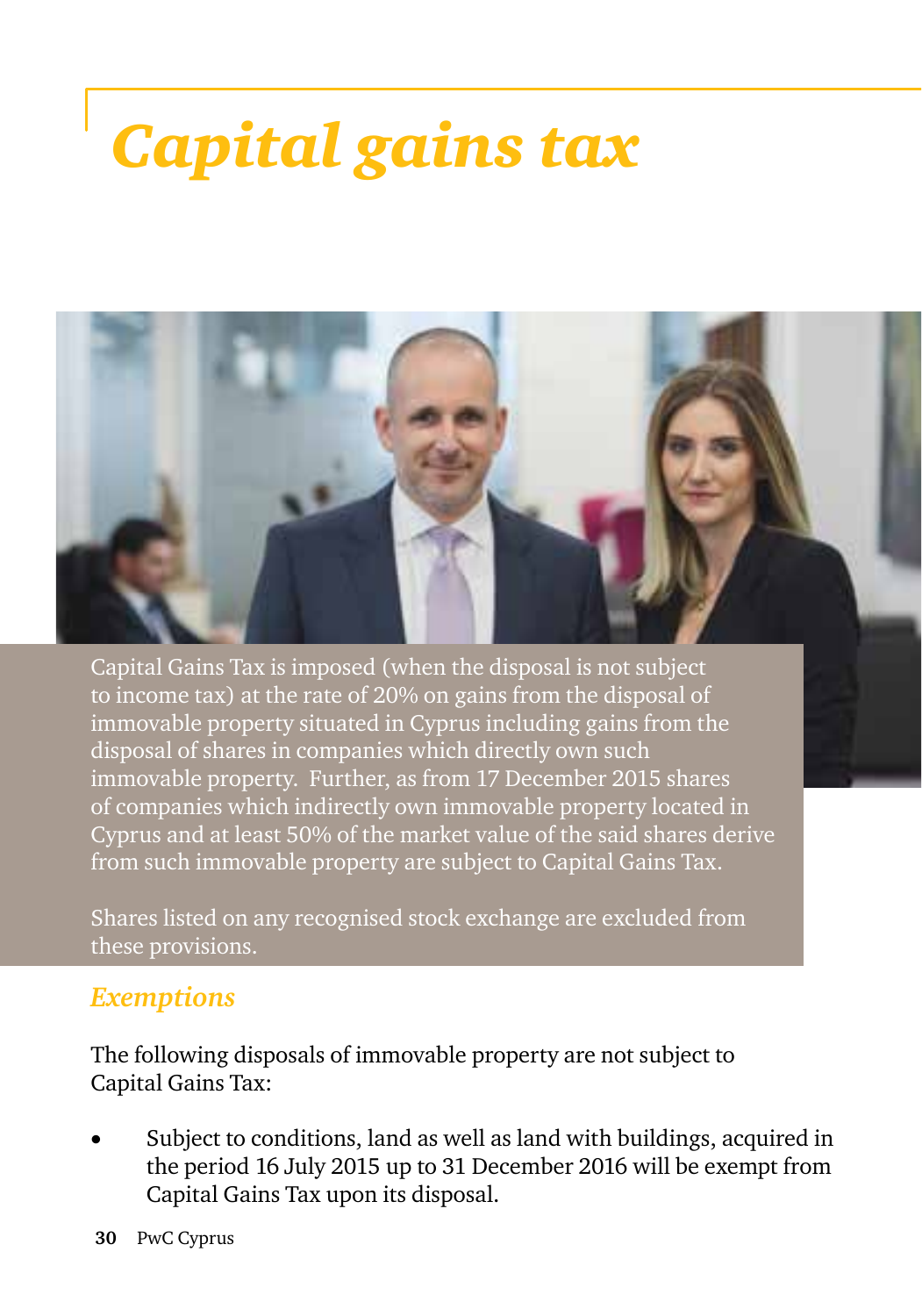- Transfers arising on death<br>• Gifts made from parent to
- Gifts made from parent to child or between husband and wife or between up to third degree relatives
- Gifts to a company where the company's shareholders are members of the donor's family and the shareholders continue to be members of the family for five years after the day of the transfer
- Gifts by a family company to its shareholders, provided such property was originally acquired by the company by way of donation. The property must be kept by the donee for at least three years
- Gifts to charities and the Government
- Transfers as a result of reorganisations
- Exchange or disposal of immovable property under the Agricultural Land (Consolidation) Laws
- **Expropriations**
- Exchange of properties, provided that the whole of the gain made on the exchange has been used to acquire the other property. The gain that is not taxable is deducted from the cost of the new property, i.e. the payment of tax is deferred until the disposal of the new property

# *Determination of capital gain*

Liability is confined to gains accruing since 1 January 1980. The costs that are deducted from gross proceeds on the disposal of immovable property are its market value at 1 January 1980, or the costs of acquisition and improvements of the property, if made after 1 January 1980, as adjusted for inflation up to the date of disposal on the basis of the consumer price index in Cyprus.

Expenses that are related to the acquisition and disposal of immovable property are also deducted, subject to certain conditions e.g. transfer fees, legal expenses etc.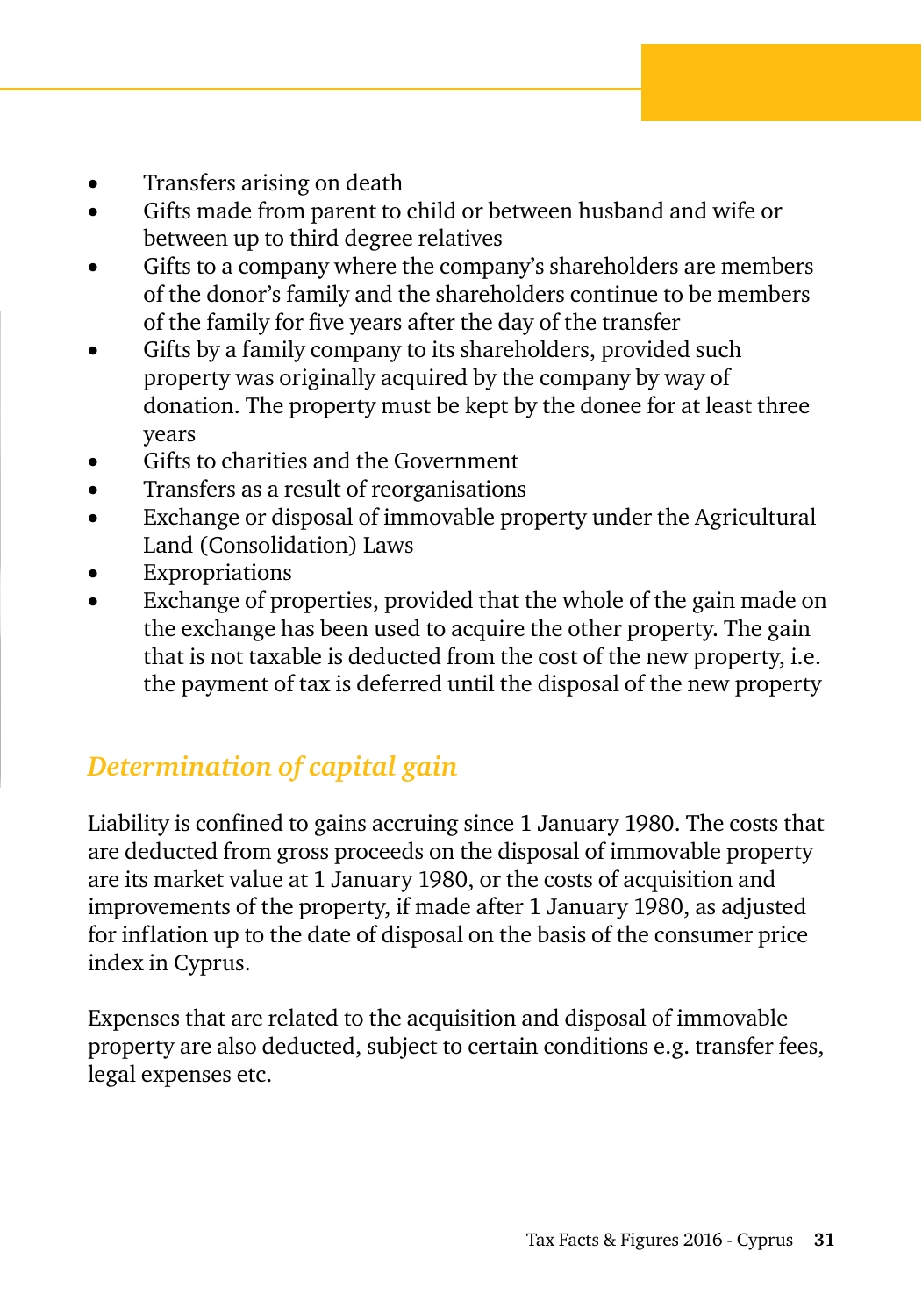| <b>Example</b>                                                                                                   | €        | €        |
|------------------------------------------------------------------------------------------------------------------|----------|----------|
| Sale price in September 2015                                                                                     | 500.000  |          |
| Cost of acquisition as at 1 January 1991                                                                         | (90.000) |          |
| Indexation allowance January 1991 to<br>August 2015 (month prior to sale)<br>(€90.000 @ 218,86/119,43) - €90.000 | (74.928) |          |
| Capital gain                                                                                                     |          | €335.072 |
| Legal expenses                                                                                                   |          | (1.000)  |
| <b>Taxable Capital Gain</b>                                                                                      |          | €334.072 |

# *Lifetime Exemptions*

Individuals can deduct from the capital gain the following:

| Disposal of private residence (subject to certain<br>conditions) | 85.430 |
|------------------------------------------------------------------|--------|
| Disposal of agricultural land by a farmer                        | 25.629 |
| Any other disposal                                               | 17.086 |



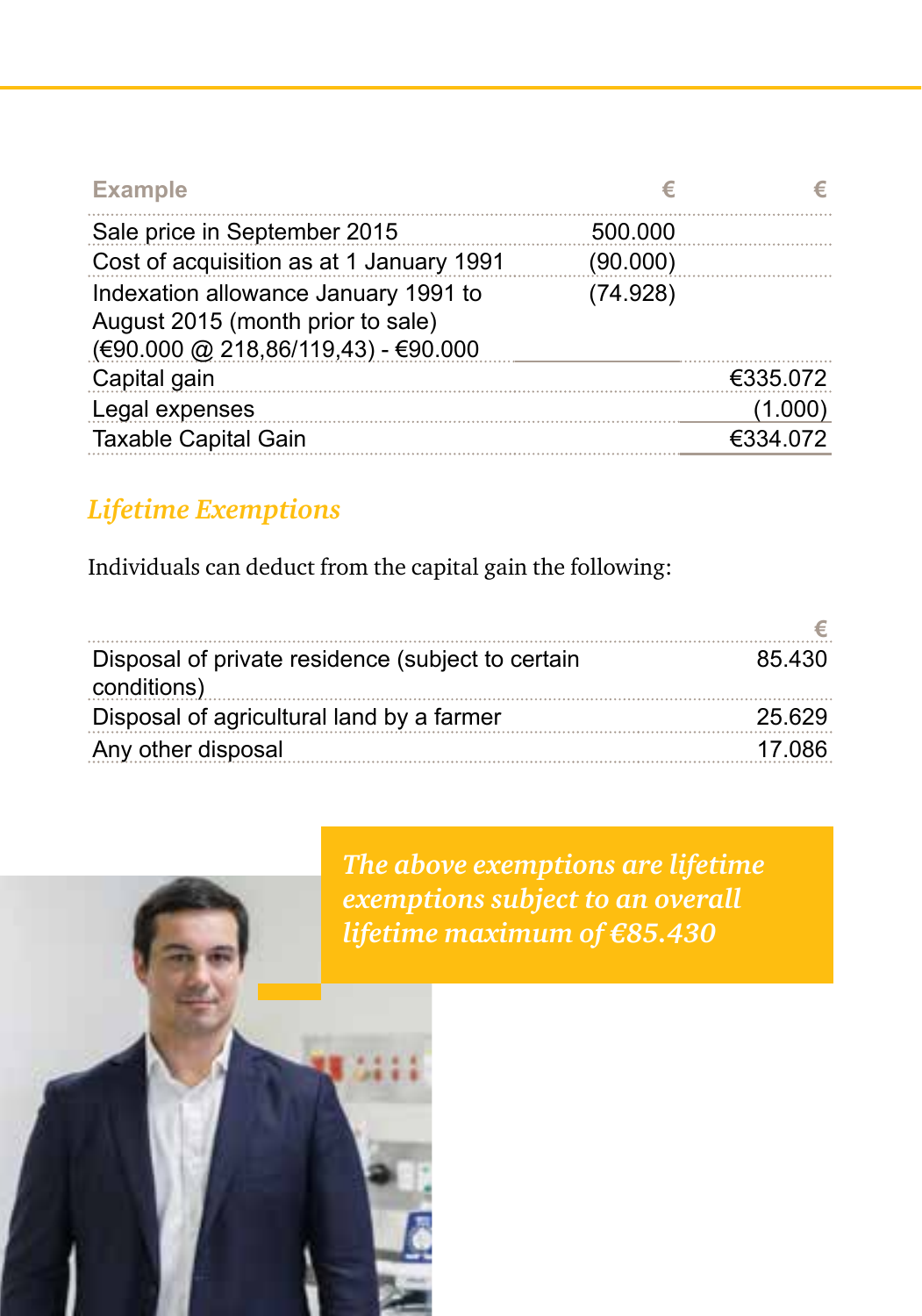# *Estate duty*

Estate duty has been abolished since 1 January 2000.

The executor/ administrator of the estate of the deceased, is required by the Deceased Persons Estate Law, to submit to the tax authorities a statement of assets and liabilities of the deceased within six months from the date of death.

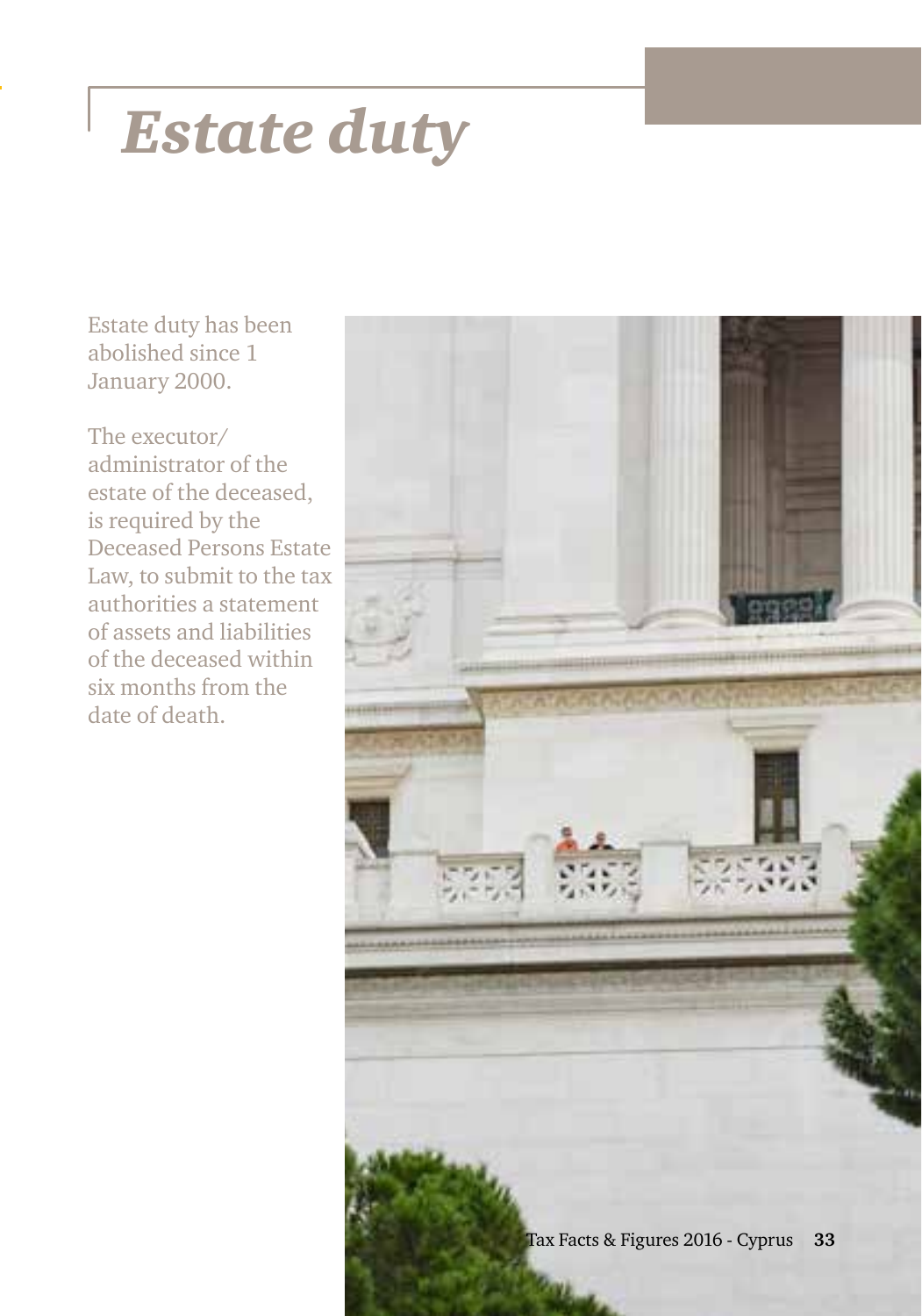# *Value Added Tax*



VAT is imposed on the supply of goods and provision services in Cyprus, as well as on the acquisition of goods from the European Union (EU) and the importation of goods into Cyprus.

Taxable persons charge VAT on their taxable supplies (output tax) and are charged with VAT on goods or services which they receive (input tax). If output tax in a VAT period exceeds total input tax, a payment has to be made to the state. If input tax exceeds output tax, the excess input tax is carried forward as a credit and set off against future output VAT.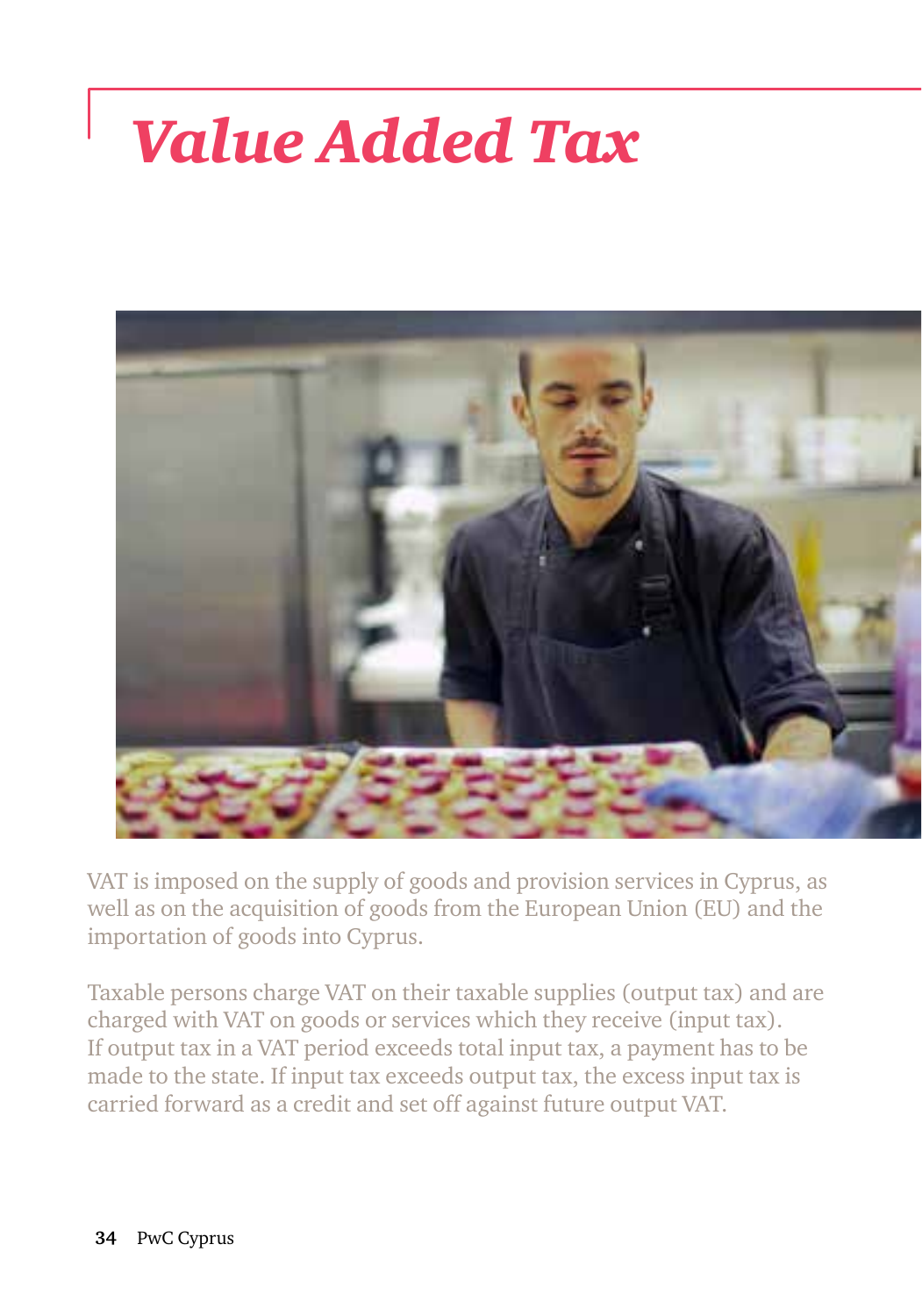Immediate refund of excess input VAT can be obtained in the following cases:

- a period of three years has elapsed from the date the VAT became refundable (reduced to one year as from 1/1/2015 and eight months as from 1/1/2016)
- input VAT which cannot be set off against output VAT until the last VAT period of the year which follows the year in which the VAT period in which the credit was created falls
- the input VAT relates to zero rated transactions
- the input VAT relates to the purchase of capital assets of the company
- the input VAT relates to transactions which are outside the scope of VAT but would have been subject to VAT had they been carried out within Cyprus
- the input VAT relates to exempt financial and insurance services provided to non EU resident clients (services for which the right to recover the related input VAT is granted)

For intra-community acquisition of goods (with the exception of goods subject to excise duty) the trader does not pay VAT on receipt of the goods in Cyprus but instead accounts for VAT using the acquisition accounting method. This involves a simple accounting entry in the books of the business whereby it self-charges VAT and at the same time claims it back, provided it relates to supplies for which the right to recover input VAT is granted, thereby creating no cost to the business.

In cases the acquisition relates to a transaction for which the right to recover the input VAT is not granted, the trader must pay the VAT that corresponds to the acquisition.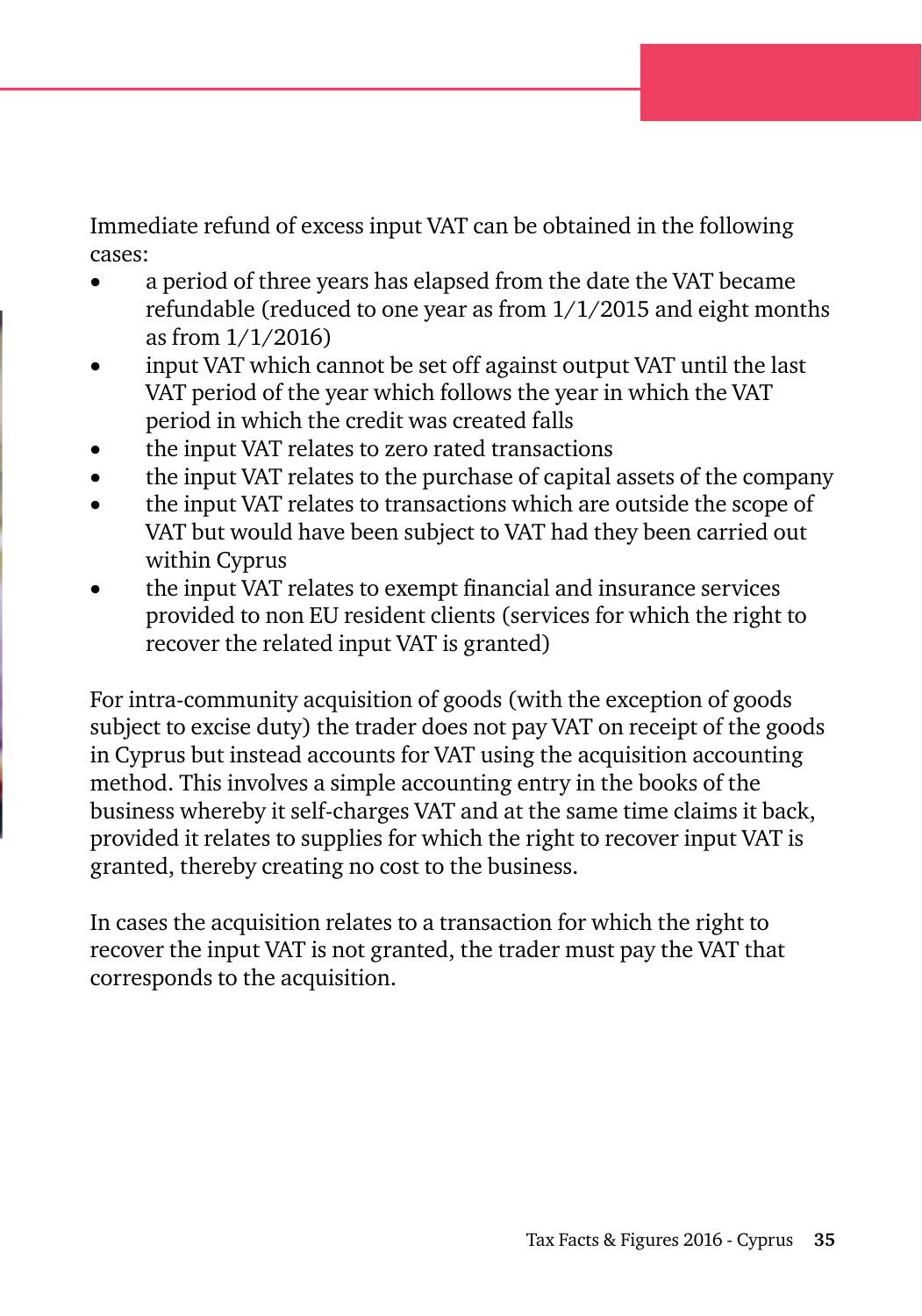## *VAT rates*

The legislation provides for the following four tax rates:

- Zero rate  $(0\%)$ <br>• Reduced rate  $\Omega$
- Reduced rate of five per cent (5%)
- Reduced rate of nine per cent (8% up to 12 January 2014)
- Standard rate 19% as from 13 January 2014 (18% from 14 January 2013 to 12 January 2014).

#### *Exemptions*

Certain goods or services are exempt from VAT. They include:

- the letting of immovable property (the letting of immovable property with the right of purchase is not exempt);
- most banking and financial services and insurance services;
- most hospital, medical and dental care services;
- certain cultural educational and sports activities;
- supplies of real estate (except supply of buildings before their first use) including supplies of land and of second-hand buildings;
- postal services provided by the national postal authority;
- lottery tickets and betting coupons for football and horse racing;
- management services provided to mutual funds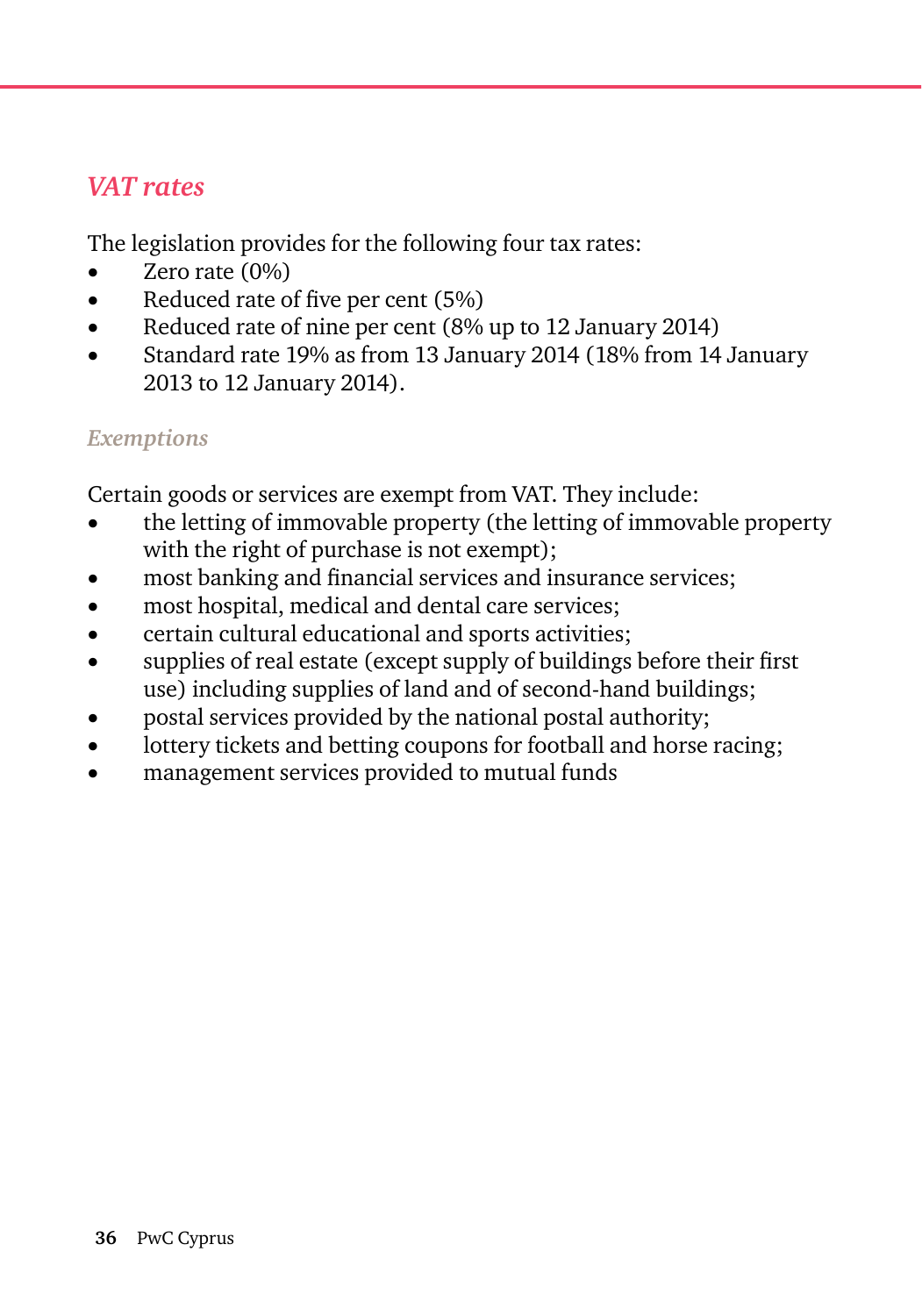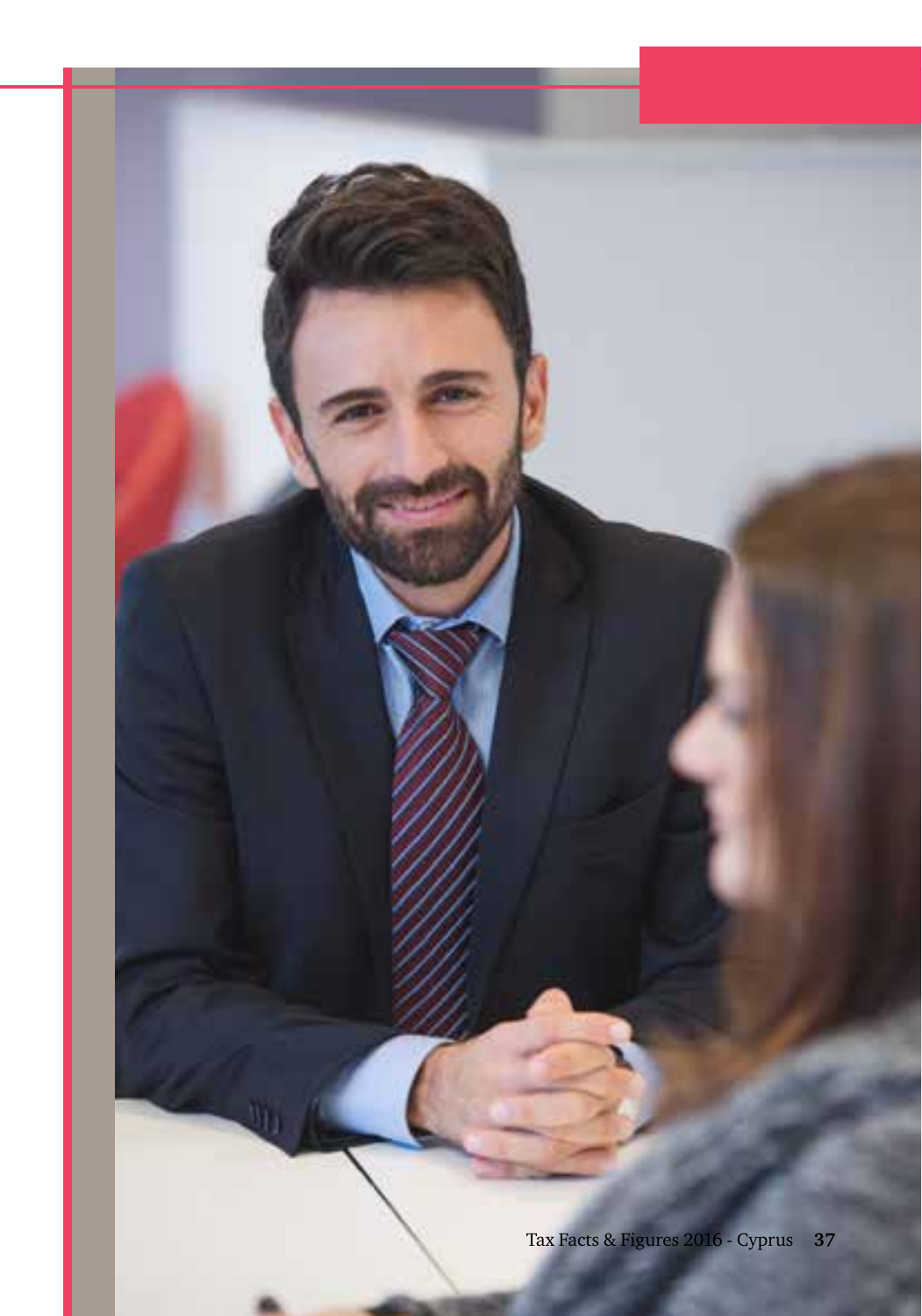#### *Imposition of the reduced rate of 5% on the acquisition and/or construction of residences for use as the primary and permanent place of residence.*

The reduced rate of 5% applies to contracts that have been concluded from 1 October 2011 onwards provided they relate to the acquisition and/ or construction of residences to be used as the primary and permanent place of residence for the next 10 years.

The reduced rate is imposed only after obtaining a certified confirmation from the Commissioner of Taxation.

The eligible person must submit an application on a special form, issued by the Commissioner of Taxation, which will state that the house will be used as the primary and permanent place of residence. The applicant must attach a number of documents supporting the ownership rights on the property and evidencing the fact that the property will be used as the primary and permanent place of residence. The application must be filed prior to the actual delivery of the residence to the eligible person.

As from 8 June 2012 eligible persons include residents of non EU Member States, provided that the residence will be used as their primary and permanent place of residence in the Republic.

The documents supporting the ownership of the property must be submitted together with the application. The documents supporting the fact that the residence will be used as the primary and permanent place of residence (copy of telephone, water supply or electricity bill or of municipal taxes) must be submitted within six months from the date on which the eligible person acquires possession of the residence.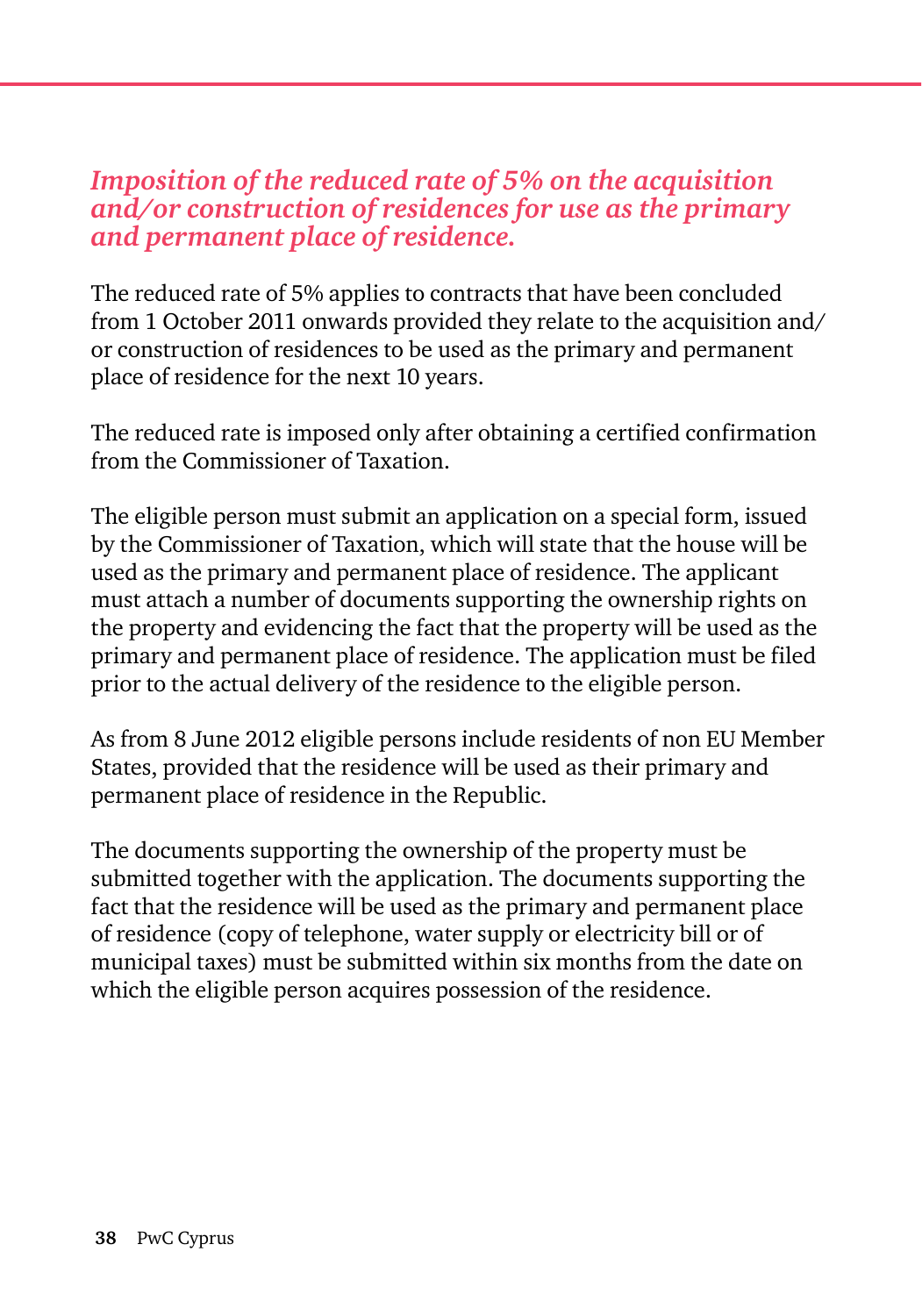A person who ceases to use the residence as his primary and permanent place of residence before the lapse of the 10 year period must notify the Commissioner of Taxation, within thirty days of ceasing to use the residence, and pay the difference resulting from the application of the reduced and the standard rate of VAT attributable to the remaining period of 10 years for which the property will not be used as the main and primary place of residence.

Persons who make a false statement to benefit from the reduced rate are required by law to pay the difference of the additional VAT due. Furthermore, the legislation provides that such persons are guilty of a criminal offence and, upon conviction, are liable to a fine, not exceeding twice the amount of the VAT due, or imprisonment up to 3 years or may be subject to both sentences.

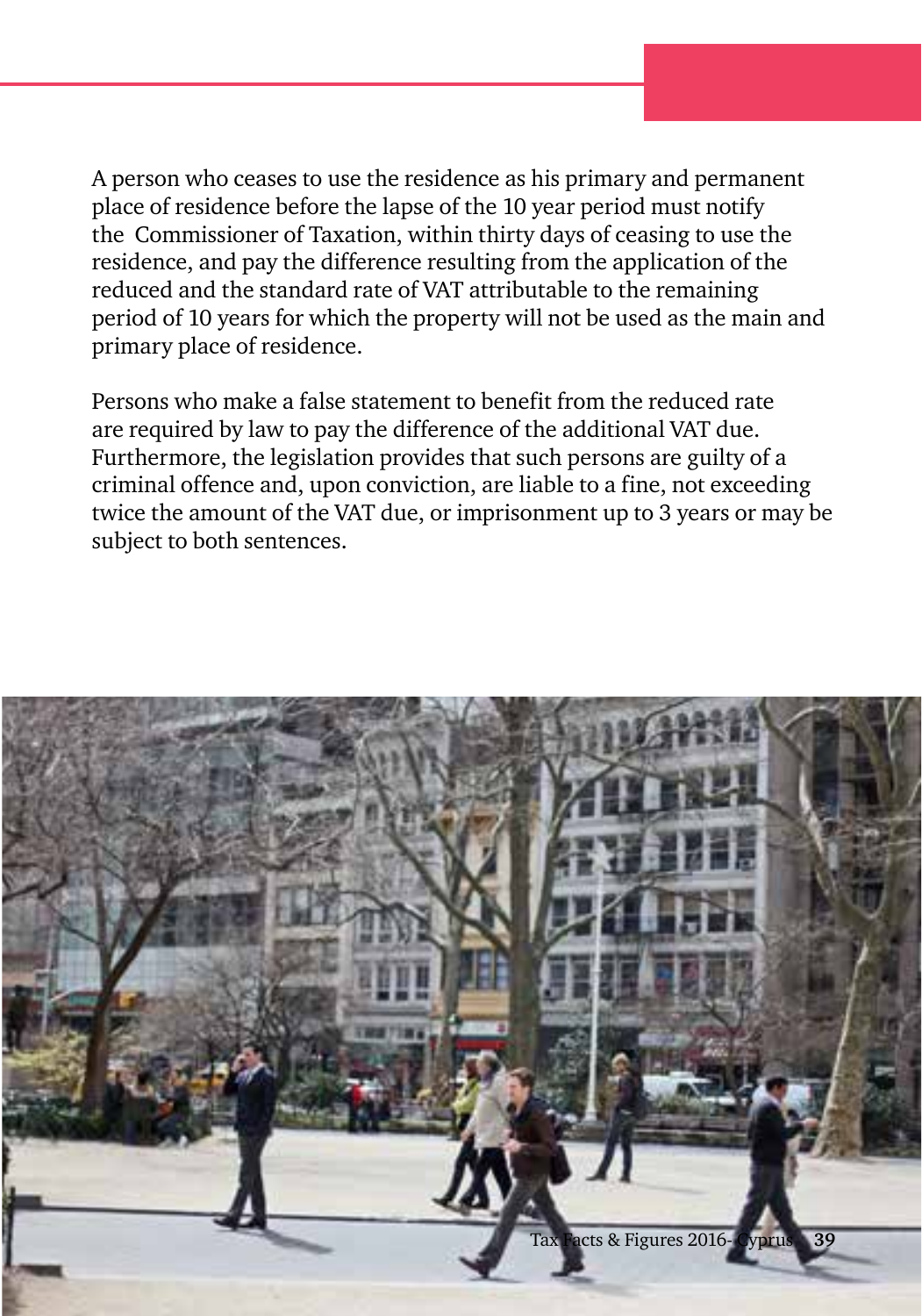### *Imposition of the reduced rate of 5% on the renovation and repair of private residences*

As from 4 December 2015 the renovation and repair of old private residences (for which a period of at least three years has elapsed from the date of their first use) is subject to VAT at the reduced rate of VAT of 5%, excluding the value of materials which constitute more than 50% of the value of the services.

In addition as from 4 December 2015 the renovation and repair of old private residences (for which a period of at least three years has elapsed from the date of their first use) and which are used as the place of residence of vulnerable groups or residences that are used as the place of residence and which are located in *remote* areas are subject to VAT at the reduced rate of VAT of 5%.

## *Difference between zero rate and exempt supplies*

The difference between zero rate and exempt supplies is that businesses that make exempt supplies are not entitled to recover the VAT charged on their purchases, expenses or imports.

## *Irrecoverable input VAT*

As an exception to the general rule, input VAT cannot be recovered in a number of cases which include the following:

- acquisitions used for making exempt supplies;
- purchase, import or hire of saloon cars;
- entertainment and hospitality expenses (except those relating to employees and directors);

# *Registration*

Registration is compulsory for businesses with (a) turnover subject to VAT in excess of  $£15.600$  during the 12 preceding months or (b) expected turnover subject to VAT in excess of €15.600 within the next 30 days.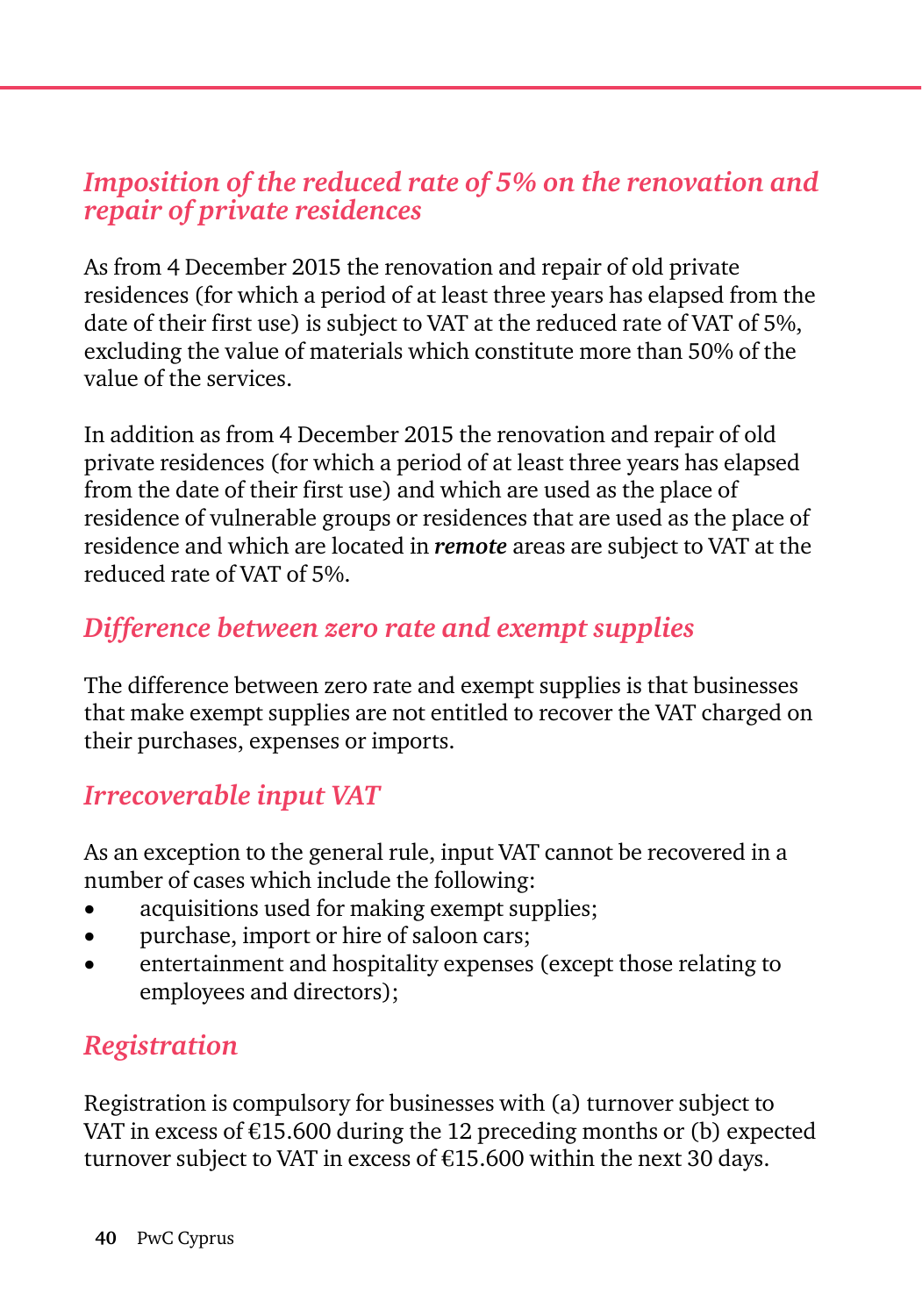Businesses with turnover of less than  $£15.600$  or with supplies that are outside the scope of VAT but for which the right to claim the amount of the related input VAT is granted, have the option to register on a voluntary basis.

An obligation for registration also arises for businesses which make acquisition of goods from other EU Member States in excess of €10.251,61 during any calendar year. In addition as from 1 January 2010 an obligation for VAT registration arises for businesses engaged in the supply of intra-community services for which the recipient must account for VAT under the reverse charge provisions. Furthermore an obligation for VAT registration arises for businesses carrying out economic activities from the receipt of services from abroad for which an obligation to account for Cyprus VAT under the reverse charge provision exists subject to the registration threshold of €15.600 per any consecutive 12 month period. No registration threshold exists for the provision of intra-community supplies of services.

Exempted products and services, and disposals of items of capital nature are not taken into account for determining annual turnover for registration purposes. Registration is effected by completing the appropriate application form.

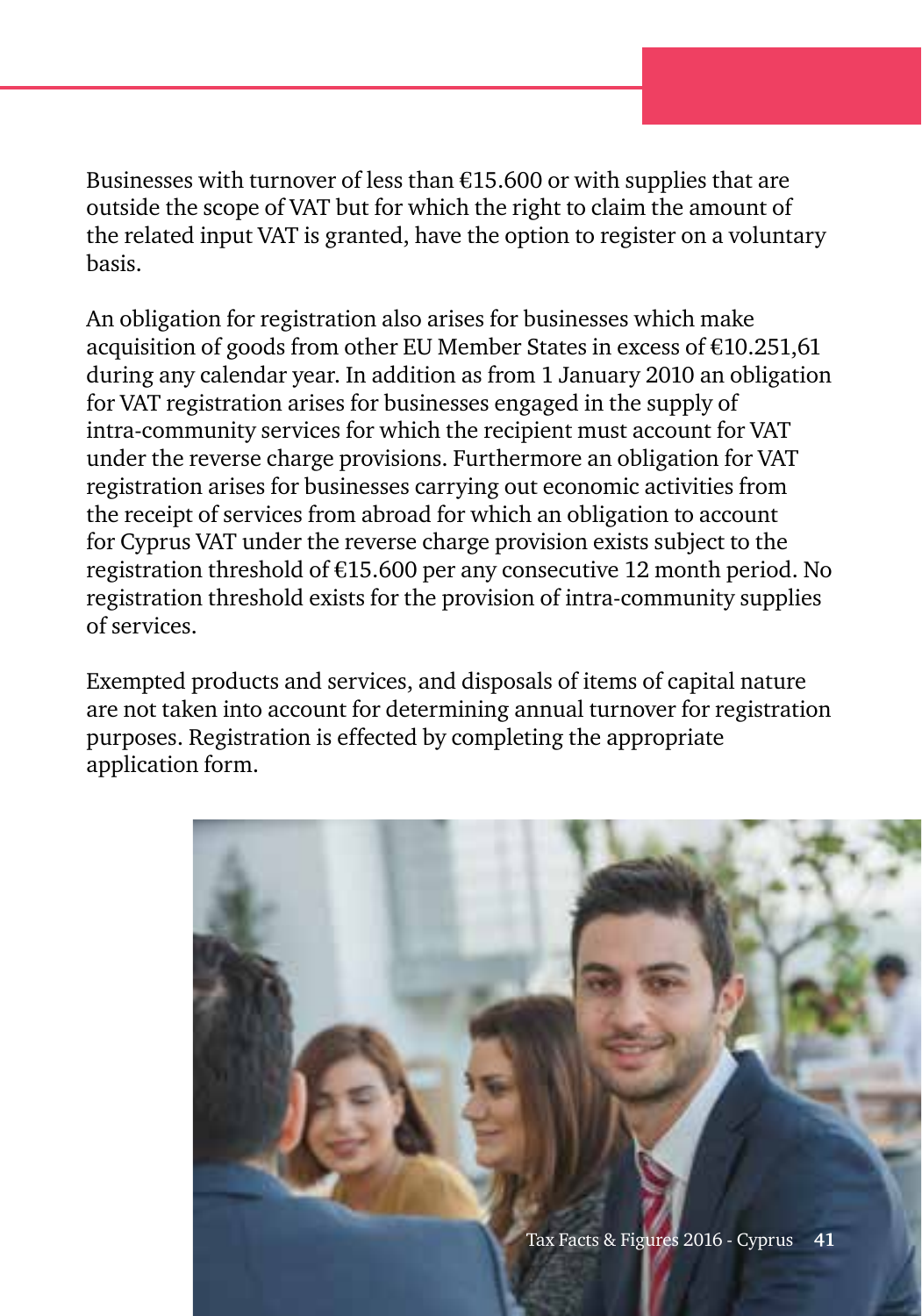# *VAT declaration - payment/refund of VAT*

VAT returns must be submitted quarterly and the payment of the VAT must be made by the 10th day of the second month that follows the month in which the tax period ends.

VAT registered persons have the right to request for a different filing period. The approval of the Commissioner of Taxation is required. The Commissioner of Taxation also has the right to request from a taxable person to file his VAT returns for a different period.

Where in a quarter input tax is higher than output tax, the difference is refunded or is transferred to the next VAT quarters.

As from 19 February 2013 taxpayers who make a claim for VAT refund will be entitled to repayment of the principal amounts together with interest in the event that the repayment is delayed for a period exceeding four months from the date of the submission of the claim.

The grace period for the Tax Department to repay the refundable amounts is extended by four months (i.e. eight months in total) in the event that the Commissioner of Taxation is carrying out an investigation in relation to the submitted claim.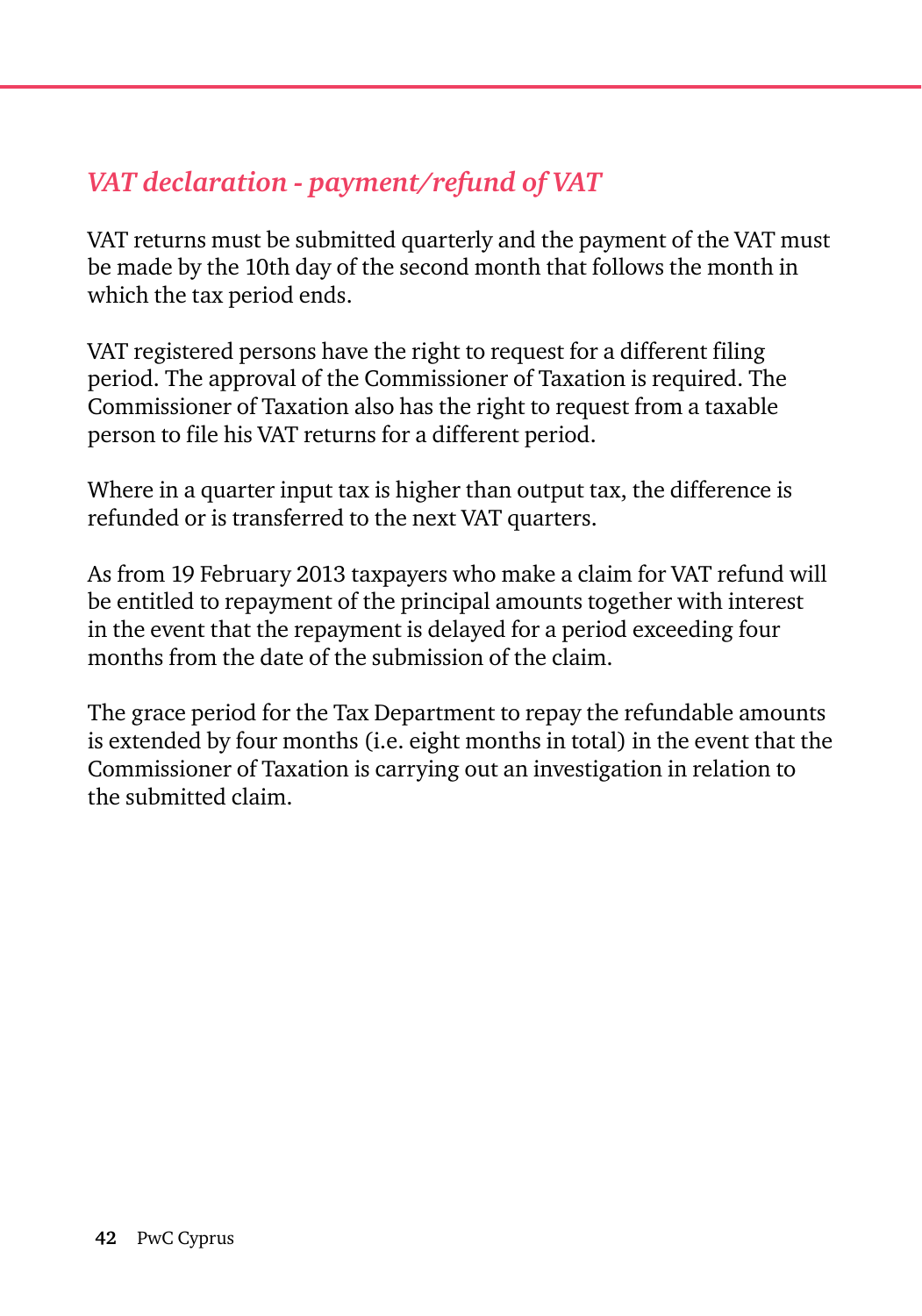| <b>Thresholds and penalties</b> | <b>Amount</b><br>in Euro<br>$(\epsilon)$                                                                                                                                  |                             |
|---------------------------------|---------------------------------------------------------------------------------------------------------------------------------------------------------------------------|-----------------------------|
| 1                               | Registration threshold (taxable supplies in Cyprus)                                                                                                                       | 15.600                      |
| $\overline{2}$                  | Registration threshold for distance sales (sale of<br>goods to persons not subject to VAT registration in<br>Cyprus, by suppliers resident in another EU Member<br>State) | 35.000                      |
| 3                               | Registration threshold for acquisition of goods in<br>Cyprus from suppliers resident in another EU Member<br><b>State</b>                                                 | 10.251,61                   |
| 4                               | Registration threshold for intra-community supply of<br>services                                                                                                          | no<br>threshold             |
| 5                               | Registration threshold for receipt of services from<br>abroad for which the recipient must account for VAT<br>under the reverse charge provisions                         | 15.600                      |
| 6                               | Penalty for late submission of VAT return                                                                                                                                 | 51 for each<br>return       |
| $\overline{7}$                  | Penalty for omission to keep books and records for a<br>period of 6 years                                                                                                 | 341                         |
| 8                               | Penalty for late submission of VIES return                                                                                                                                | 50 for each<br>return       |
| 9                               | Penalty for late submission of corrective VIES return                                                                                                                     | 15 for each<br>return       |
| 10                              | Omission to submit the VIES return constitutes a<br>criminal offence with a maximum penalty of                                                                            | 850                         |
| 11                              | Penalty for late registration with the VAT authorities                                                                                                                    | 85 per<br>month of<br>delay |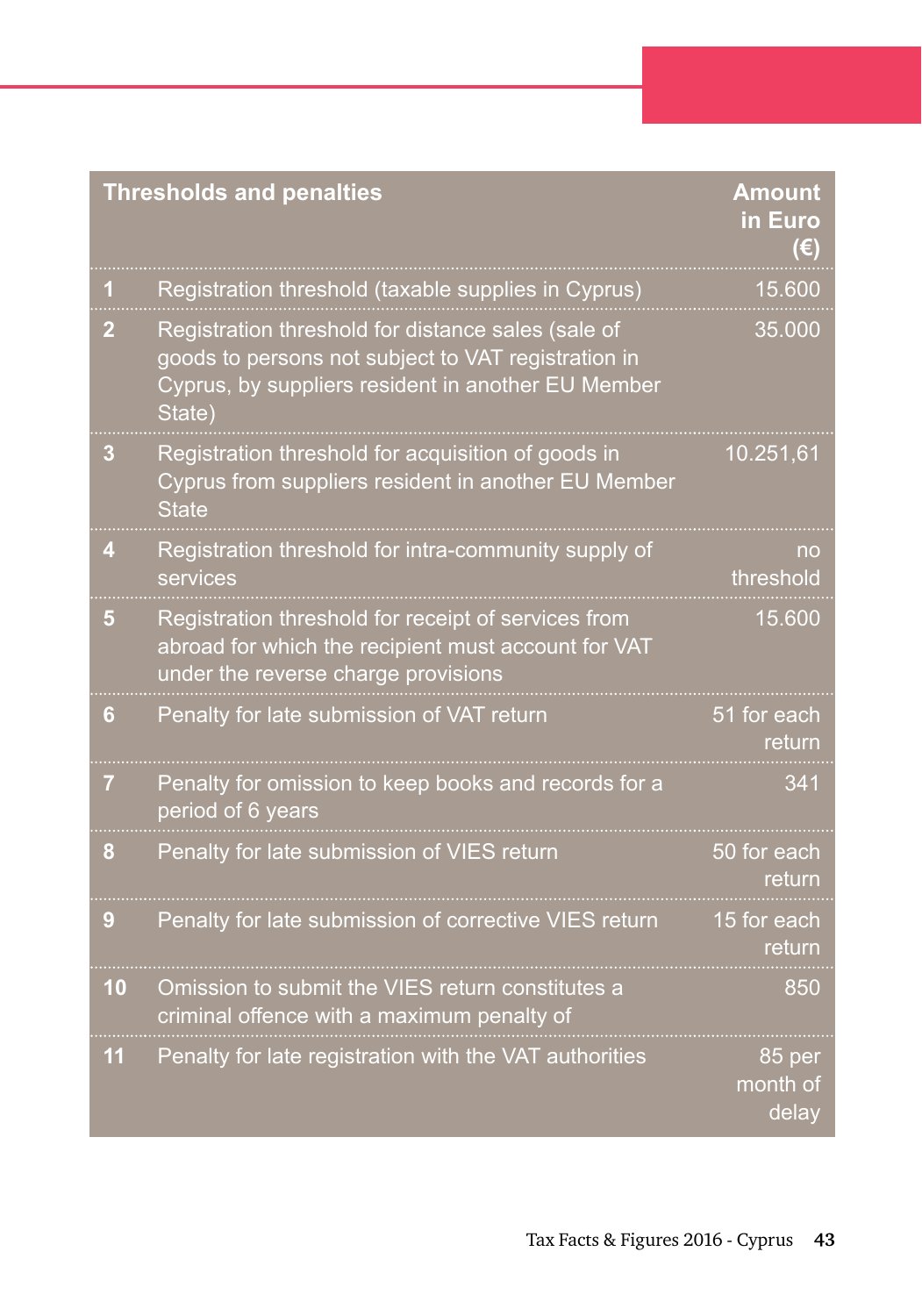# *Immovable Property Tax*



Immovable Property Tax is imposed on the market value as at 1 January 1980 and applies to immovable property located in Cyprus owned by the taxpayer on 1 January of each year. This tax is payable on 30 September each year. A discount of 10% of the tax due is available if the tax is paid by 31 August each year. Physical and legal persons are both liable to Immovable Property Tax.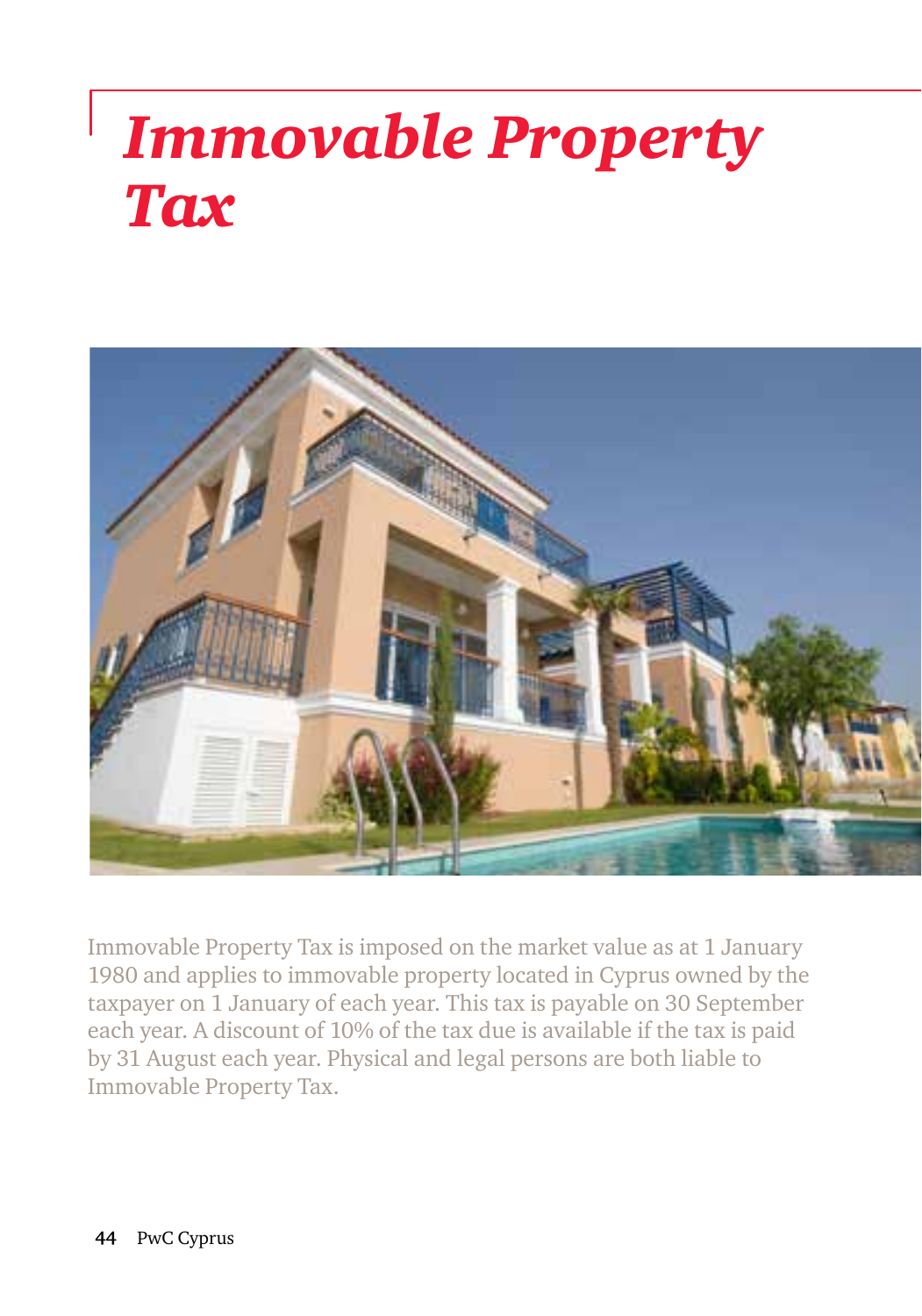The 2016 bands and rates for Immovable Property Tax for properties situated in Cyprus are per the table below which apply per owner, not per property.

#### *Tax rates*

| Property value (as at 1 January<br>1980 | Rate Accumulated tax |
|-----------------------------------------|----------------------|
|                                         |                      |
| First 40.000*                           |                      |
| From $40.001 -$ to 120,000              |                      |
| From 120,001- to 170,000                | 1 330                |
| From 170,001- to 300,000                | 2 761                |
| From 300.001- to 500.000                | 536                  |
| From 500,001- to 800,000                | 9.86                 |
| From 800.001 - to 3.000.000             | A7 96                |
| Over 3,000,000                          |                      |

*\* Property owners whose property has a total value of €12.500 or less (using values of 1.1.1980) are exempt from Immovable Property Tax.*

#### *Exemptions*

The following are not subject to Immovable Property Tax:

- Public cemeteries
- Churches and other religious buildings (partly exempt)
- Public hospitals
- Schools
- Immovable property owned by the Republic
- Foreign embassies and consulates
- Common use and public places
- Property under Turkish occupation
- Buildings under a Preservation Order
- Buildings of charitable organisations
- Agricultural land used in farming or stock breeding, by farmer or stock breeder residing in the area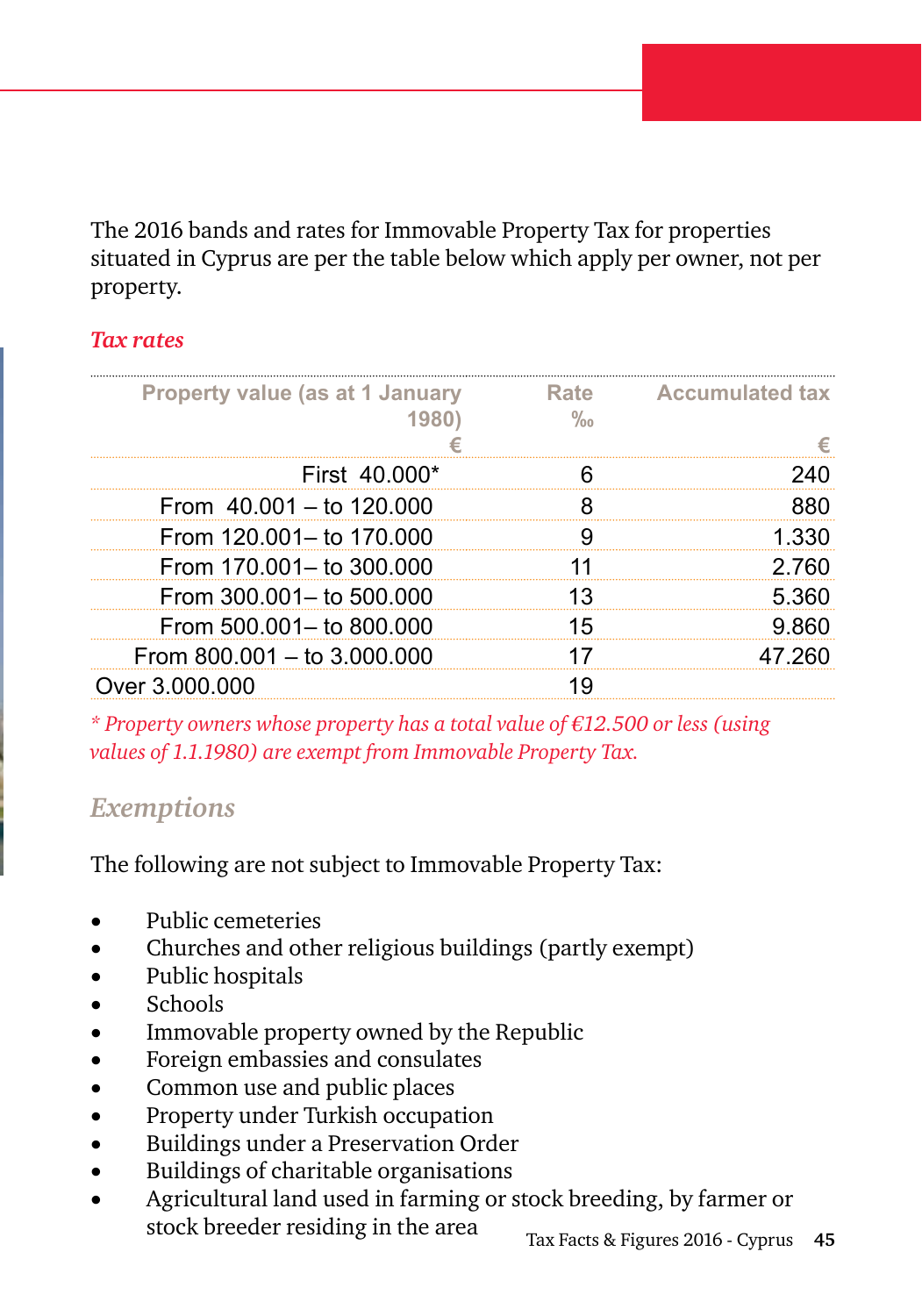

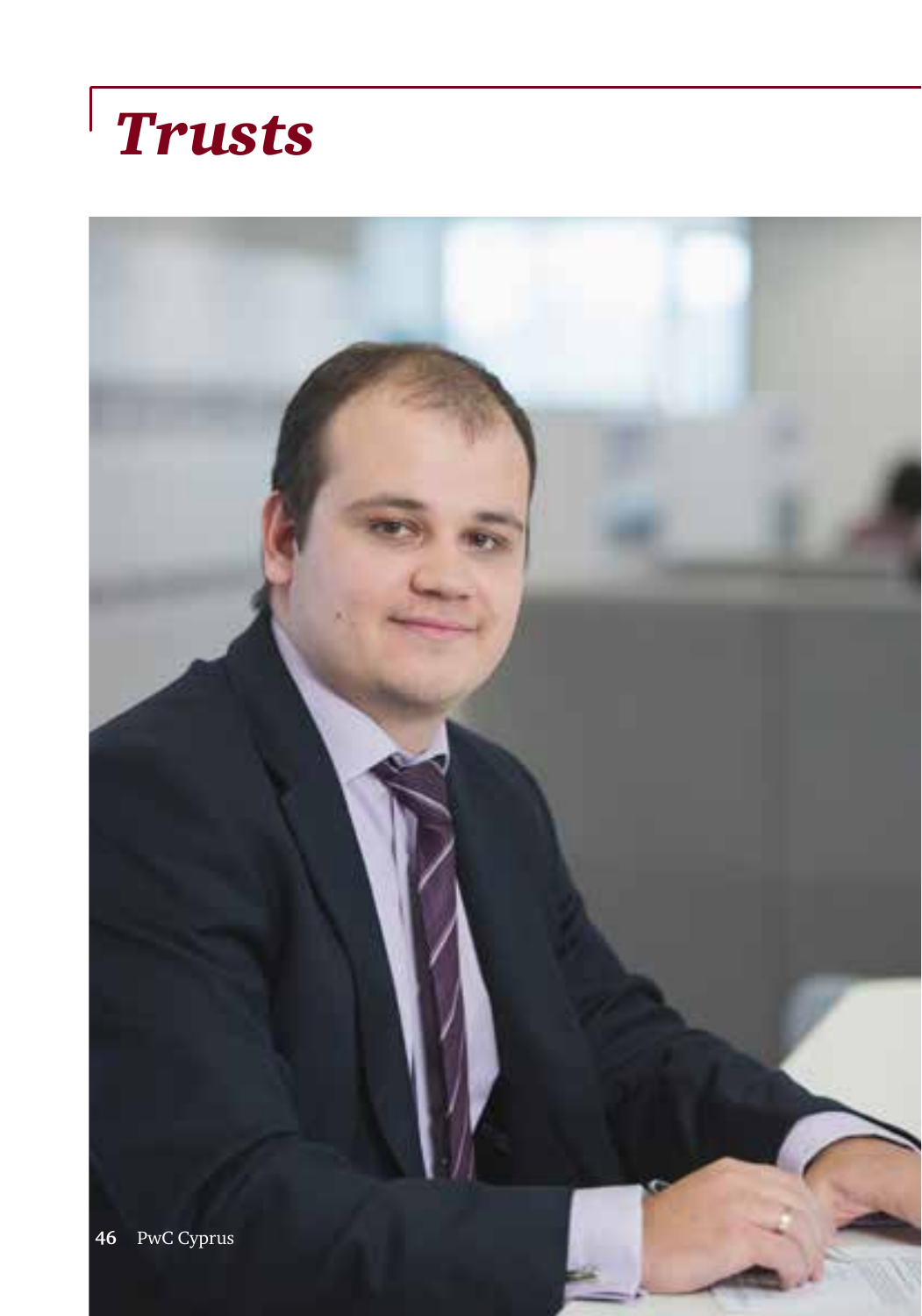A trust may be defined as the obligation of a person (i.e. the trustee) to whom property is transferred by the owner of the property and the creator of the trust (i.e. the settlor), to hold and manage such property for a defined period according to the wishes of the settlor, oral or written as expressed in a Deed of Trust or a Will, in favour of a specified person or persons or class of persons (i.e. the beneficiaries). A trust is not a separate legal entity.

### *International Trusts*

The Law defines an International Trust as being a trust in respect of which: (a) The Settlor is not a tax resident in Cyprus during the calendar year which precedes the year of creation of the trust; (b) At least one of the Trustees from time to time is a tax resident in Cyprus during the trust period; and (c) None of the Beneficiaries are tax residents in Cyprus during the calendar year which precedes the year of creation of the trust.

According to applicable law: (i) Where the beneficiary is resident in Cyprus, the income and profits of a Cyprus International Trust which are earned or deemed to be earned from sources within and outside of Cyprus, are subject to every form of taxation imposed in Cyprus. (ii) Where the beneficiary is not a resident of Cyprus, the income and profits of a Cyprus International Trust which are earned or deemed to be earned from sources within Cyprus, are subject to every form or taxation imposed in Cyprus.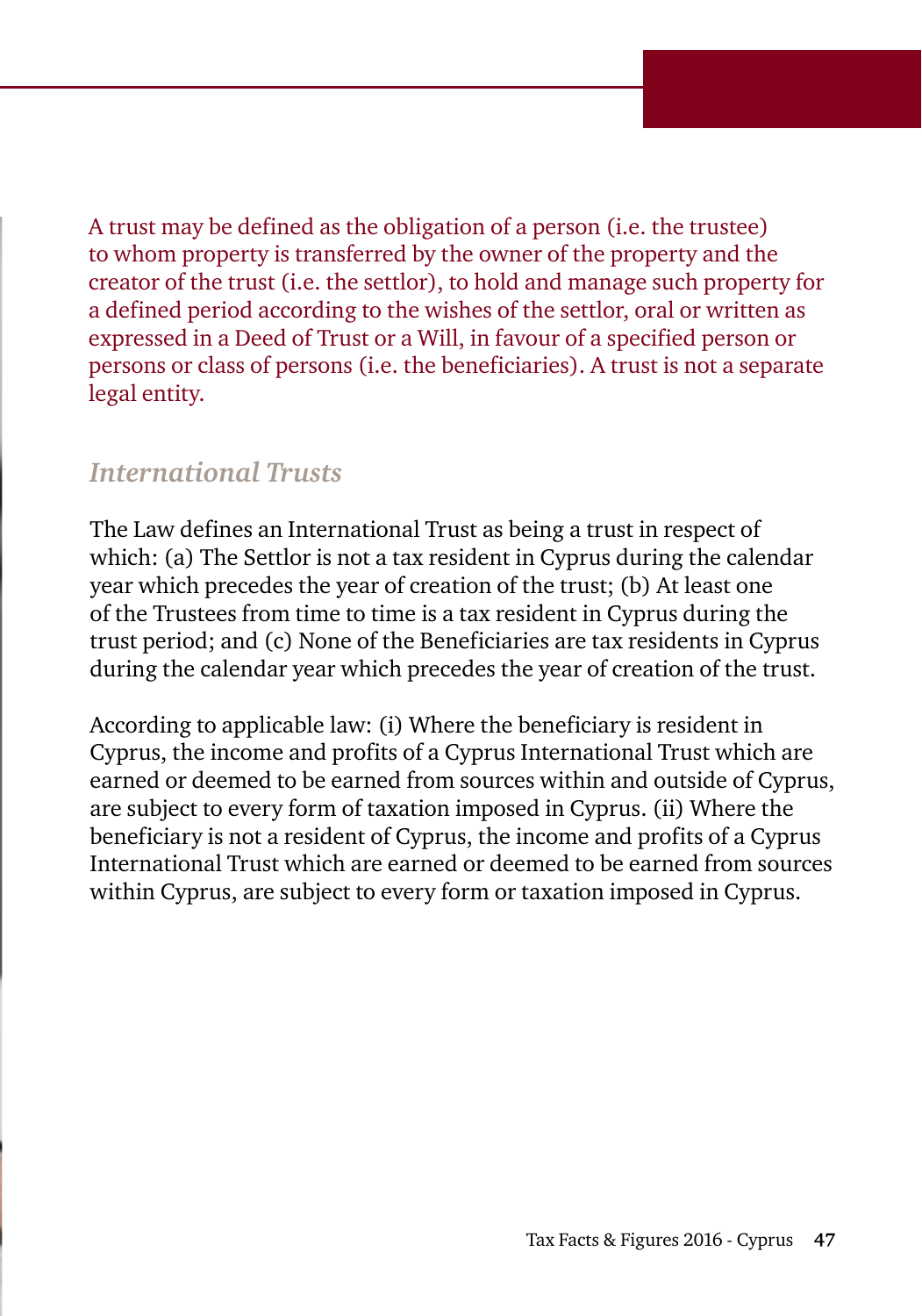# *Transfer fees by the department of land and surveys*



The fees charged by the Department of Land and Surveys to the acquirer for transfers of immovable property are as follows:

| Market Value           |   | -ee | Accumulated |
|------------------------|---|-----|-------------|
|                        |   |     |             |
| <b>First 85 000</b>    |   |     |             |
| From 85,001 to 170,000 |   |     |             |
| Over 170,000           | w |     |             |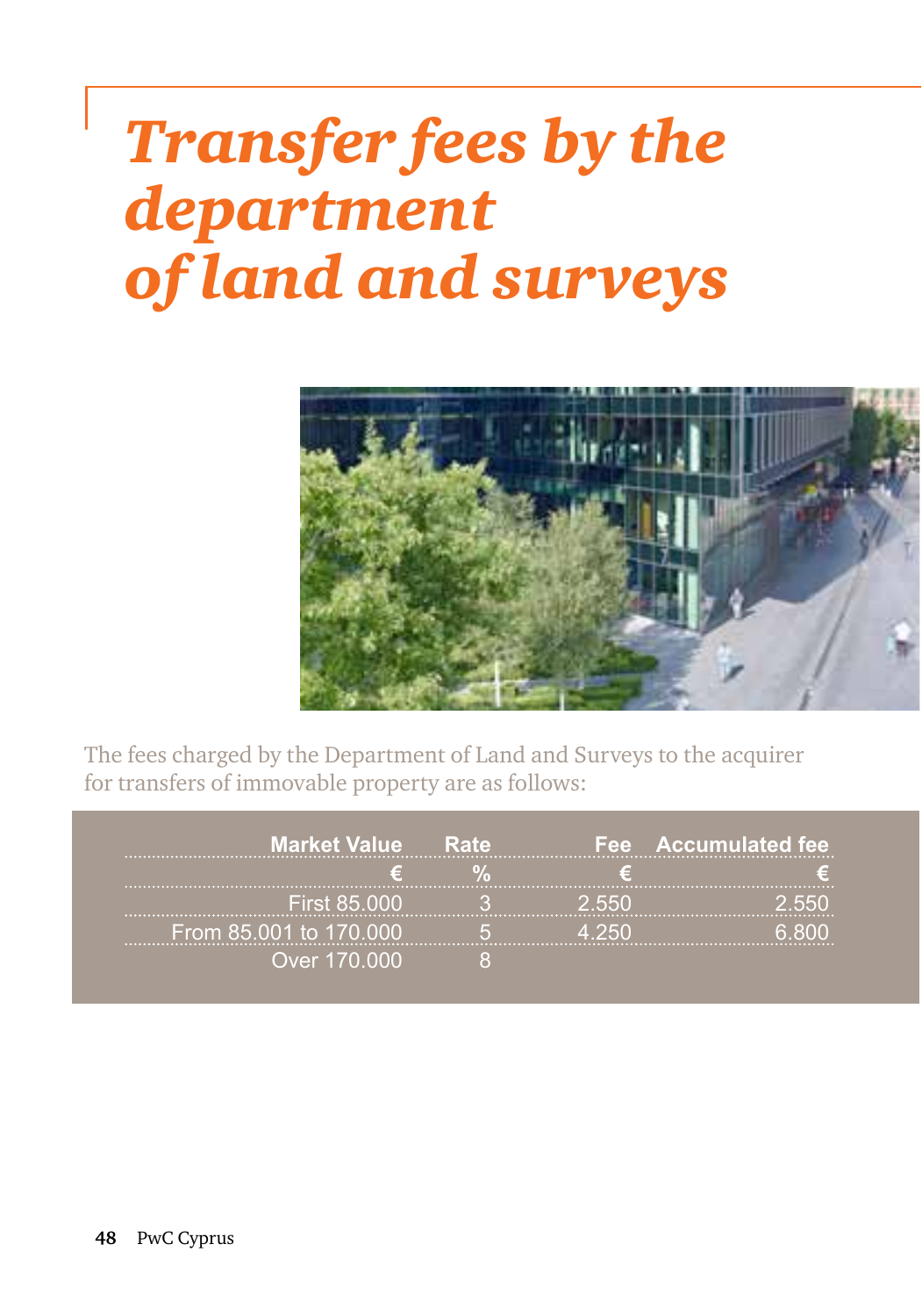Subject to conditions (a) the above transfer fees do not apply if the transaction is subject to VAT, or (b) the above transfer fees are reduced by 50%, for any immovable property in case where the transfer takes place by 31 December 2016 irrespective of the date of the signing of the contract or its submission to the Land Registry, or where the contract was signed and submitted to the Land Registry between the period 2 December 2011 – 31 December 2016 irrespective of the transfer date.

In the case of free transfers of property the transfer fees are calculated on the value of the property as follows:

- from parents to children Nil
- between spouses 0,1%
- between third degree relatives 0,1%
- to trustees €50

'Value' in these cases refers to values as at 1 January 2013.

Mortgage registration fees are 1% of the current market value.

In the case of companies' reorganisations, transfers of immovable property are not subject to transfer fees or mortgage registration fees.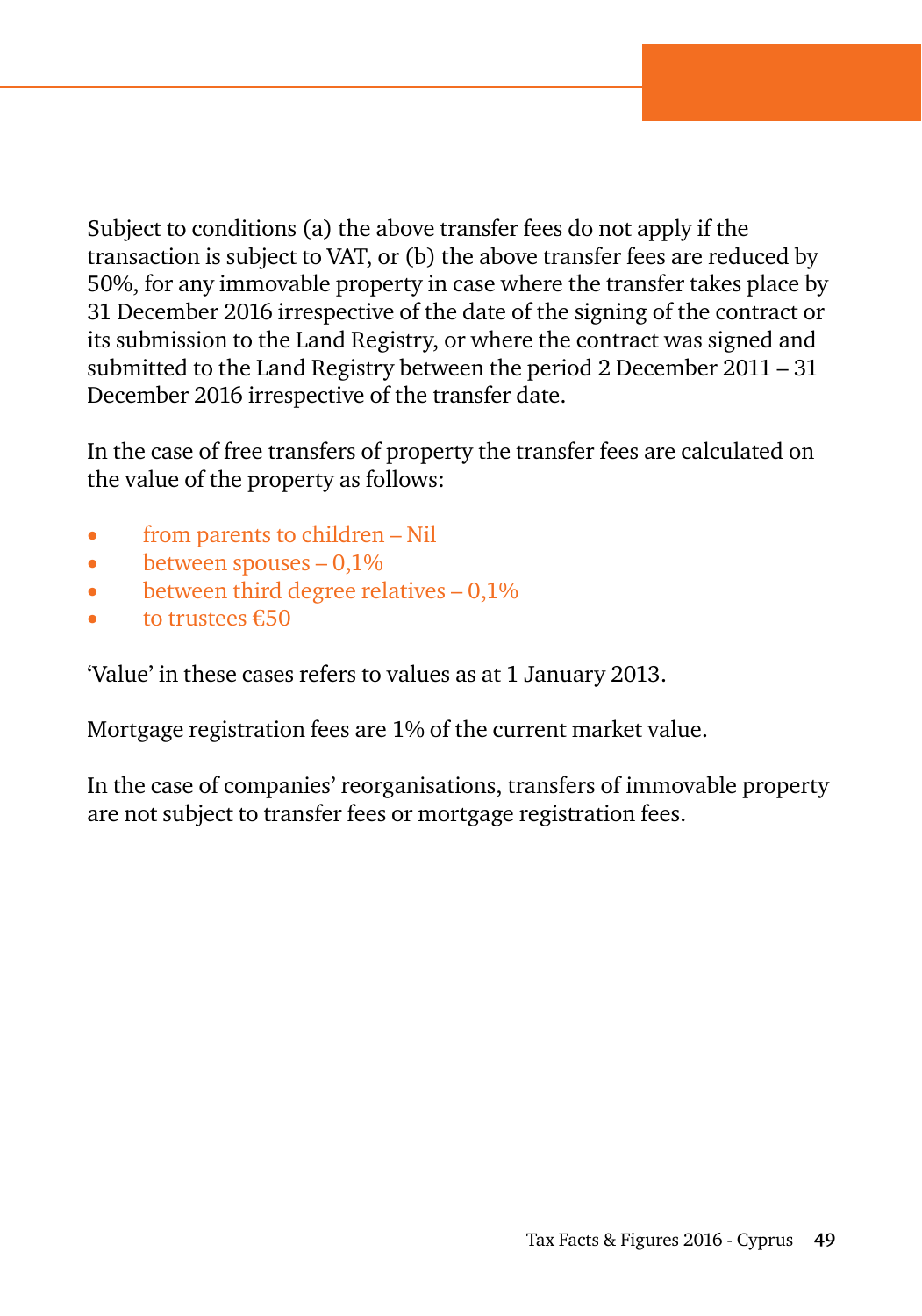# *Social insurance*

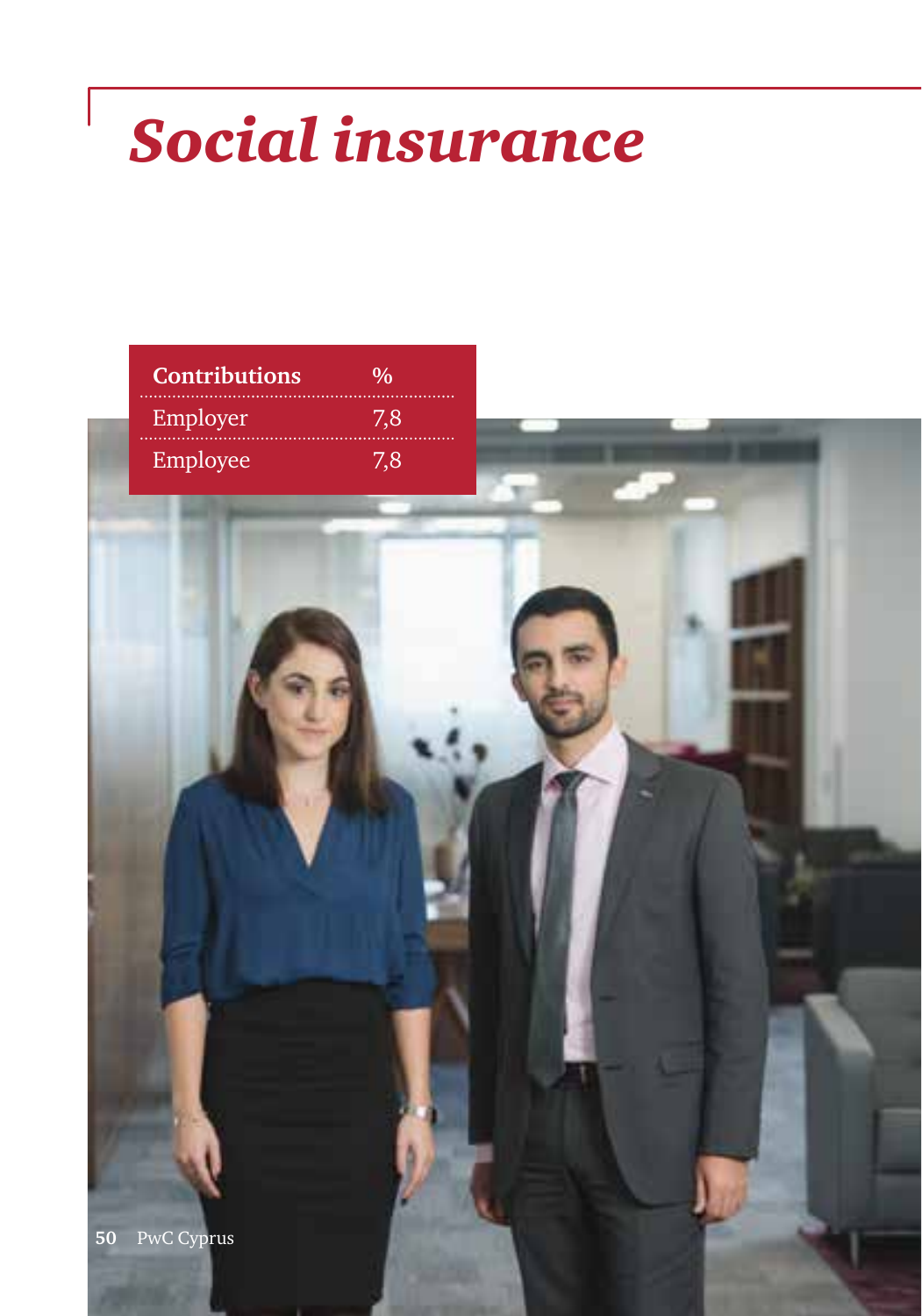The rate of Social insurance contributions is applied to a maximum level of emoluments. The maximum level of emoluments for 2016 and 2015 is €54.396 (weekly €1.046/monthly €4.533).

The rate of 7,8% applies for both the employer and the employee up to 31 December 2018.

# *Other employer's contributions*

The employer makes the following other contributions based on employee's emoluments:

|                              | ℅        |
|------------------------------|----------|
| Social cohesion fund         | $2.0*$   |
| Redundancy fund              | $1.2***$ |
| Industrial training fund     | $0.5***$ |
| Holiday fund (if not exempt) | 8 በ**    |

\* Social cohesion fund is calculated on total emoluments and has no maximum level

\*\* Restricted to the maximum level of emoluments as with the social insurance contributions

The contributions of self-employed persons are 14,6% of their income. The amount of the contributions is subject to a lower and a maximum limit, depending on the profession or trade of the Self-Employed Person. These limits are set on an annual basis.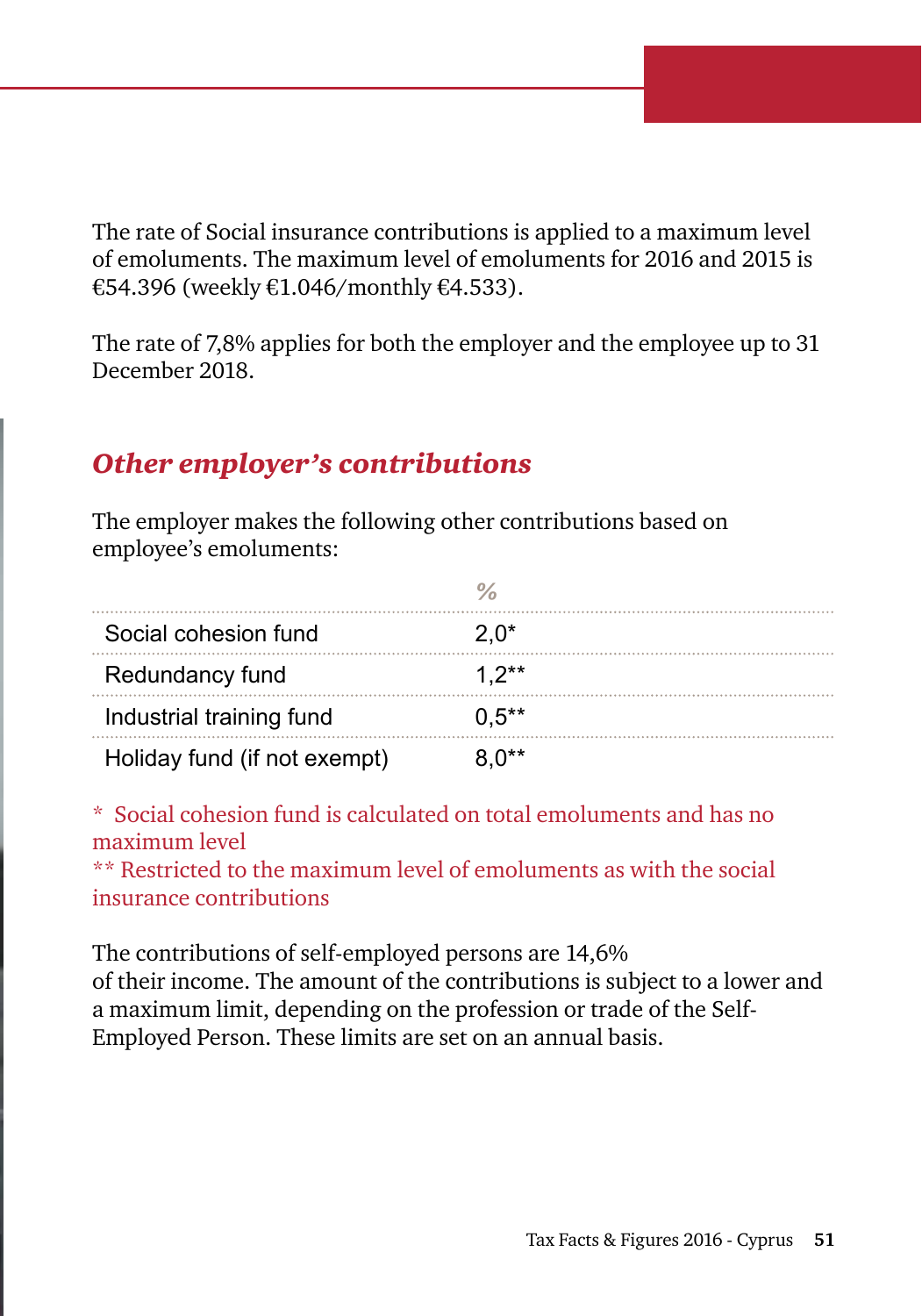# *Stamp duty*

The following table gives the amount or rate of duty payable on certain documents. Transactions which fall within the scope of reorganisations are exempt from stamp duty. Also, documents relating to assets situated outside Cyprus or business affairs that take place outside Cyprus are exempt from stamp duty.

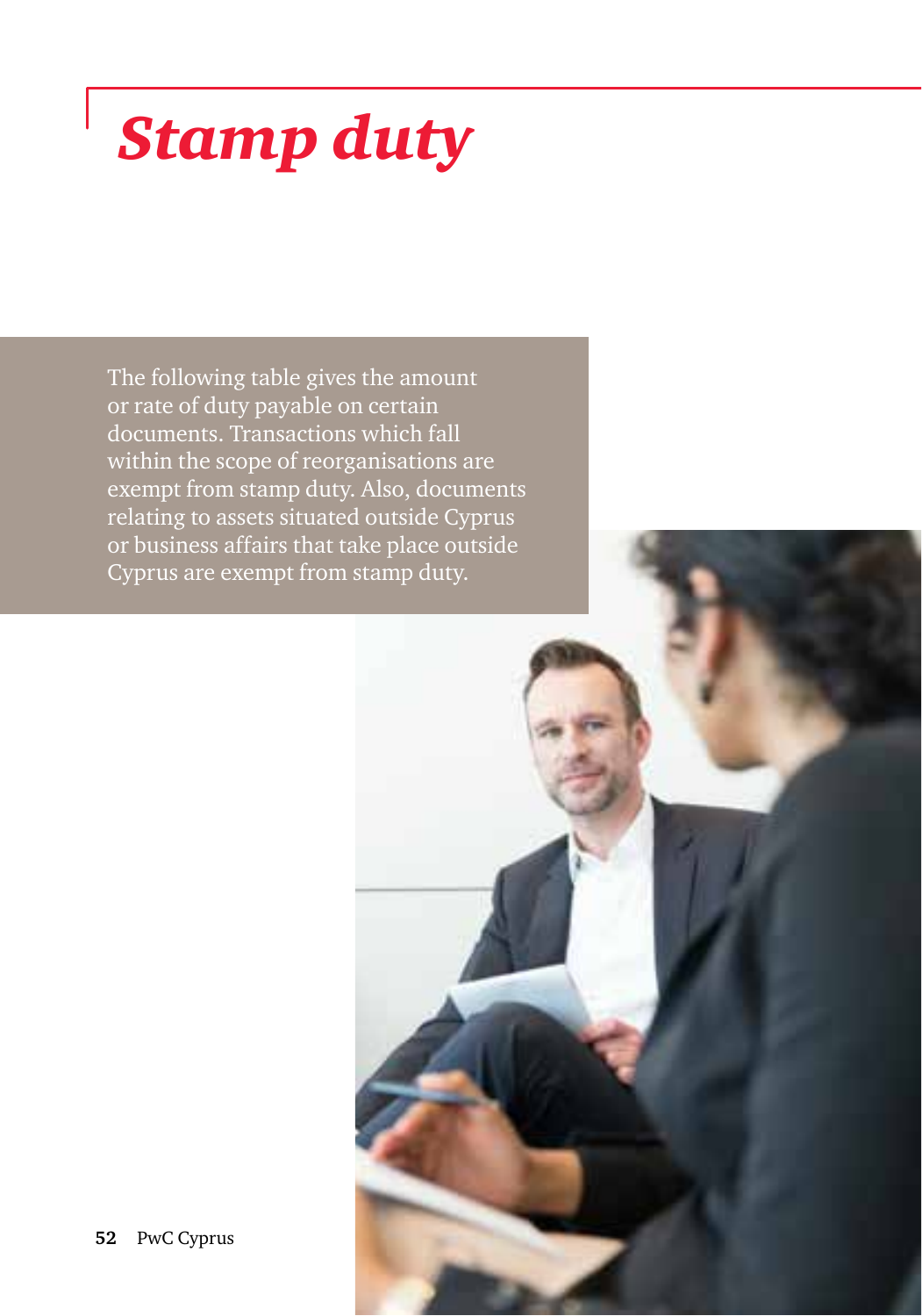# *Nature of documents*

| Receipts (if not exempt) - for sums of over $\epsilon$ 4 | 7 cents |
|----------------------------------------------------------|---------|
| Cheques                                                  | 5 cents |
| Letters of credit                                        | €2      |
| Letters of quarantee                                     | €4      |
| Bills of exchange (payable within three days, on         | €1      |
| demand or at sight)                                      |         |
| Contracts with a fixed amount                            |         |
| - the first $€5.000$                                     | n       |
| - between €5.001 - to €170.000                           | 1.5%    |
| - above €170.000                                         | $2%^*$  |
| Contracts without fixed sum                              | €35     |
| Customs declaration documents (depending on              | €18-€35 |
| document type)                                           |         |
| Bills of lading                                          | €4      |
| Charterparty                                             | €18     |
| Powers of attorney                                       |         |
| - general                                                | €6      |
| - limited                                                | €2      |
| Certified copies of contracts and<br>documents           | €2      |
|                                                          |         |

 $^*$  Capped at a maximum of  $\mathcal{E}20.000$ .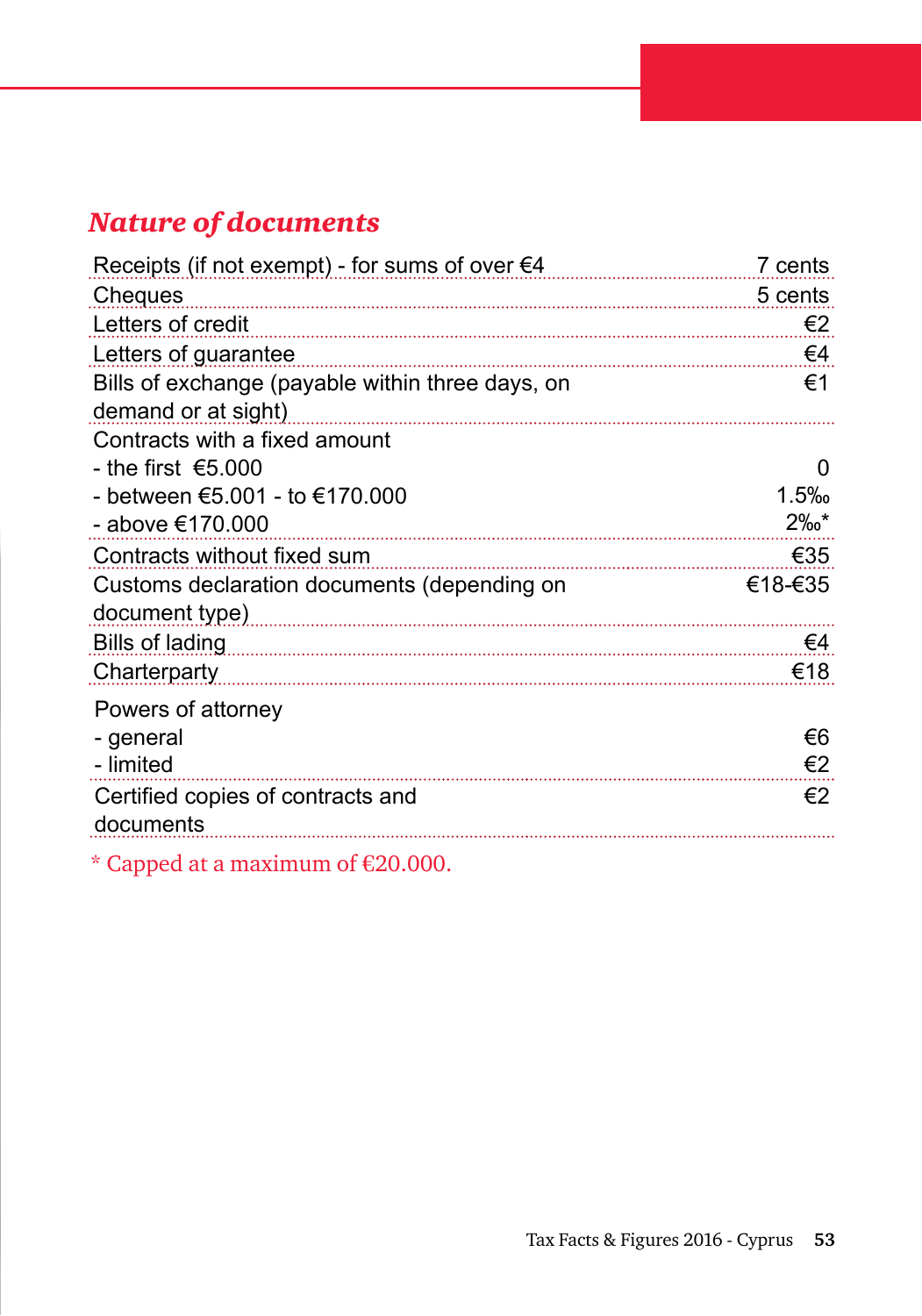# *Capital duty*

### *Upon incorporation of a Cyprus company*

| Authorised share capital | €105 plus 0,6% on the<br>authorised share capital                                                                                                                 |
|--------------------------|-------------------------------------------------------------------------------------------------------------------------------------------------------------------|
| Issued share capital     | There is no capital duty<br>payable if the shares are<br>issued at their nominal<br>value. There is a $£20$ flat<br>duty if the shares are issued<br>at a premium |

### *Upon subsequent increases*

| Authorised share capital | 0,6% on the additional<br>share capital                                                               |
|--------------------------|-------------------------------------------------------------------------------------------------------|
| Issued share capital     | €20 flat duty on every<br>issue, whether the shares<br>are issued at nominal value<br>or at a premium |

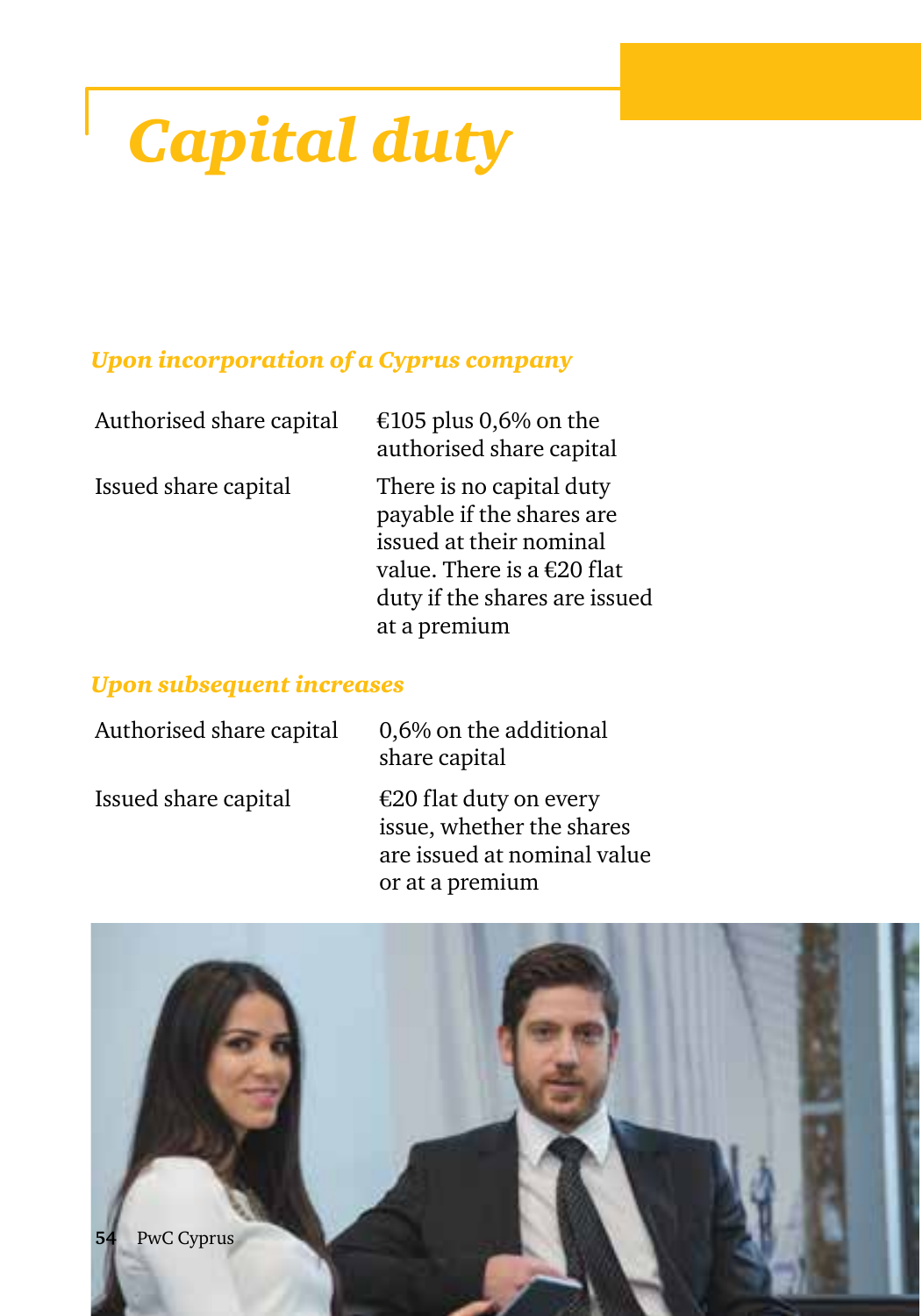# *Tax treaties withholding tax (WHT) tables*

#### *WHT on dividends, interest and royalties*

Cyprus does not levy a WHT on dividends, interest and royalties paid to non-residents of Cyprus except in the case of royalties earned on rights used within Cyprus, which are subject to a WHT of 10% (5% in the case of cinematographic films). Such Cyprus WHT on royalties for rights used within Cyprus may be reduced or eliminated by double tax treaties entered into by Cyprus or by the EU Interest and Royalty Directive as enacted in the Cyprus tax legislation.

#### *WHT on other types of income*

Cyprus levies a 10% WHT on technical services performed by nonresidents in Cyprus. However no such WHT is levied if such services are performed via a permanent establishment in Cyprus of the non-resident or if performed between 'associated' companies as these are defined by the EU Interest and Royalty Directive as enacted in the Cyprus tax legislation.

Cyprus also levies a 10% WHT on the gross income/ receipts derived by a non- resident individual from the exercise in Cyprus of any profession or vocation and the remuneration of non-resident public entertainers (such as theatrical, musical including football clubs, other athletic missions etc).

Further, a 5% WHT is levied on gross income derived from within Cyprus by non-residents with no local permanent establishment relating to extraction, exploration or use of the continental shelf as well as the establishment and use of pipelines and other installations on the ground, on the seabed and on the surface of the sea.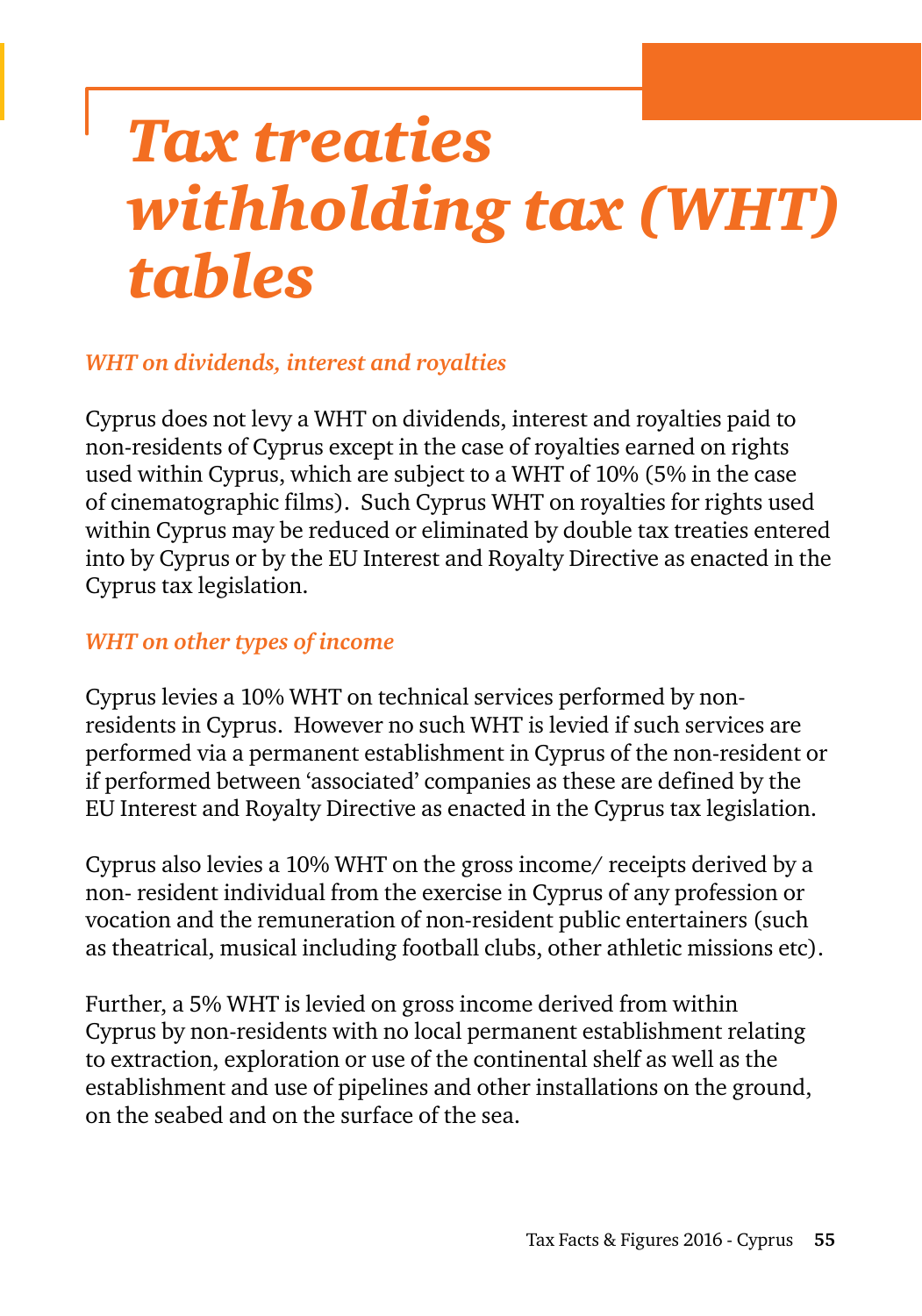#### *WHT on dividend, interest and royalties tables*

Table A below illustrates the applicable Cyprus WHT rates on outbound dividend, interest and royalty payments.

Table B, further below, illustrates the WHT rates provided for in the double tax treaties entered into by Cyprus. This table illustrates the maximum tax rates on Cyprus inbound payments which the treaty partner country may charge on such type incomes qualifying under the respective treaty. The actual WHT rate charged may be lower/eliminated based on each paying country's domestic law provisions.

# *Table A- WHT on outbound payments from Cyprus*

|                         |                              | <b>Paid from Cyprus</b>     |                                                                     |                                                              |
|-------------------------|------------------------------|-----------------------------|---------------------------------------------------------------------|--------------------------------------------------------------|
| Paid to                 | <b>Dividends</b><br>(1)<br>% | <b>Interest</b><br>(1)<br>% | <b>Royalties</b><br><b>Rights</b><br>not used<br>within<br>Cyprus % | <b>Royalties</b><br><b>Rights used</b><br>within Cyprus<br>% |
| Non-treaty<br>countries | Nil                          | Nil                         | Nil                                                                 | 5/10(2)                                                      |
| <b>Armenia</b>          | Nil                          | Nil                         | Nil                                                                 | 5                                                            |
| Austria                 | Nil                          | Nil                         | Nil                                                                 | Nil                                                          |
| <b>Belarus</b>          | Nil                          | Nil                         | Nil                                                                 | 5                                                            |
| <b>Belgium</b>          | Nil                          | Nil                         | Nil                                                                 | Nil                                                          |
| Bosnia (7)              | Nil                          | Nil                         | Nil                                                                 | 5/10(5)                                                      |
| <b>Bulgaria</b>         | Nil                          | Nil                         | Nil                                                                 | 5/10(5)                                                      |
| Canada                  | Nil                          | Nil                         | Nil                                                                 | 0/5/10(4), (5)                                               |
| China, P.R.             | Nil                          | Nil                         | Nil                                                                 | 5/10(5)                                                      |
| <b>Czech Republic</b>   | Nil                          | Nil                         | Nil                                                                 | 0/10(12)                                                     |
| <b>Denmark</b>          | Nil                          | Nil                         | Nil                                                                 | Nil                                                          |
| Egypt                   | Nil                          | Nil                         | Nil                                                                 | 5/10(5)                                                      |
| <b>Estonia</b>          | Nil                          | Nil                         | Nil                                                                 | Nil                                                          |
| <b>Finland</b>          | Nil                          | Nil                         | Nil                                                                 | Nil                                                          |
| France                  | Nil                          | Nil                         | Nil                                                                 | 0/5(3)                                                       |
| <b>Germany</b>          | Nil                          | Nil                         | Nil                                                                 | Nil                                                          |
| Greece                  | Nil                          | Nil                         | Nil                                                                 | 0/5(5)                                                       |
| Guernsey (14)           | Nil                          | Nil                         | Nil                                                                 | Nil                                                          |
| <b>Hungary</b>          | Nil                          | Nil                         | Nil                                                                 | Nil                                                          |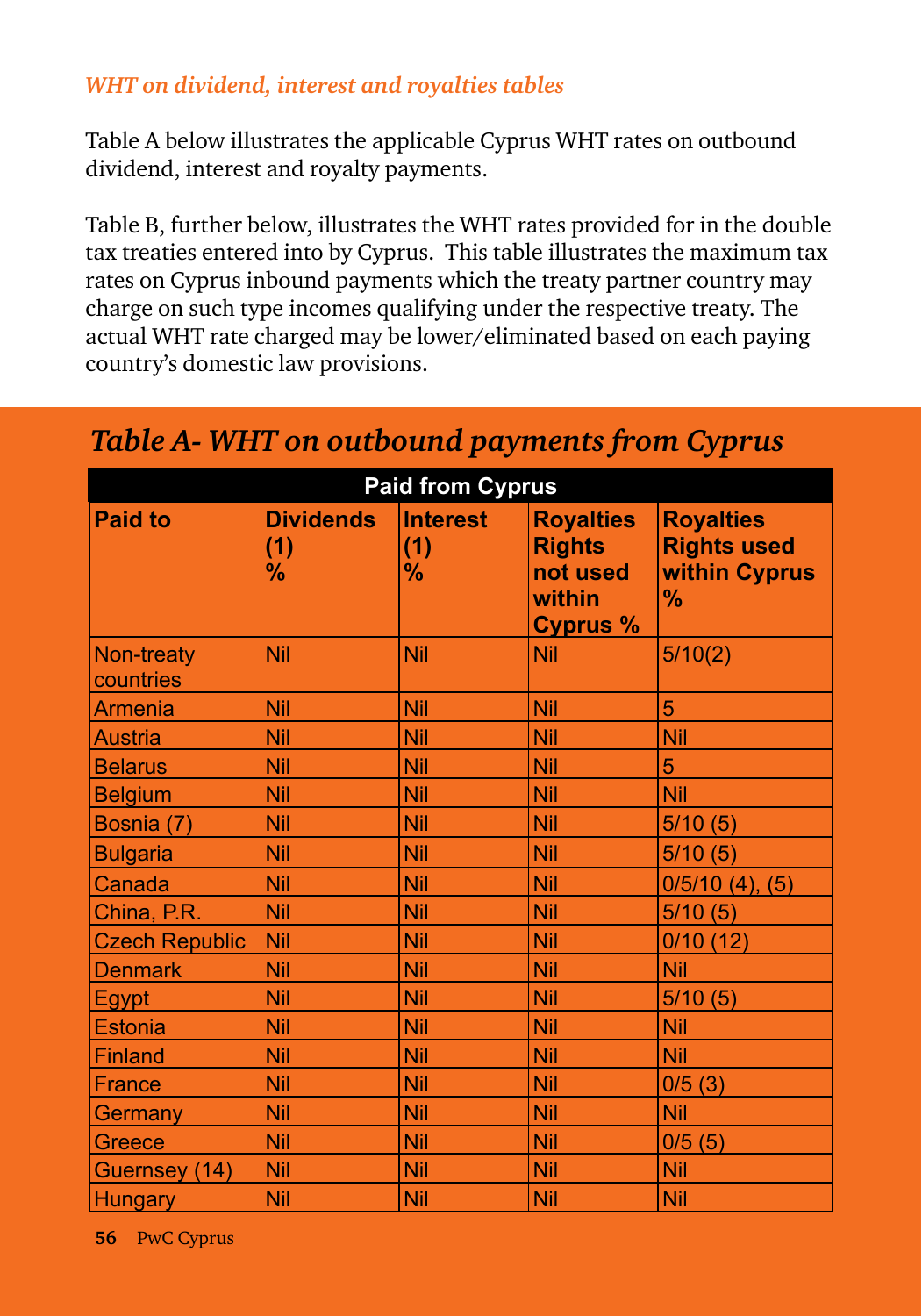| <b>Paid from Cyprus</b> |                              |                                         |                                                                         |                                                                     |  |
|-------------------------|------------------------------|-----------------------------------------|-------------------------------------------------------------------------|---------------------------------------------------------------------|--|
| <b>Paid to</b>          | <b>Dividends</b><br>(1)<br>% | <b>Interest</b><br>(1)<br>$\frac{9}{6}$ | <b>Royalties</b><br><b>Rights not</b><br>used within<br><b>Cyprus</b> % | <b>Royalties</b><br><b>Rights</b><br>used within<br><b>Cyprus %</b> |  |
| Iceland (13)            | Nil                          | Nil                                     | Nil                                                                     | 5                                                                   |  |
| India                   | Nil                          | Nil                                     | Nil                                                                     | 5/10(5)                                                             |  |
| Ireland, Rep. of        | Nil                          | Nil                                     | Nil                                                                     | 0/5(5)                                                              |  |
| Italy                   | Nil                          | Nil                                     | Nil                                                                     | Nil                                                                 |  |
| <b>Kuwait</b>           | Nil                          | Nil                                     | Nil                                                                     | 5                                                                   |  |
| Lebanon                 | Nil                          | Nil                                     | Nil                                                                     | Nil                                                                 |  |
| Lithuania (9)           | Nil                          | Nil                                     | Nil                                                                     | 5                                                                   |  |
| <b>Malta</b>            | Nil                          | Nil                                     | Nil                                                                     | 5/10(5)                                                             |  |
| <b>Mauritius</b>        | Nil                          | Nil                                     | Nil                                                                     | Nil                                                                 |  |
| <b>Moldova</b>          | Nil                          | Nil                                     | Nil                                                                     | 5                                                                   |  |
| Montenegro (7)          | Nil                          | Nil                                     | Nil                                                                     | 5/10(5)                                                             |  |
| <b>Norway</b>           | Nil                          | Nil                                     | Nil                                                                     | Nil                                                                 |  |
| Poland                  | Nil                          | Nil                                     | Nil                                                                     | 5                                                                   |  |
| Portugal                | Nil                          | Nil                                     | Nil                                                                     | 5/10(5)                                                             |  |
| Qatar                   | Nil                          | Nil                                     | Nil                                                                     | 5                                                                   |  |
| Romania                 | Nil                          | Nil                                     | Nil                                                                     | 0/5(11)                                                             |  |
| <b>Russia</b>           | Nil                          | Nil                                     | Nil                                                                     | Nil                                                                 |  |
| <b>San Marino</b>       | Nil                          | Nil                                     | Nil                                                                     | Nil                                                                 |  |
| Serbia (7)              | Nil                          | Nil                                     | Nil                                                                     | 5/10(5)                                                             |  |
| <b>Seychelles</b>       | Nil                          | Nil                                     | Nil                                                                     | 5                                                                   |  |
| <b>Singapore</b>        | Nil                          | Nil                                     | Nil                                                                     | 5/10(5)                                                             |  |
| Slovakia                | Nil                          | Nil                                     | Nil                                                                     | 0/5(11)                                                             |  |
| Republic (10)           |                              |                                         |                                                                         |                                                                     |  |
| Slovenia                | Nil                          | Nil                                     | Nil                                                                     | 5                                                                   |  |
| <b>South Africa</b>     | Nil                          | Nil                                     | Nil                                                                     | Nil                                                                 |  |
| Spain (15)              | Nil                          | Nil                                     | Nil                                                                     | Nil                                                                 |  |
| <b>Sweden</b>           | Nil                          | Nil                                     | Nil                                                                     | Nil                                                                 |  |
| Switzerland (14)        | Nil                          | Nil                                     | Nil                                                                     | Nil                                                                 |  |
| Syria                   | Nil                          | Nil                                     | Nil                                                                     | 5/10(5)                                                             |  |
| <b>Thailand</b>         | Nil                          | Nil                                     | Nil                                                                     | 5/10(6)                                                             |  |
| <b>Ukraine</b>          | Nil                          | Nil                                     | Nil                                                                     | 5/10(8)                                                             |  |
| <b>United Arab</b>      | Nil                          | Nil                                     | Nil                                                                     | Nil                                                                 |  |
| <b>Emirates</b>         |                              |                                         |                                                                         |                                                                     |  |
| <b>United Kingdom</b>   | Nil                          | Nil                                     | Nil                                                                     | 0/5(3)                                                              |  |
| <b>United States</b>    | Nil                          | Nil                                     | Nil                                                                     | Nil                                                                 |  |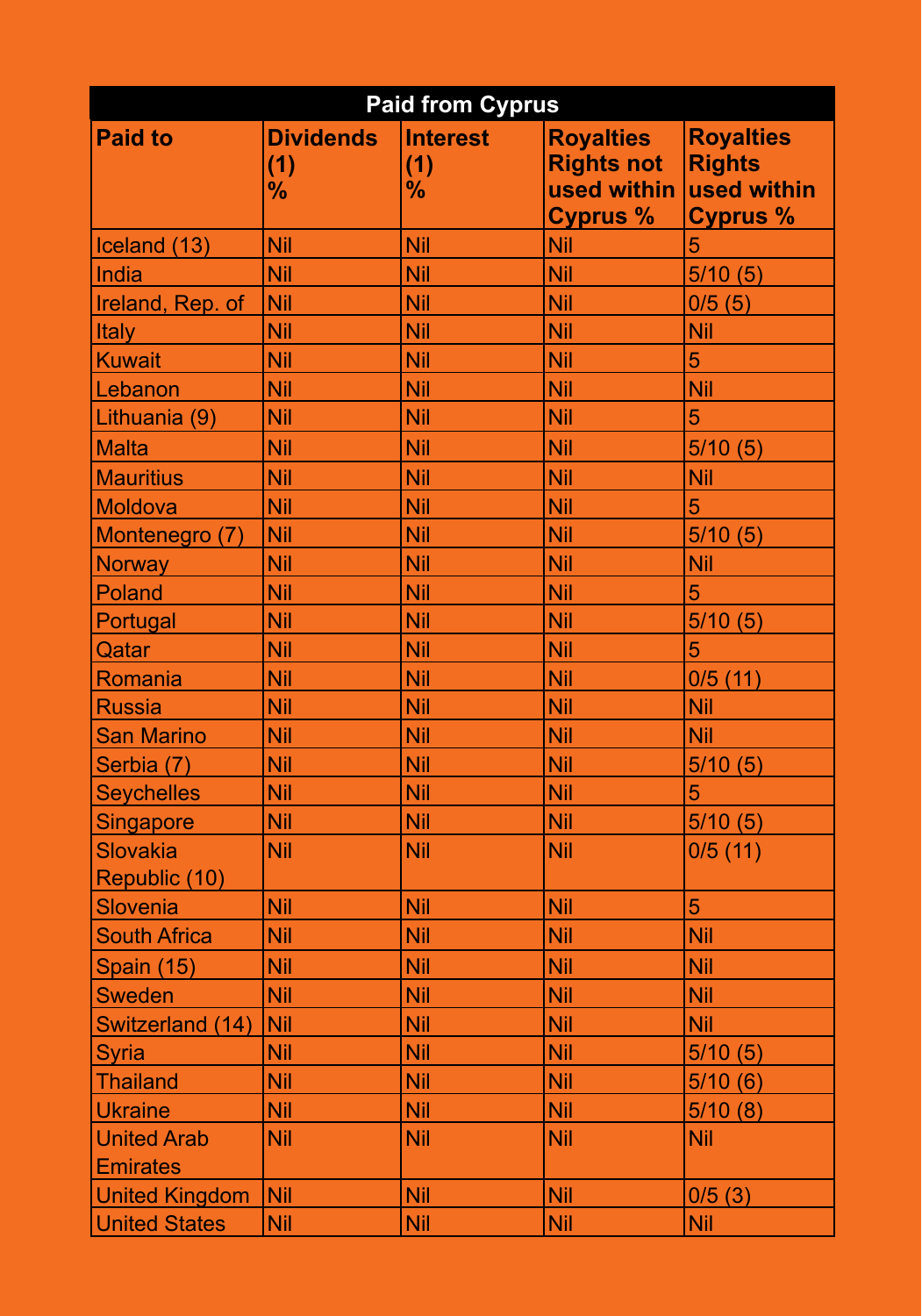# *Notes- Table A- outbound Payments from Cyprus*

- 1. Under Cyprus legislation, there is no WHT on dividends and interest paid to non residents of Cyprus.
- 2. Royalties earned on rights used within Cyprus are subject to WHT of 10% (except royalties relating to cinematographic films, where the WHT rate is 5%).
- 3. A WHT rate of 5% is applicable on royalties for cinematographic films including films and video tape for television.
- 4. 0% on literary, dramatic, musical, or artistic work (excluding motion picture films and works on film or videotape for use in connection with television).
- 5. The WHT rate of 5% is applicable on cinematographic film royalties.<br>6. 5% WHT applies for any convright of literary dramatic musical
- 6. 5% WHT applies for any copyright of literary, dramatic, musical, artistic, or scientific work.
- 7. Serbia, Montenegro and Bosnia apply the Yugoslavia/ Cyprus treaty.
- 8. A 5% WHT will be levied on payment of royalties in respect of any copyright of scientific work, any patent, trademark, secret formula, process, or information concerning industrial, commercial, or scientific experience and cinematographic films.
- 9. The treaty was signed on 21 June 2013, and entered into force on 17 April 2014. It is effective 1 January, 2015.
- 10. The Cyprus-Czechoslovakia treaty applies with the Slovak Republic.
- 11. 5% rate applies for patents, trademarks, designs or models, plans, secret formulas, or processes, or any industrial, commercial, or scientific equipment, or for information concerning industrial, commercial, or scientific experience.
- 12. 10% for patent, trademark, design or model, plan, secret formula or process, computer software or industrial, commercial, or scientific equipment, or for information concerning industrial, commercial, or scientific experience.
- 13. The treaty was signed on 13 November 2014 and entered into force on 22 December 2014. It is effective 1 January 2015.
- 14. The treaty is effective 1 January 2016.
- 15. The treaty with Spain is effective 1 January 2015 (with the exception of withholding taxes which have been effective 28 May 2014). This is the first double tax treaty between the two countries.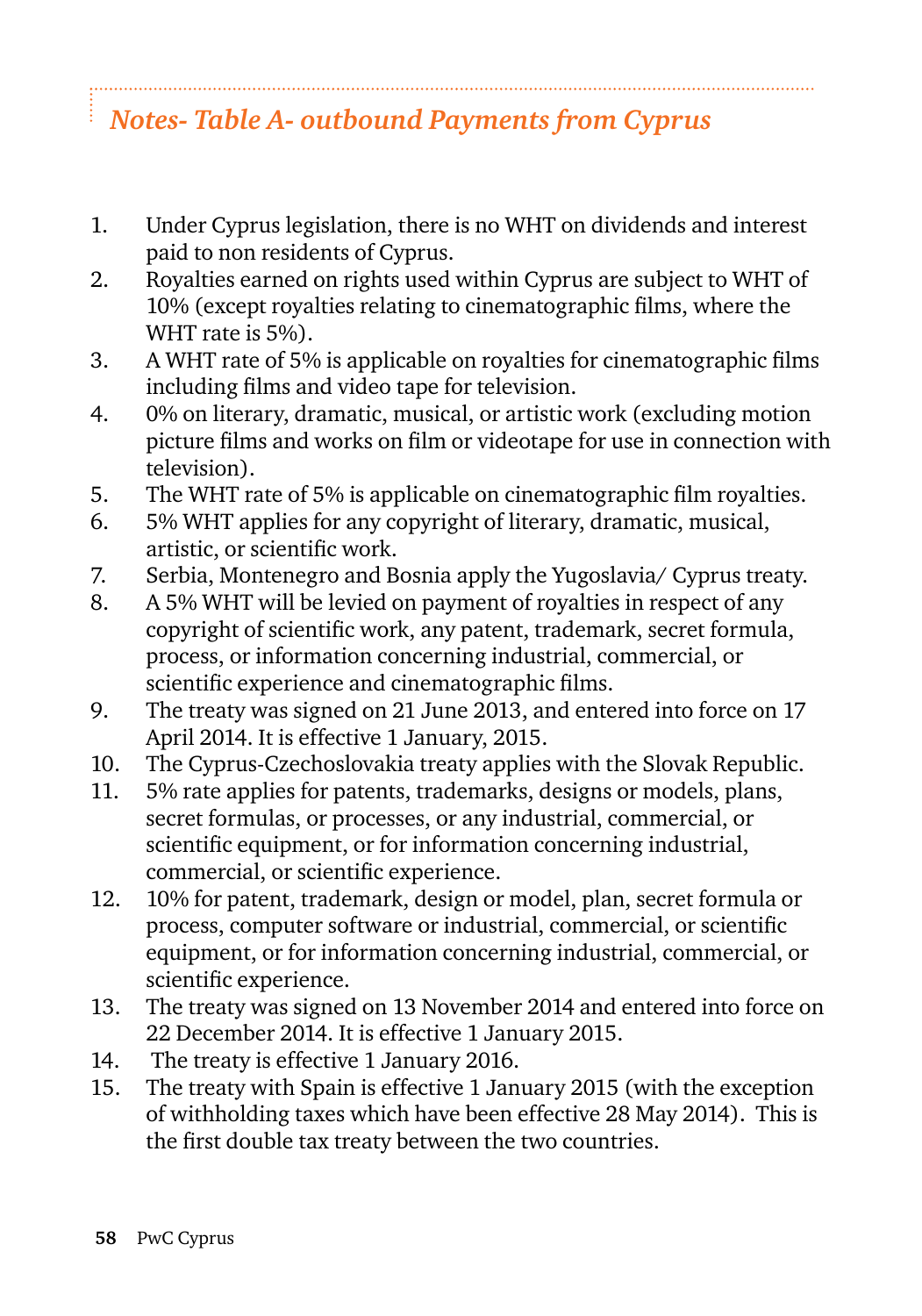## *Table B- Maximum WHT on inbound payments to Cyprus*

| <b>Received in Cyprus</b>                                                   |                    |                |          |  |  |  |
|-----------------------------------------------------------------------------|--------------------|----------------|----------|--|--|--|
| <b>Dividends</b><br><b>Interest</b><br><b>Paid from</b><br><b>Royalties</b> |                    |                |          |  |  |  |
|                                                                             | $\%$               | $\%$           | %        |  |  |  |
| <b>Armenia</b>                                                              | 0/5(1)             | 5              | 5        |  |  |  |
| Austria                                                                     | 10                 | Nil            | Nil      |  |  |  |
| <b>Belarus</b>                                                              | 5/10/15(2)         | 5              | 5        |  |  |  |
| <b>Belgium</b>                                                              | 10/15(3)           | 0/10(4), (5)   | Nil      |  |  |  |
| Bosnia (6)                                                                  | 10                 | 10             | 10       |  |  |  |
| <b>Bulgaria</b>                                                             | 5/10(7)            | $0/7$ (4), (8) | 10(8)    |  |  |  |
| Canada                                                                      | 15                 | 0/15(9)        | 0/10(10) |  |  |  |
| China, P.R.                                                                 | 10                 | 10             | 10       |  |  |  |
| <b>Czech Republic</b>                                                       | 0/5(11)            | Nil            | 0/10(12) |  |  |  |
| <b>Denmark</b>                                                              | $0/15(4)$ , $(13)$ | Nil            | Nil      |  |  |  |
| Egypt                                                                       | 15                 | 15             | 10       |  |  |  |
| <b>Estonia</b>                                                              | Nil                | Nil            | Nil      |  |  |  |
| <b>Finland</b>                                                              | 5/15(14)           | Nil            | Nil      |  |  |  |
| France                                                                      | 10/15(15)          | 0/10(16)       | 0/5(17)  |  |  |  |
| Germany                                                                     | 5/15(18)           | Nil            | Nil      |  |  |  |
| Greece                                                                      | 25                 | 10             | 0/5(19)  |  |  |  |
| Guernsey (44)                                                               | Nil                | Nil            | Nil      |  |  |  |
| <b>Hungary</b>                                                              | 5/15(3)            | 0/10(4)        | Nil      |  |  |  |
| Iceland (42)                                                                | 5/10(43)           | Nil            | 5        |  |  |  |
| India                                                                       | 10/15 (20)         | 0/10(16)       | 15(21)   |  |  |  |
| Ireland, Rep. of                                                            | Nil                | Nil            | 0/5(19)  |  |  |  |
| Italy                                                                       | 15                 | 10             | Nil      |  |  |  |
| <b>Kuwait</b>                                                               | $\overline{0}$     | $\overline{0}$ | 5        |  |  |  |
| Lebanon                                                                     | 5                  | 5              | Nil      |  |  |  |
| Lithuania (30)                                                              | 0/5(22)            | Nil            | 5        |  |  |  |
| <b>Malta</b>                                                                | Nil                | 10             | 10       |  |  |  |
| <b>Mauritius</b>                                                            | Nil                | Nil            | Nil      |  |  |  |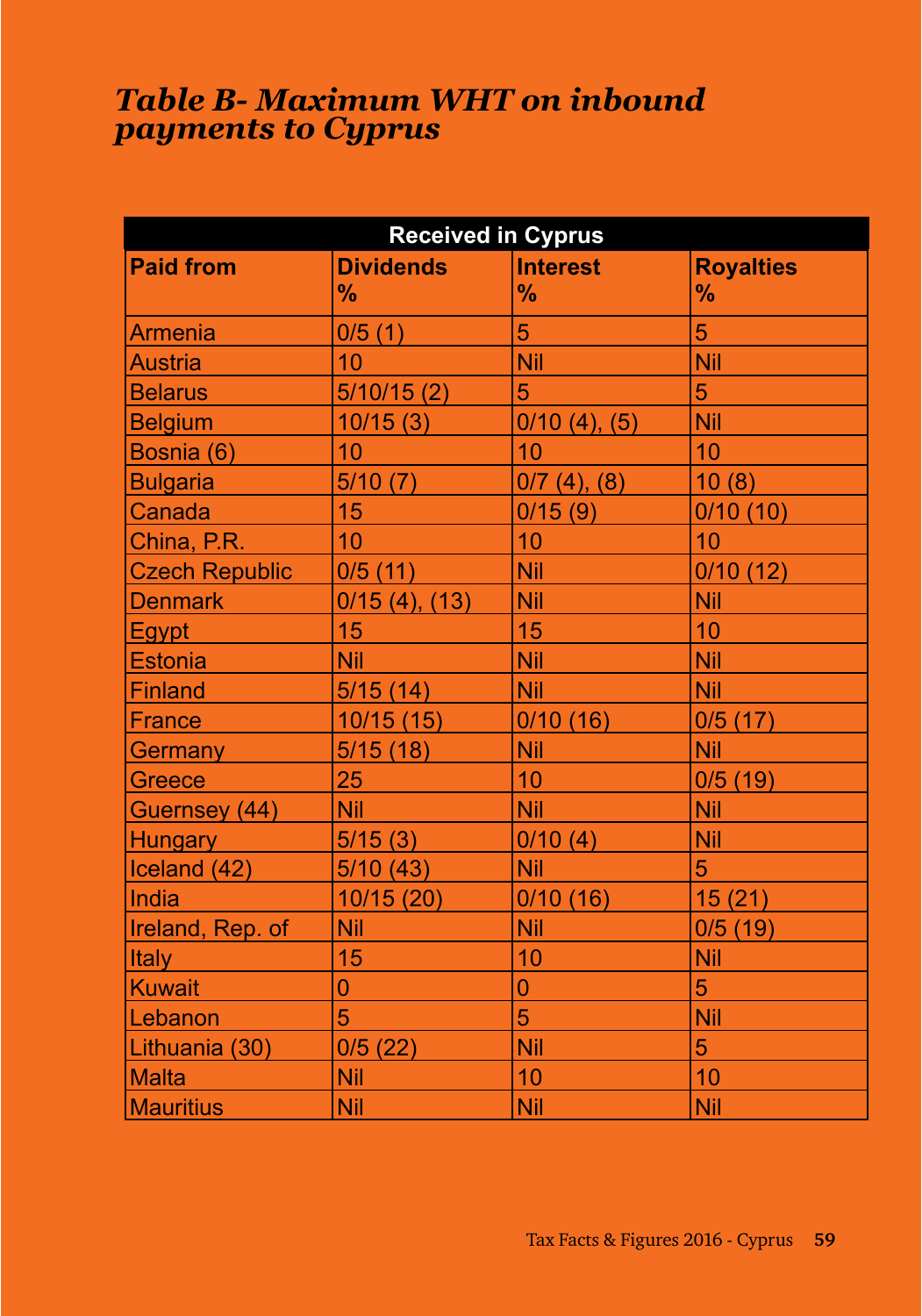| <b>Received in Cyprus</b>             |                       |                                  |                       |  |  |
|---------------------------------------|-----------------------|----------------------------------|-----------------------|--|--|
| <b>Paid from</b>                      | <b>Dividends</b><br>% | <b>Interest</b><br>$\frac{9}{6}$ | <b>Royalties</b><br>% |  |  |
| Moldova                               | 5/10(24)              | 5                                | 5                     |  |  |
| Montenegro (6)                        | 10                    | 10                               | 10                    |  |  |
| Norway (31)                           | 0/15(39)              | Nil                              | Nil                   |  |  |
| Poland                                | 0/5(23)               | 0/5(4)                           | 5                     |  |  |
| Portugal                              | 10                    | 10                               | 10                    |  |  |
| Qatar                                 | Nil                   | Nil                              | 5                     |  |  |
| Romania                               | 10                    | 0/10(4)                          | 0/5(25)               |  |  |
| <b>Russia</b>                         | 5/10(26)              | Nil                              | Nil                   |  |  |
| <b>San Marino</b>                     | Nil                   | Nil                              | Nil                   |  |  |
| Serbia (6)                            | 10                    | 10                               | 10                    |  |  |
| <b>Seychelles</b>                     | Nil                   | Nil                              | 5                     |  |  |
| <b>Singapore</b>                      | Nil                   | 0/7/10(4), (27)                  | 10                    |  |  |
| <b>Slovak Republic</b><br>(40)        | 10                    | 0/10(4)                          | 0/5(25)               |  |  |
| Slovenia                              | 5                     | 5                                | 5                     |  |  |
| <b>South Africa</b>                   | 5/10(46)              | Nil                              | Nil                   |  |  |
| <b>Spain (29)</b>                     | 0/5(28)               | Nil                              | Nil                   |  |  |
| <b>Sweden</b>                         | 5/15(3)               | 0/10(4)                          | Nil                   |  |  |
| Switzerland (44)                      | 0/15(45)              | Nil                              | Nil                   |  |  |
| Syria                                 | 0/15(32)              | 0/10(9)                          | 10/15(41)             |  |  |
| <b>Thailand</b>                       | 10                    | 10/15(33)                        | 5/10/15(34)           |  |  |
| <b>Ukraine</b>                        | 5/15(35)              | $\overline{2}$                   | 5/10(36)              |  |  |
| <b>United Arab</b><br><b>Emirates</b> | Nil                   | Nil                              | Nil                   |  |  |
| <b>United Kingdom</b>                 | 0/15(37)              | 10                               | 0/5(17)               |  |  |
| <b>United States</b>                  | 5/15(38)              | 0/10(16)                         | Nil                   |  |  |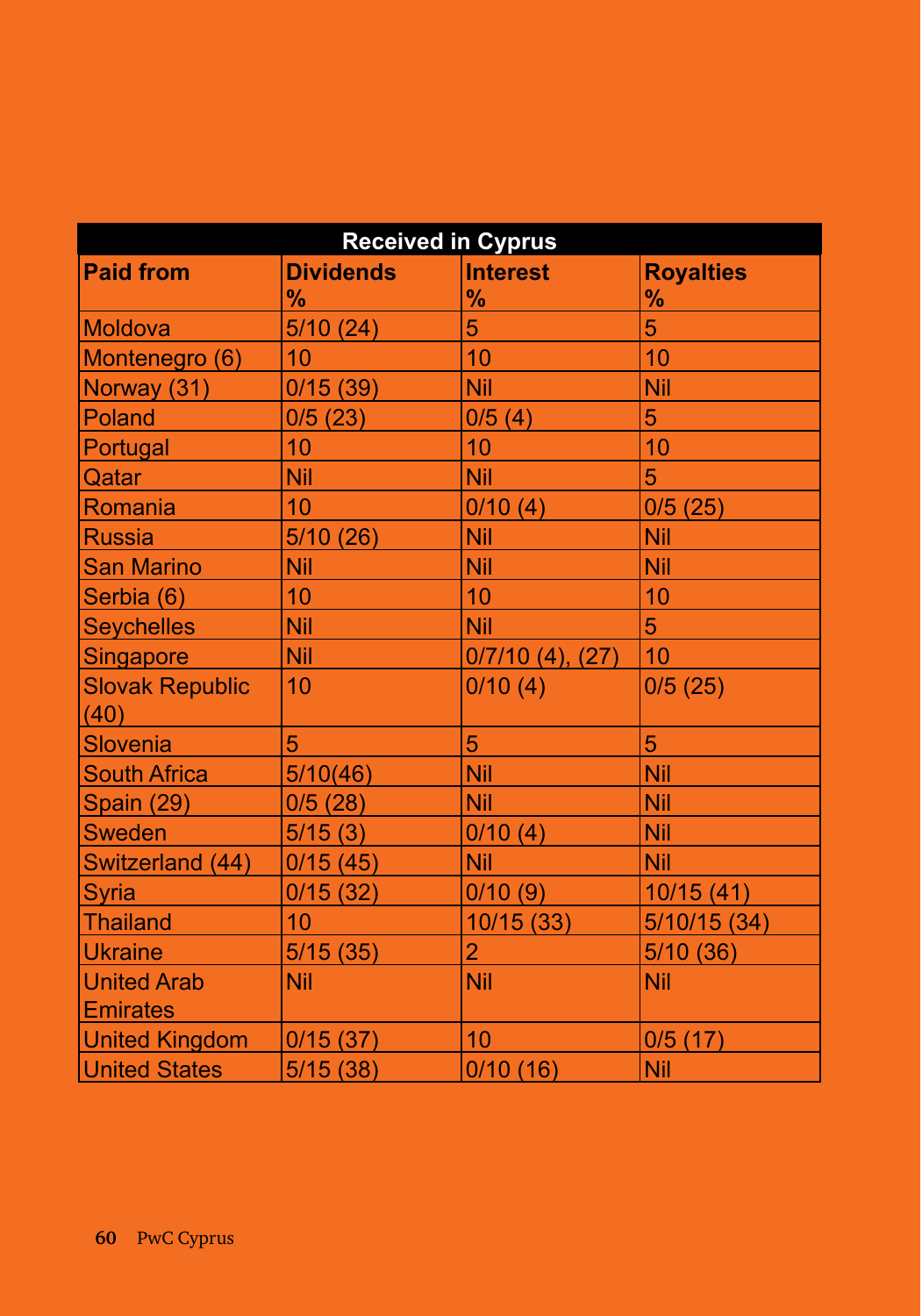# *Notes- Table B- inbound payments to Cyprus*

- 1. The rate of 5% if a dividend is paid by a company in which the beneficial owner has invested less than EUR 150.000.
- 2. A rate of 5% if the investment is not less than EUR 200.000 in the share capital of the company paying the dividend. If such investment is less than EUR 200000, dividends are subject to 15% WHT which is reduced to 10% if the recipient company controls 25% or more of the paying company.
- 3. A rate of 15% applies if received by a company holding less than 25% of the share capital of the paying company and in all cases if received by an individual.
- 4. No WHT if paid to the government/Central Bank/ Public Authority of the other state.
- 5. No WHT for interest on deposits with banking institutions.
- 6. Serbia, Montenegro and Bosnia apply the Yugoslavia/Cyprus treaty.
- The 5% rate applies to companies holding directly at least 25% of the share capital of the company paying the dividend. In all other cases the WHT is 10%.
- 8. The treaty rates do not apply if the payment is made to a Cyprus entity by a resident of Bulgaria owning directly or indirectly at least 25% of the share capital of the Cyprus entity and the Cyprus entity pays tax in Cyprus at a tax rate lower than the usual tax rate.
- 9. Nil if paid to a government/Central Bank/ Public Authority or for export guarantee.
- 10. Nil on literary, dramatic, musical, or artistic work (but not including royalties in respect of motion picture films and works on film or videotape for use in connection with television).
- 11. Nil applies if received by a company (excluding partnership) which holds directly at least 10% of the share capital of the paying company for an uninterrupted period of no less than one year. 5% applies in all other cases.
- 12. 10% for patent, trademark, design or model, plan, secret formula or process, computer software or industrial, commercial, or scientific equipment, or for information concerning industrial, commercial, or scientific experience.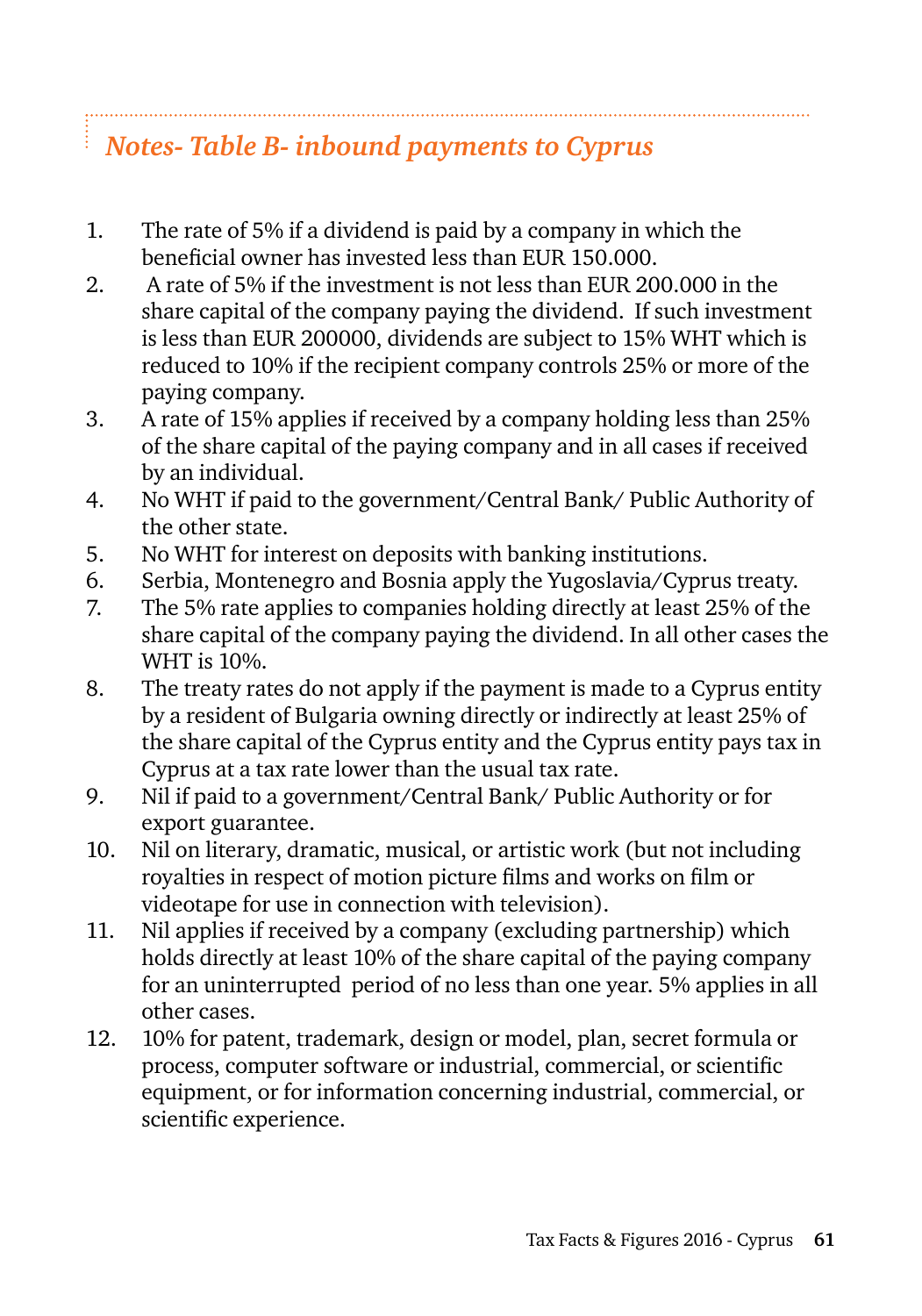- 13. A rate of 15% if received by a company controlling less than 10% of the share capital of the paying company or the duration of any holding is less than one uninterrupted year. A rate of 15% also applies if received by an individual.
- 14. A rate of 15% applies if received by a company controlling less than 10% of the voting power in the paying company and in all cases if received by an individual.
- 15. A rate of 15% if received by a company (partnership is excluded) holding less than 10% of the capital of the paying company and in all cases if received by an individual.
- 16. Nil if paid to a government, bank, or financial institution.
- 17. A rate of 5% on royalties for cinematographic films including films and video tapes for television.
- 18. A rate of 15% if received by a company holding less than 10% of the capital of the paying company and in all cases if received by an individual.
- 19. A rate of 5% on cinematographic film royalties (other than films shown on television).
- 20. A rate of 15% if received by a company holding less than 10% of the shares of the paying company and in all cases if received by an individual.
- 21. A rate of 10% for payments of a technical, managerial, or consulting nature.
- 22. A rate of 5% if received by a company (other than partnership) holding less than 10% of the capital of the company paying the dividend and in all cases if received by an individual.
- 23. Nil rate applies if the recipient company (partnership is excluded) holds directly 10% of the share capital of the paying company for an uninterrupted period of at least 2 years. 5% in all other cases.
- 24. A rate of 5% applies if the beneficial owner is a company (other than a partnership) which holds directly at least 25% of the capital of the company paying the dividends. A rate of 10% in all other cases.
- 25. 5% rate applies for patents, trademarks, designs or models, plans, secret formulas, or processes, or any industrial, commercial, or scientific equipment, or for information concerning industrial, commercial, or scientific experience.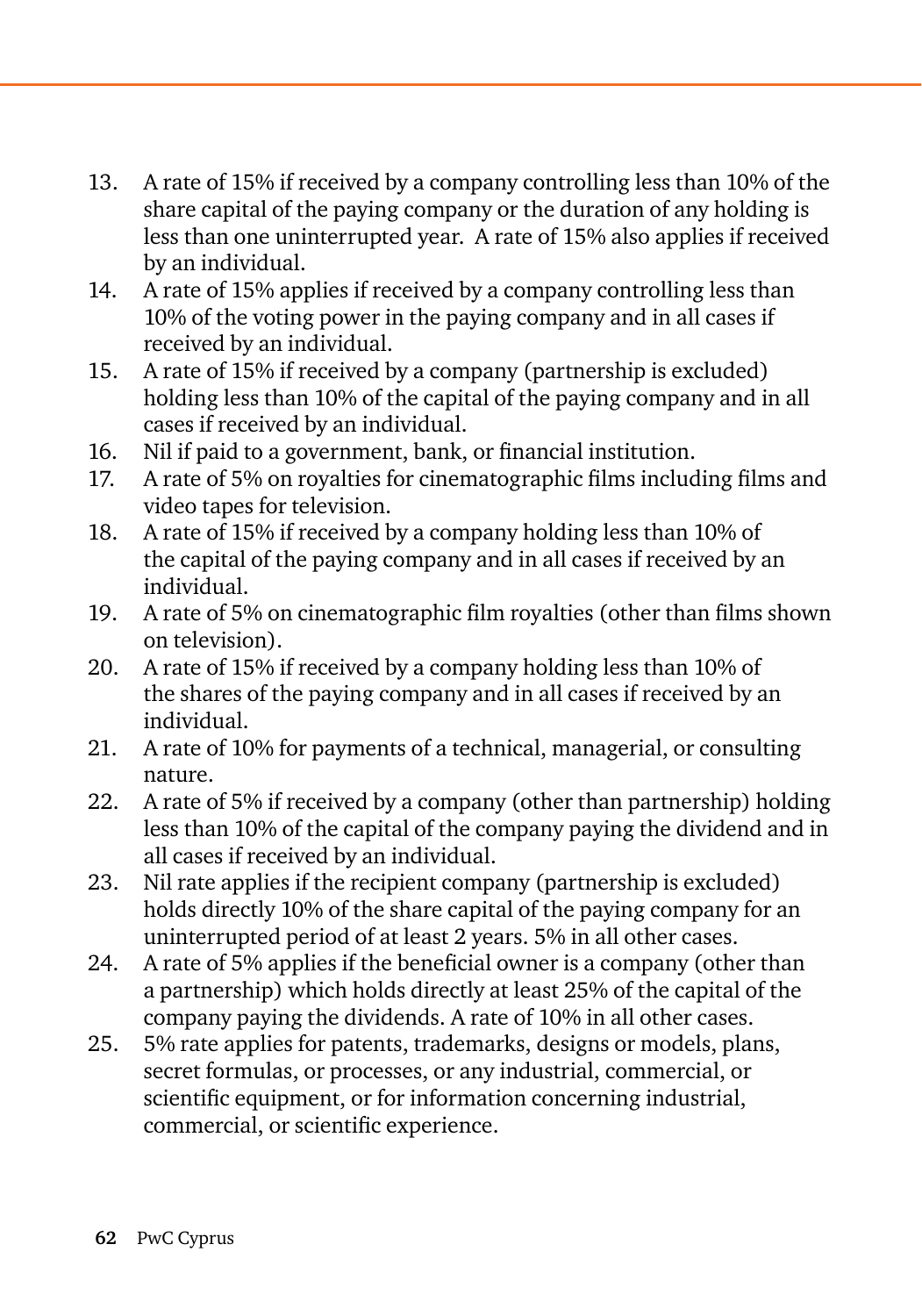- 26. A rate of 10% on dividend if paid by a company in which the beneficial owner has invested less than EUR 100.000 in the share capital of the company paying the dividend.
- 27. A rate of 7% if paid to a bank or financial institution.<br>28. A rate of 5% if received by a company holding less the
- A rate of 5% if received by a company holding less than 10% of the capital of the paying company and in all cases if received by an individual or a company not limited at least partly by shares.
- 29. The treaty with Spain is effective 1 January 2015 (with the exception of withholding taxes which have been effective 28 May 2014). This is the first double tax treaty between the two countries.
- 30. The treaty with Lithuania is effective from 1 January 2015. This is the first double tax treaty between the two countries.
- 31. The treaty with Norway is effective from 1 January 2015. This replaces the previous treaty effective between the two countries.
- 32. A rate of 15% if received by a company holding less than 25% of the share capital of the paying company and in all cases if received by an individual or a company not limited at least partly by shares.
- 33. A rate of 10% on interest received by a financial institution or when it relates to sale on credit of any industrial, commercial, or scientific equipment or of merchandise.
- 34. A rate of 5% applies for any copyright of literary, dramatic, musical, artistic, or scientific work. A 10% rate applies for industrial, commercial, or scientific equipment. A 15% rate applies for patents, trade marks, designs or models, plans, secret formulas, or processes.
- 35. A rate of 15% if a dividend is paid by a company in which the beneficial owner holds less than 20% of the share capital of the paying company and the beneficial owner has invested less than Eur 100.000.
- 36. A 5% WHT will be levied on payment of royalties in respect of any copyright of scientific work, any patent, trade mark, secret formula, process or information concerning industrial, commercial or scientific experience. 10% WHT will be levied in all other cases.
- 37. A rate of 15% applies to individual shareholders regardless of their percentage of shareholding. Companies controlling less than 10% of the voting shares are also entitled to a rate of 15%. Companies controlling at least 10% of the voting shares are entitled to nil WHT.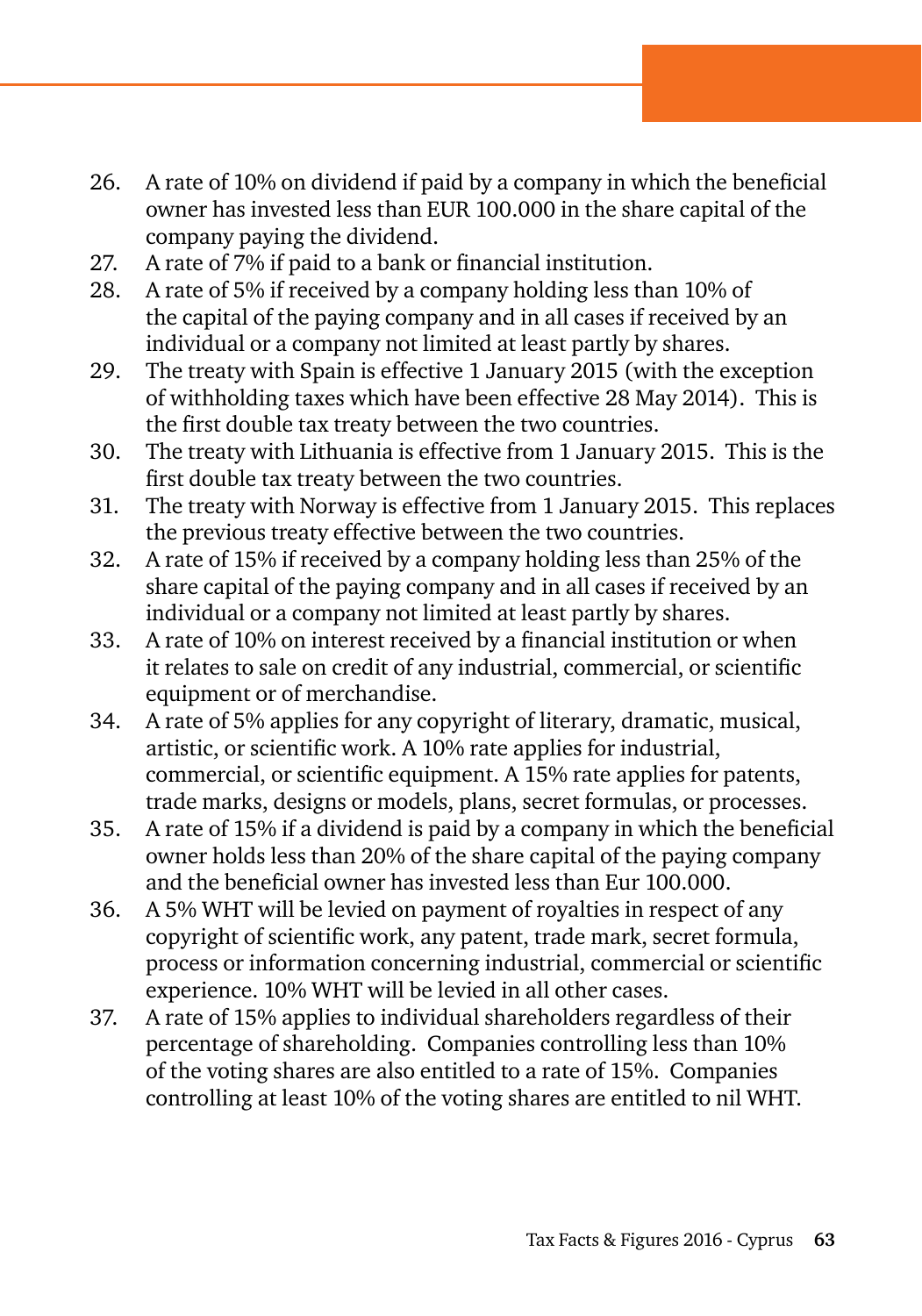- 38. A rate of 15% if received by a company controlling less than 10% of the voting power of the paying company and in all cases if received by an individual. If a company controls at least 10% of the voting power of the paying company in order to benefit from the WHT rate of 5% other conditions relating to the income of the paying company need to be satisfied, otherwise a WHT rate of 15%.
- 39. Nil rate applies if the beneficial owner is a company (other than a partnership) which holds directly at least 10% of the capital of the company paying the dividends or if the beneficial owner of the shares is the Government of Cyprus or Norway. A rate of 15% in all other cases.
- 40. The Cyprus Czechoslovakia treaty applies with the Slovak Republic.
- 41. 10% rate applies on payment of royalties of any copyright of literary, artistic or scientific work including cinematograph films, and films or tapes for television or radio broadcasting. A rate of 15% applies on payments of royalties of any patent, trade mark, design or model, plan, secret formula or process, or any industrial, commercial, or scientific equipment, or for information concerning industrial, commercial or scientific experience.
- 42. The treaty with Iceland is effective from 1 January 2015. This is the first double tax treaty between the two countries.
- 43. A rate of 5% if received by company (other than a partnership) which holds directly at least 10% of the capital of the company paying the dividend. 10% in all other cases.
- 44. The treaty is effective from 1 January 2016.
- 45. Nil rate applies if the beneficial owner is a company (other than a partnership) which holds directly at least 10 per cent of the capital of the company paying the dividends during an uninterrupted period of at least one year (the holding period condition may be satisfied post the date of the dividend payment). Nil rate also applies if the beneficial owner is a pension fund or other similar institution or relates to the Government of Cyprus or Switzerland. 15% in all other cases.
- 46. A protocol to the treaty entered into force on 18 September 2015 but may apply retrospectively. 5% rate applies if the beneficial owner is a company which holds at least 10% of the capital of the company paying the dividend. 10% in all other cases.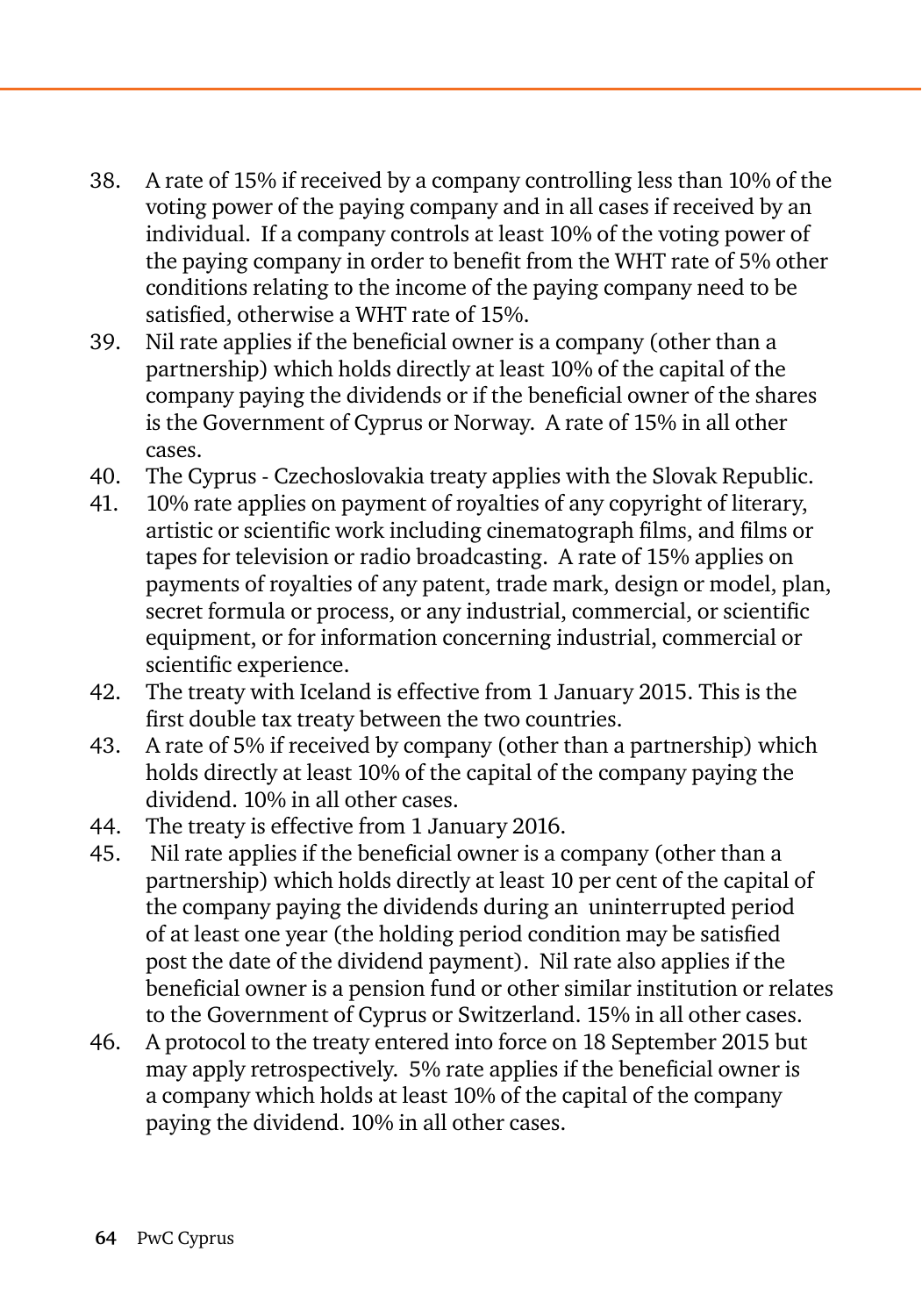# *2016 Tax diary*

#### **End of each month**

- Payment of tax deducted from employees salary (PAYE) in the preceding month.
- Payment of special contribution for defence withheld on payments of dividends, interest or rents (when the tenant is a company, partnership, the state or local authority) made to Cyprus tax residents in the preceding month.
- Payment of tax withheld in the preceding month on payments to non-Cyprus residents.

#### **31 January**

- Submission of declaration of deemed dividend distribution (IR623) for the year ended 31 December 2013.

#### **31 March**

- Electronic submission of the 2014 corporation tax return (IR4) for accounting periods ending on 31 December 2014 (IR4).
- Electronic submission of the 2014 income tax return of physical persons preparing audited financial statements (2).

#### **30 April**

- Payment of premium tax for life insurance companies first instalment for 2016.
- Non-electronic submission of 2015 personal tax returns of individuals whose incomes do not include income from a trade/business, rents, dividends, interest, royalties nor income relating to trading goodwill (1).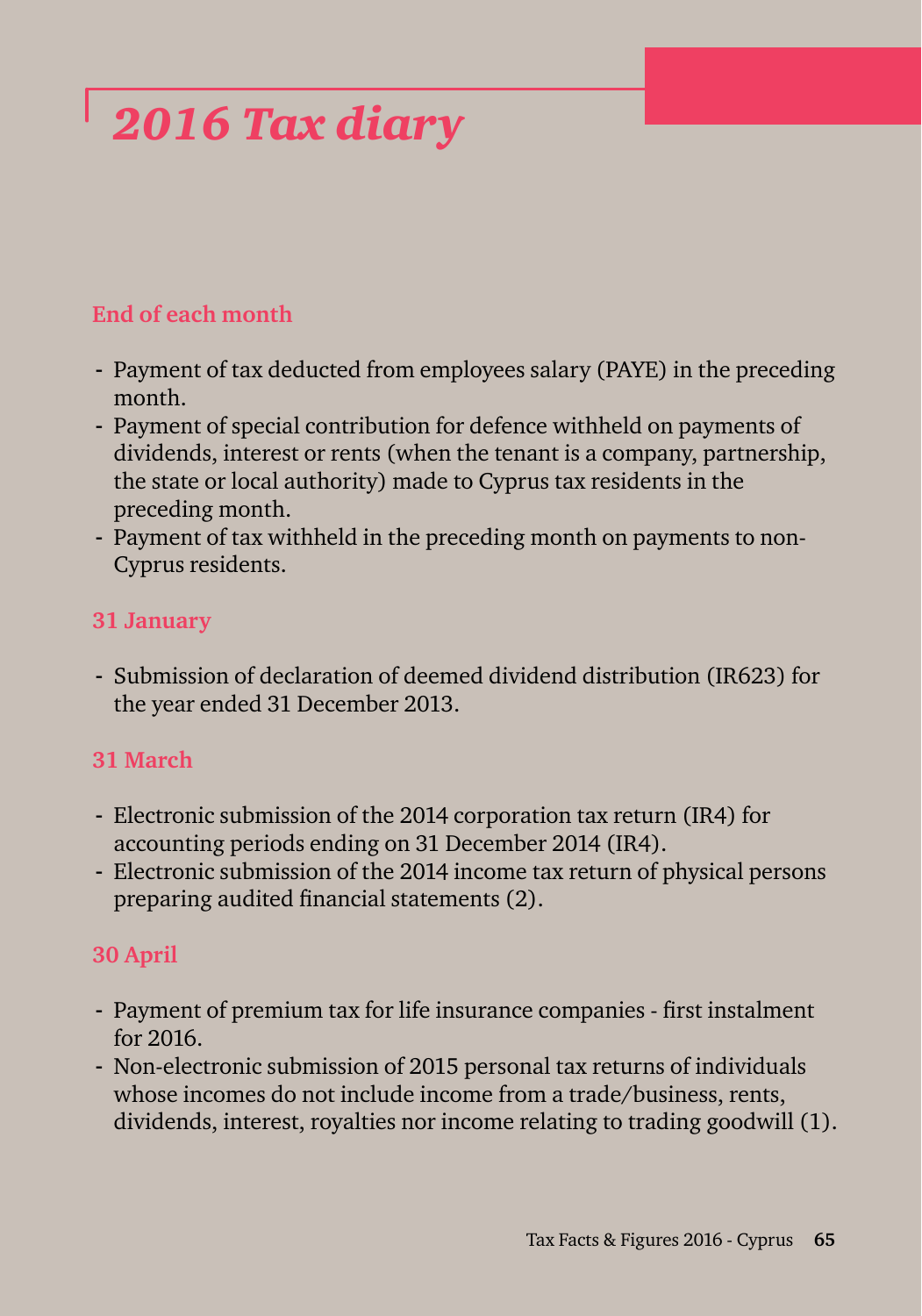#### **30 June**

- Payment of special contribution for defence for the first six months of 2015 on rents if such tax is not withheld at source by tenant and on dividends or interest from sources outside Cyprus.
- Payment of 2015 personal income tax under the self assessment method by individuals not preparing audited financial statements (2).
- Non-electronic submission of 2015 personal tax returns of individuals not required to prepare audited financial statements but whose incomes include income from a trade/business, rents, dividends, interest, royalties or income relating to trading goodwill (1) (2).

#### **31 July**

- Electronic submission by employers of the total 2015 payroll (Form IR7).
- Submission of the 2016 provisional tax return and payment of the first instalment.
- Electronic submission of 2015 personal tax returns of individuals whose incomes do not include income from a trade/business, rents, dividends, interest, royalties nor income relating to trading goodwill (1).

#### **1 August**

- Payment of 2015 final corporation tax under the self-assessment method.
- Payment of 2015 personal income tax under the self assessment method by individuals preparing audited financial statements (2).

#### **31 August**

- Payment of premium tax for life insurance companies second instalment for 2016.
- Payment of immovable property tax for 2016 with a discount of 10% on the tax due.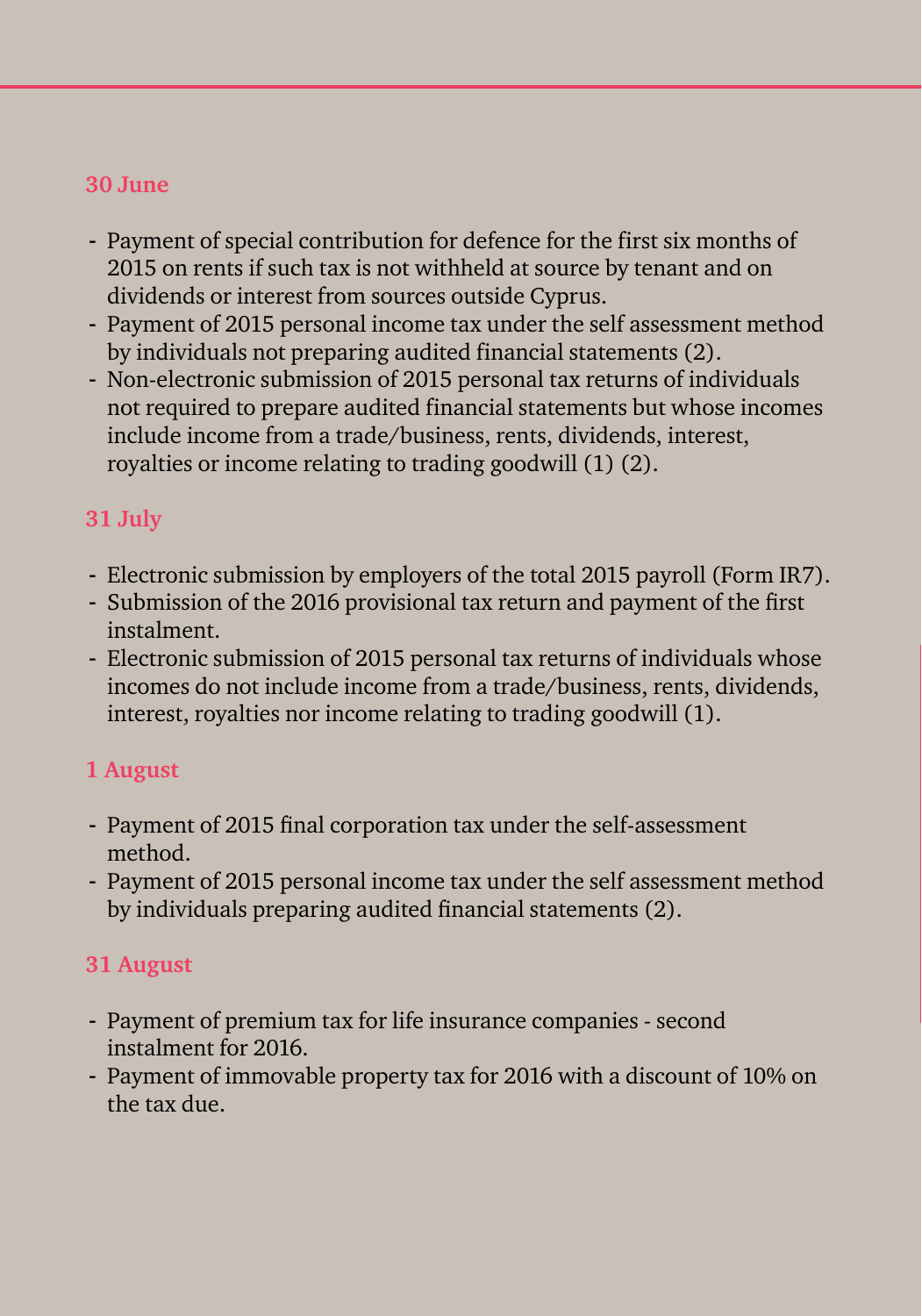#### **30 September**

- Electronic submission of 2015 personal tax returns of individuals not required to prepare audited financial statements but whose incomes include income from a trade/business, rents, dividends, interest, royalties or income relating to trading goodwill (1) (2).
- Payment of immovable property tax for 2016 without a discount of 10% on the tax due.

#### **31 December**

- Payment of provisional tax second and last instalment for 2016.
- Payment of special contribution for defence for the last six months of 2016 on rents if such tax is not withheld at source by tenant and on dividends or interest from sources outside Cyprus.
- Payment of premium tax for life insurance companies third and last instalment for 2016.

#### *Interest and Penalties*

The official interest rate, as set by the Finance Minister, for all amounts due after 1 January 2016 is 4% (4% for 2015, 4,5% for 2014, 4,75% for 2013, 5% for years 2012 and 2011, 5,35% for the year 2010, 8% for the years 2007-2009 and 9% up to 31 December 2006).

In addition to the interest, penalties are also charged depending on the circumstances.



#### **Notes:**

- 1. Physical persons are required to submit personal tax returns only when their gross income exceeds €19.500.
- 2. A physical person is obliged to submit audited financial statements if his/her turnover exceeds €70.000 annually.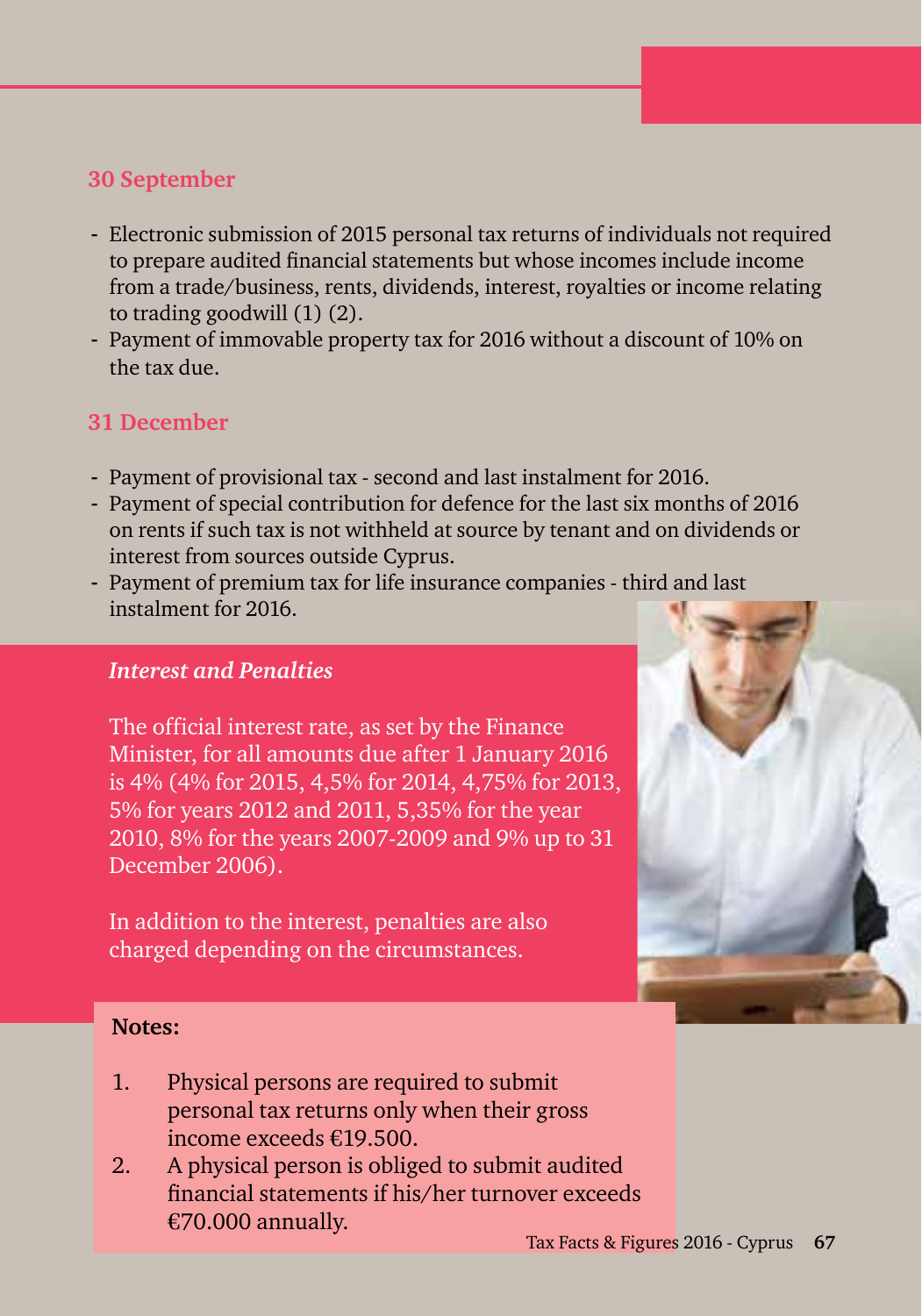# *PwC in Cyprus*

We support you to create the value you are looking for by providing specialised solutions based on quality. Together we build relationships based on trust and we say things as they are, to assist you to deal with issues that tomorrow will prove important.

We adapt the expertise of our more than 900 professionals in Cyprus and the power of our global network of 208,000 experts in 157 countries to your specific needs, helping you make the difference.

In a demanding and challenging business environment, our diverse teams of experts are sharing deep knowledge and experience. We provide a broad range of services as listed below to meet your increasingly complex needs.

| Assurance  |  |  |
|------------|--|--|
| Consulting |  |  |
| Deals      |  |  |
|            |  |  |

| <b>Tax Advisory</b>    |
|------------------------|
| Corporate Compliance   |
| Indirect Tax           |
| Company Administration |
| Legal Services         |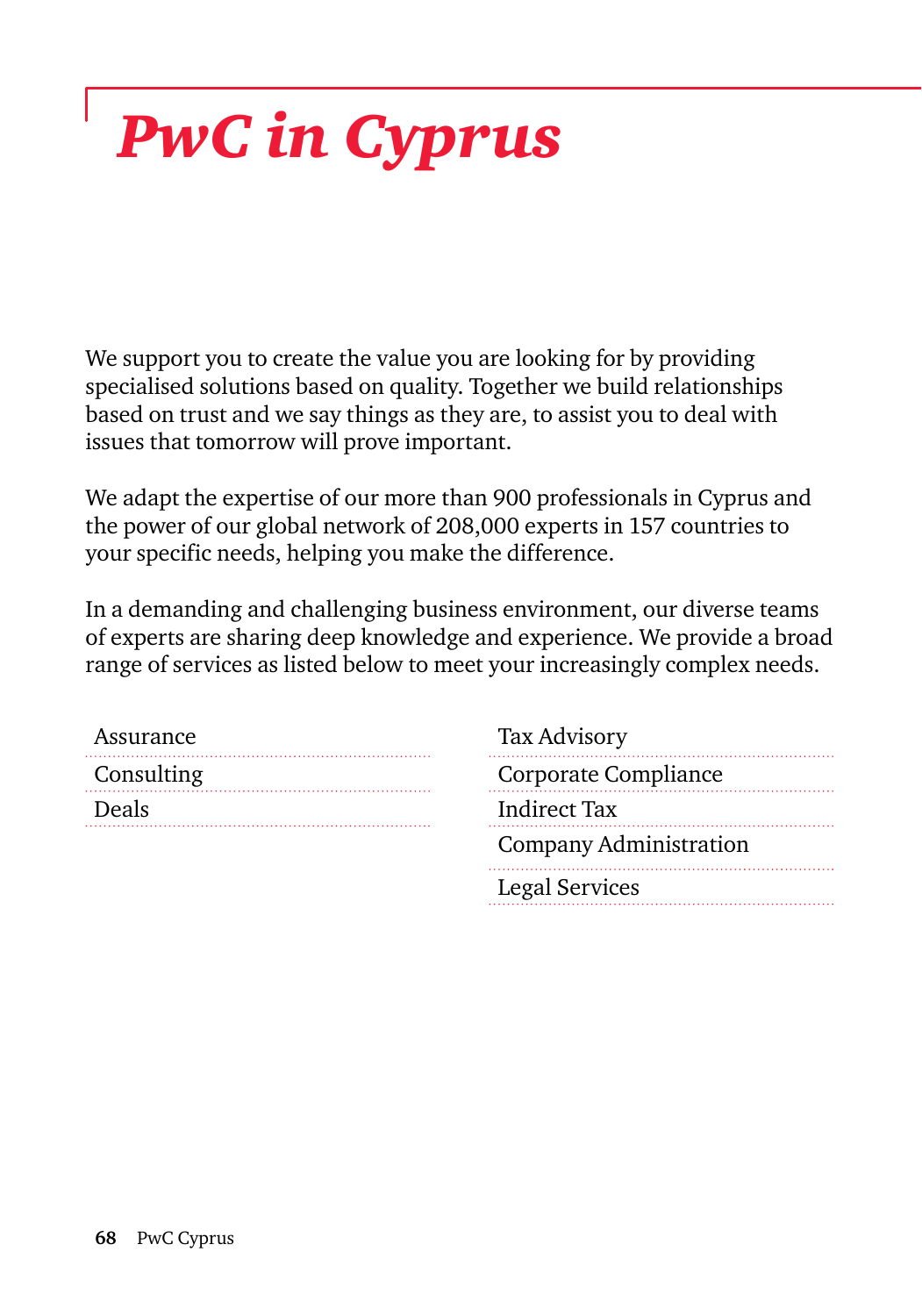*Getting closer to our clients, understanding their business needs, working with them efficiently and supporting them to effectively address the challenges.*

Our industry specialisation in the following sectors, gives you the benefit of our in-depth industry knowledge and experience.

| Banking                                                         | Energy                           |
|-----------------------------------------------------------------|----------------------------------|
| Insurance                                                       | Hospitality & Leisure            |
| Forex<br>Other CySec regulated entities<br>Funds<br>Real Estate | Transportation & Logistics       |
|                                                                 | Public Sector                    |
|                                                                 | Retail, Consumer & Manufacturing |
|                                                                 |                                  |
|                                                                 | Construction & Engineering       |

Visit www.pwc.com.cy to discover the benefits we can bring to you.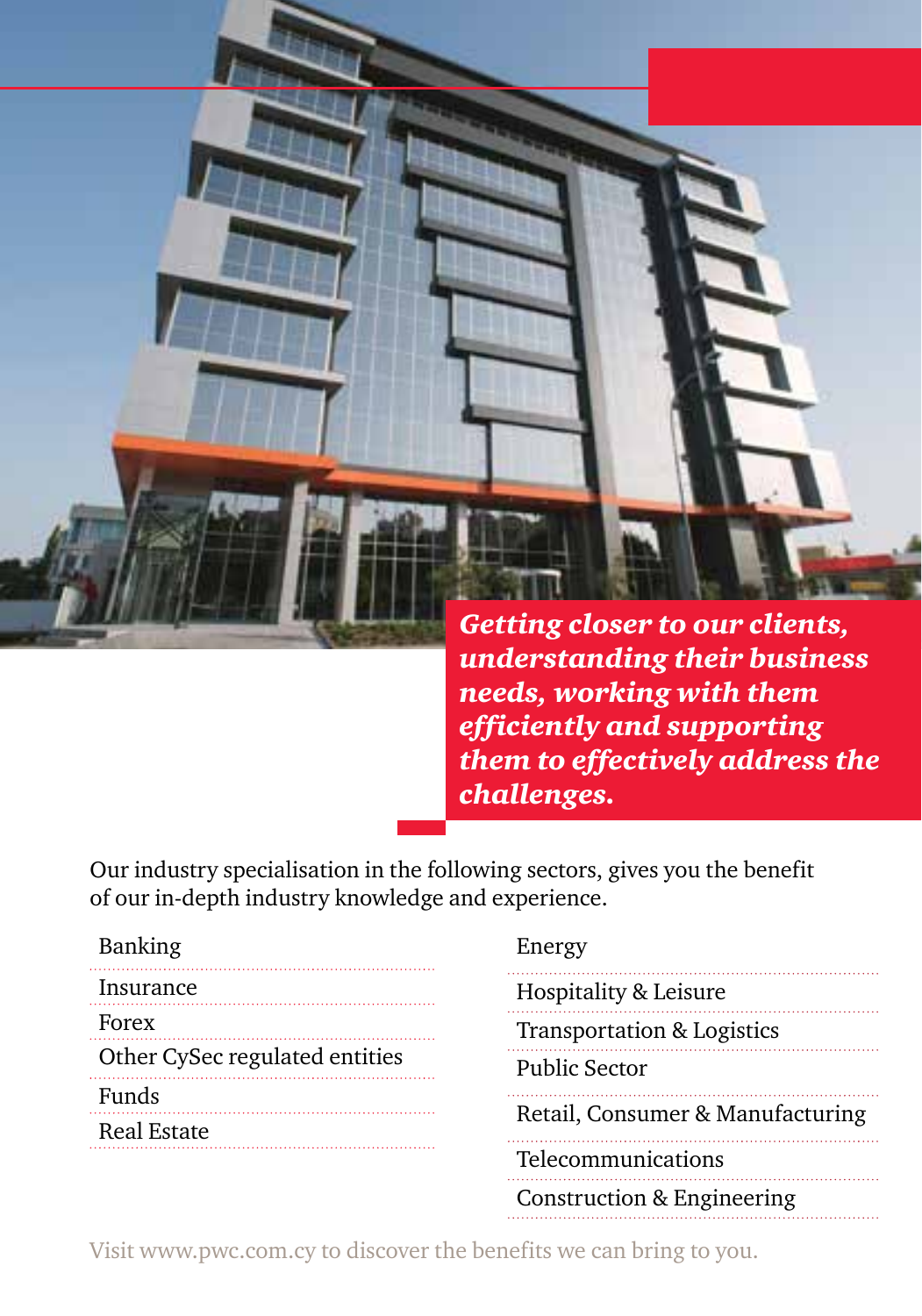# *PwC offices in Cyprus*

| <b>Nicosia</b>  |                                                                                                                                                                |
|-----------------|----------------------------------------------------------------------------------------------------------------------------------------------------------------|
| Address:        | PwC Central, 43 Demostheni Severi<br>Avenue, CY-1080 Nicosia<br>P O Box 21612, CY-1591 Nicosia, Cyprus<br>:Tel. +357 - 22555000.<br>$Fax + 357 - 22555001$     |
| <b>Limassol</b> |                                                                                                                                                                |
| Address:        | City House, 6 Karaiskakis Street,<br>CY-3032 Limassol, Cyprus<br>P O Box 53034, CY-3300 Limassol, Cyprus<br>$Tel. +357 - 25555000.$<br>$:$ Fax +357 - 25555001 |
| <b>Paphos</b>   |                                                                                                                                                                |
| Address:        | City House, 58 Gr Dighenis Avenue,<br>CY-8047 Paphos, Cyprus<br>P O Box 60479, CY-8103 Paphos, Cyprus<br>Tel. + 357 - 26555000,<br>Fax +357 - 26555001         |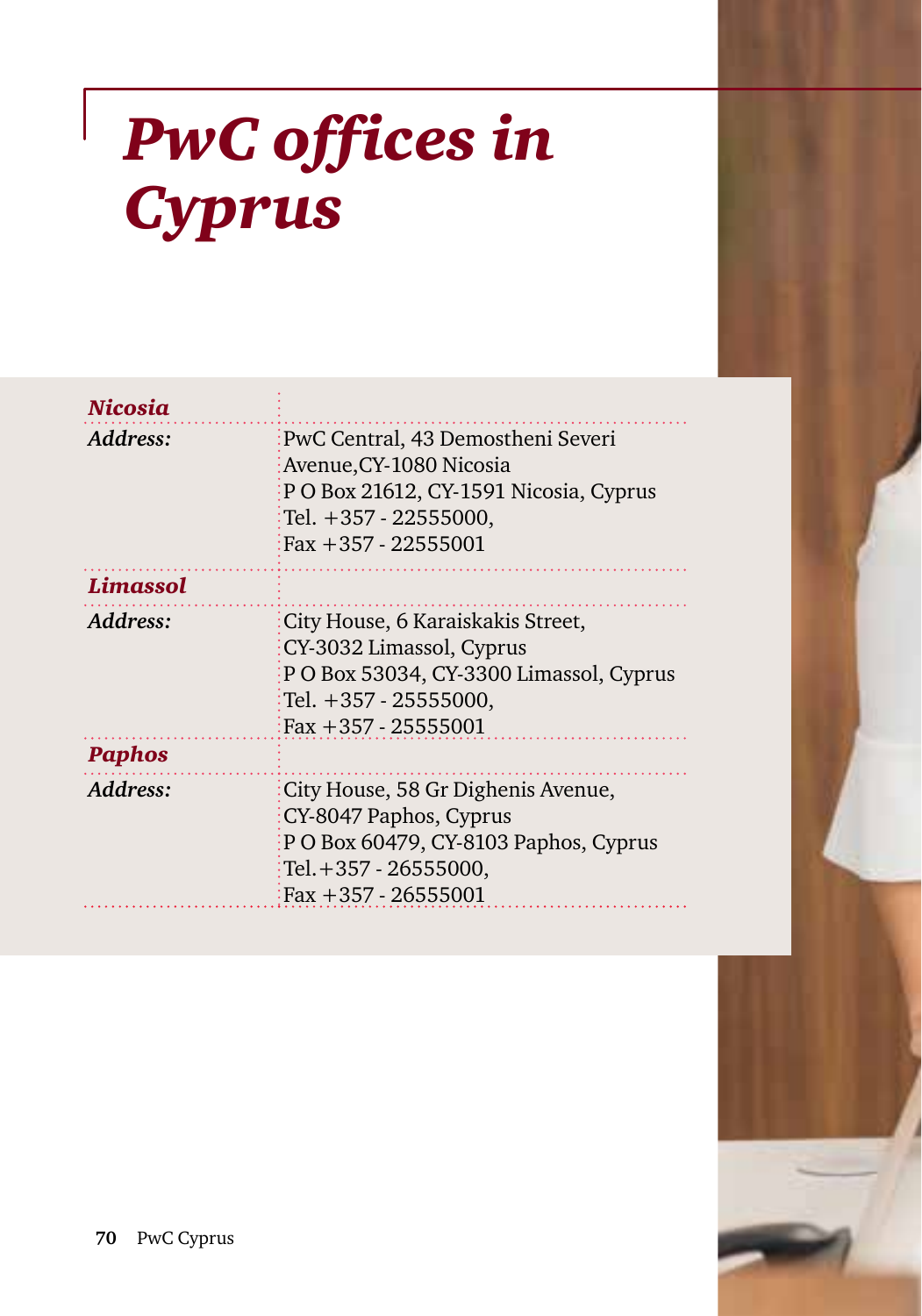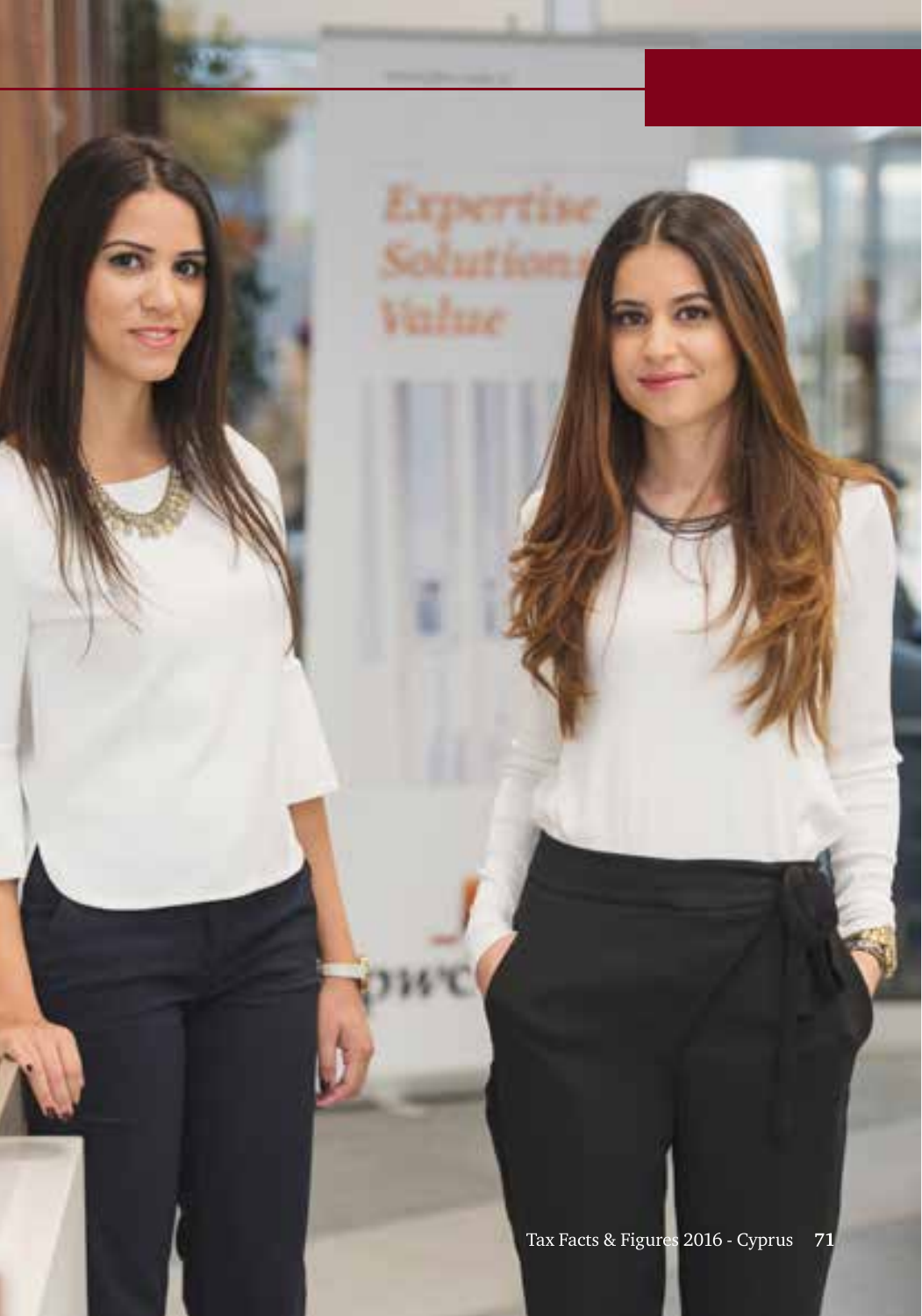## *Your contacts for tax matters in PwC*

| Nicosia                |                                                                                                                                                                                                                                                                                                    | $+357\text{-}22555000$ |
|------------------------|----------------------------------------------------------------------------------------------------------------------------------------------------------------------------------------------------------------------------------------------------------------------------------------------------|------------------------|
| <b>Board Members</b>   | Theo C Parperis<br>(Head of Tax & Legal)<br>Marios S Andreou<br>(In charge of Tax Advisory)<br>Chrysilios K Pelekanos<br>(In charge of Indirect Tax)<br>Antonis C Christodoulides<br>Christos Charalambides<br>Eftychios G Eftychiou<br>Panicos Kaouris<br>Stelios A Violaris<br>Varnavas Nicolaou |                        |
| <b>Directors</b>       | Charalambos Sergiou<br>Ioanna Stylianidou<br>Joanne Theodorides                                                                                                                                                                                                                                    |                        |
| <b>Senior Managers</b> | Andreas Andronicou<br>Andreas Iosif<br>Angela Eliophotou<br>Antonis Petrou<br>Anastasia Tsentas<br>Constantinos Panayi<br><b>Ioanna Petrou</b><br>Nicos Koufou<br>Michael Michael                                                                                                                  |                        |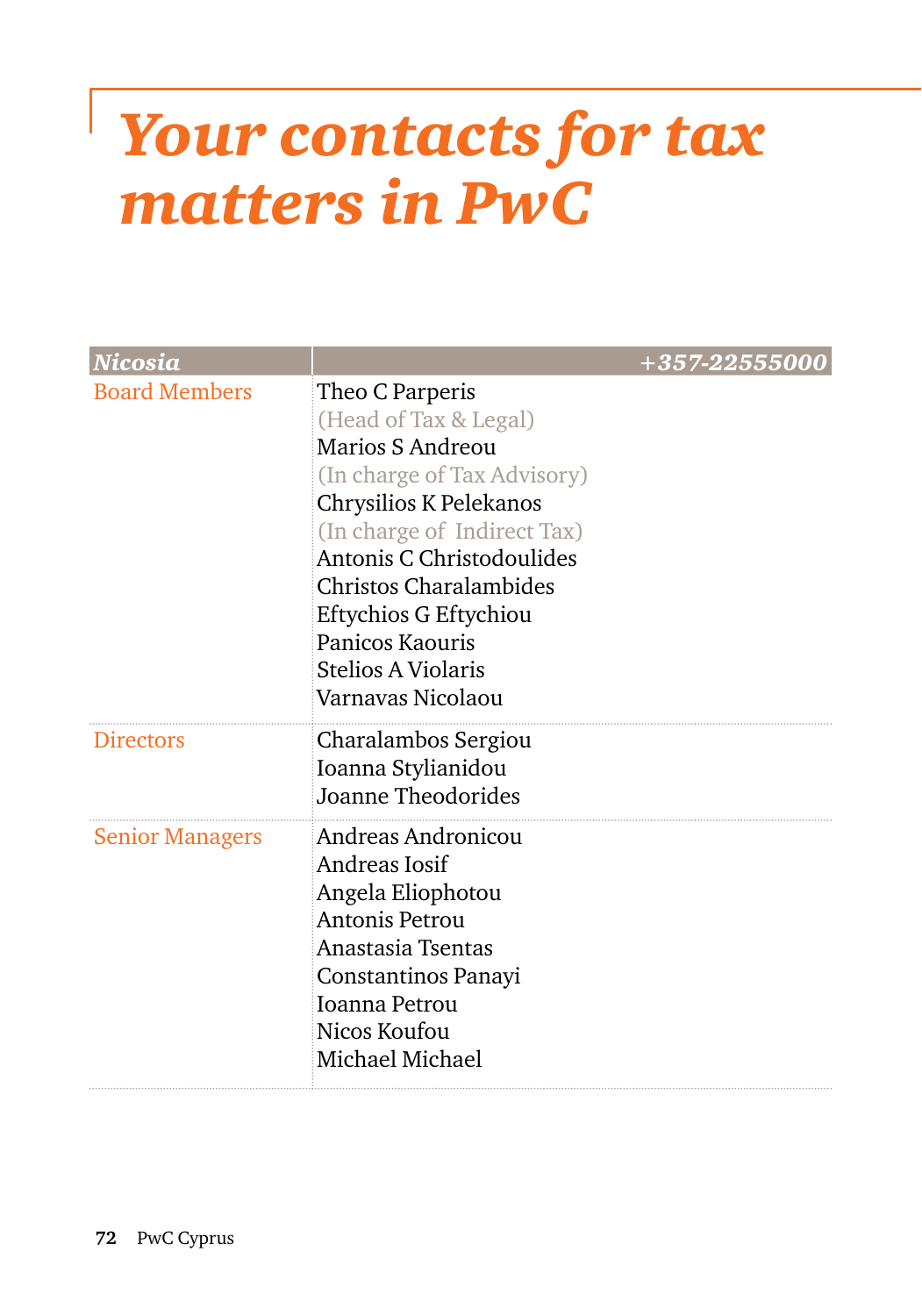| Limassol               |                                                                           | $+357 - 25555000$ |
|------------------------|---------------------------------------------------------------------------|-------------------|
| <b>Board Members</b>   | Cleo Papadopoulou<br>Constantinos L Kapsalis                              |                   |
| <b>Directors</b>       | Martha Lambrou<br>Michalis Stavrides                                      |                   |
| <b>Senior Managers</b> | Eleni Sofocleous<br>Maria Stephanou<br>Stavroulla Zenonos<br>Helga Csenki |                   |
| Paphos                 |                                                                           | $+357 - 26555000$ |
| <b>Board Member</b>    | Pantelis Evangelou                                                        |                   |
| <b>Senior Managers</b> | Paris Chrysostomou<br>Thoula Yerasimou Stavrou                            |                   |

## ISSN 1450-4278 (print) ISSN 1450-4286 (online)

Designed by: PricewaterhouseCoopers Ltd - Marketing & Communications Department Printed by: Chr. Nicolaou & Sons Ltd

This content is for general information purposes only, and should not be used as a substitute for consultation with professional advisors.

© 2016 PricewaterhouseCoopers Ltd. All rights reserved. PwC refers to the Cyprus member firm, and may sometimes refer to the PwC network. Each member firm is a separate legal entity. Please see www.pwc.com/ structure for further details.